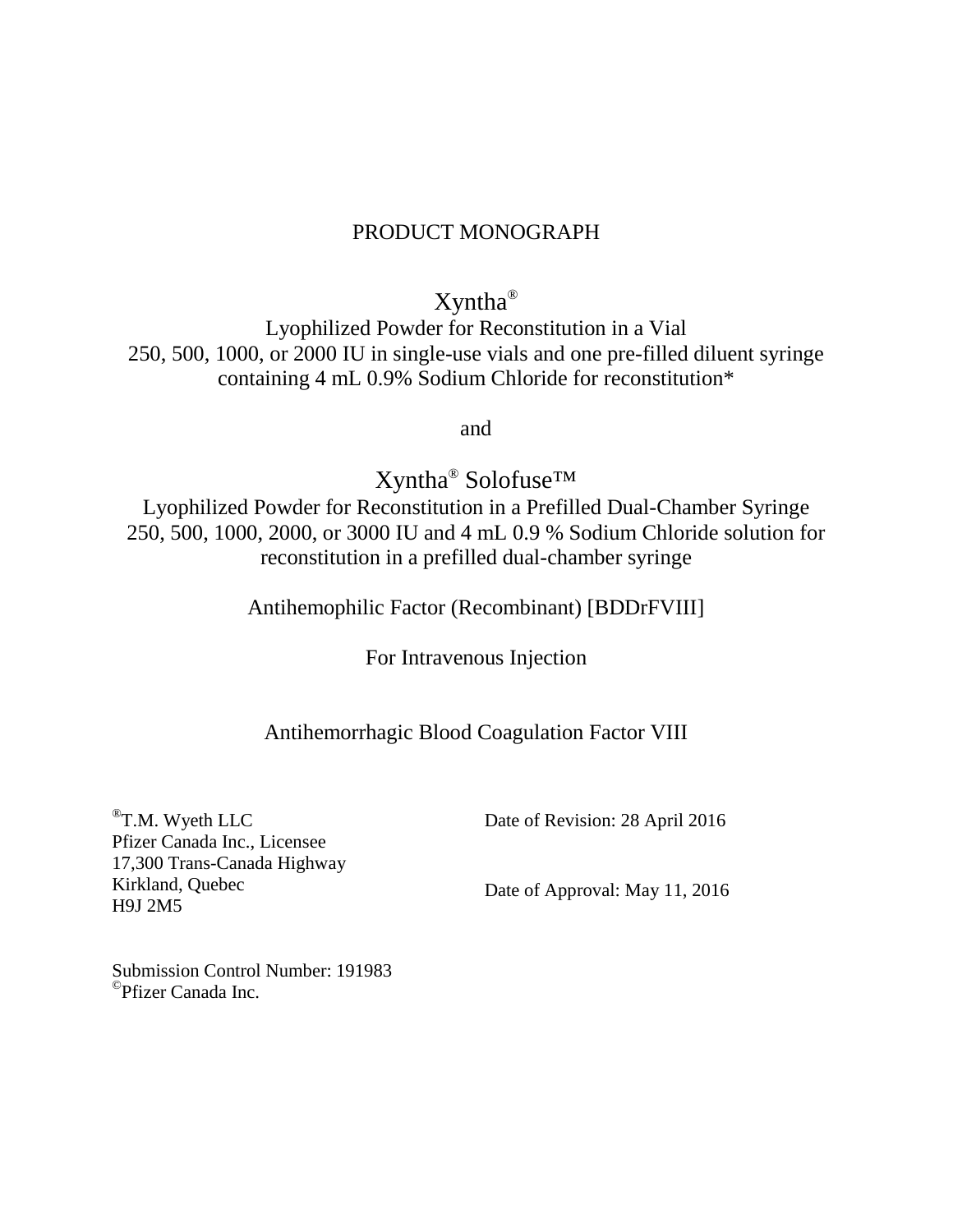# **TABLE OF CONTENTS**

| $2\Delta$  |
|------------|
|            |
|            |
|            |
|            |
|            |
|            |
|            |
| -34        |
|            |
| $\Delta$ 0 |
| .42        |
| .49        |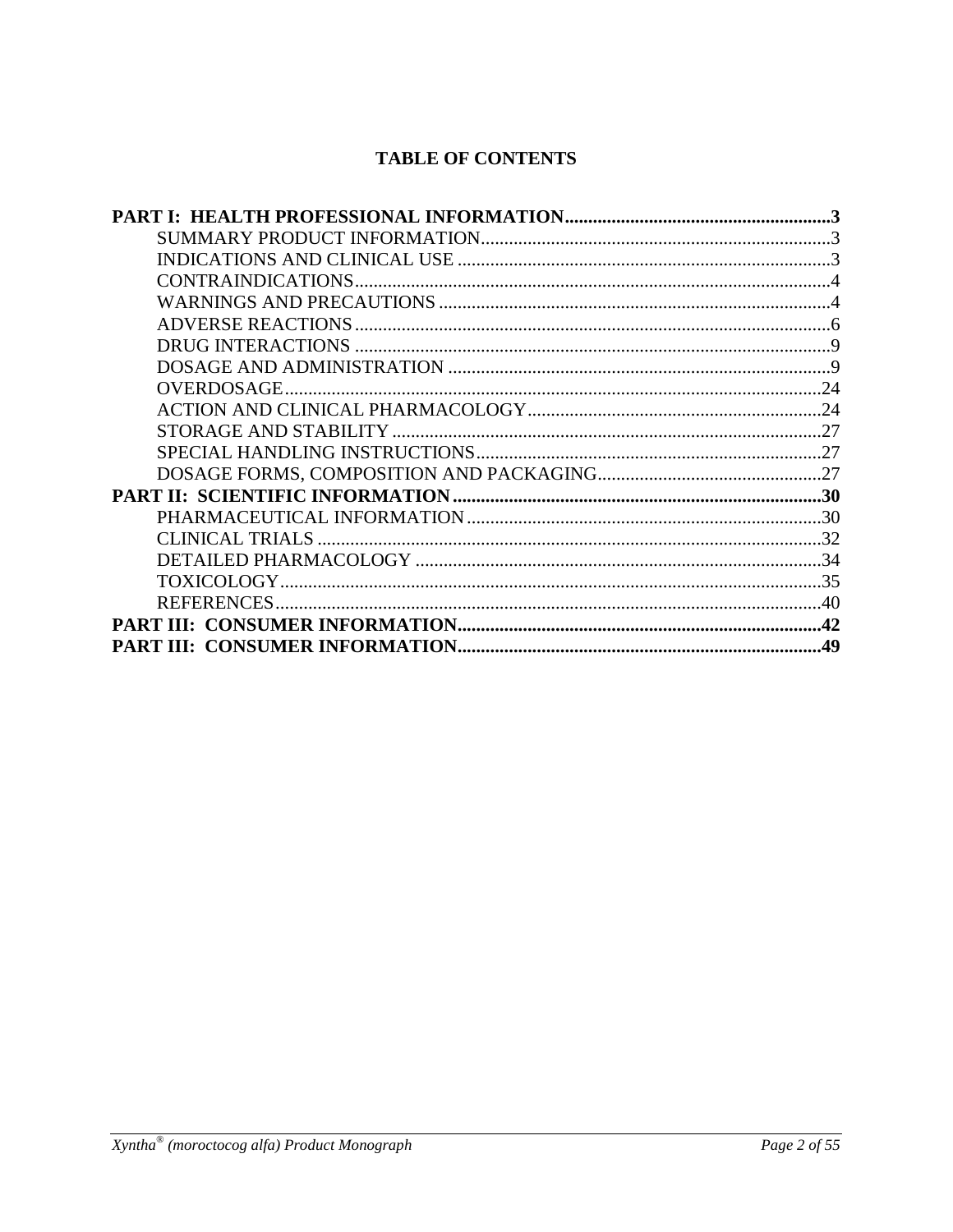# Xyntha® and Xyntha® Solofuse™ Antihemophilic Factor (Recombinant) [BDDrFVIII]

# <span id="page-2-0"></span>**PART I: HEALTH PROFESSIONAL INFORMATION**

### <span id="page-2-1"></span>**SUMMARY PRODUCT INFORMATION**

| <b>Route of</b> | Dosage Form /                                                                                       | <b>Clinically Relevant Nonmedicinal Ingredients</b>                                                                                                                                                           |
|-----------------|-----------------------------------------------------------------------------------------------------|---------------------------------------------------------------------------------------------------------------------------------------------------------------------------------------------------------------|
| Administration  | <b>Strength</b>                                                                                     |                                                                                                                                                                                                               |
| Intravenous     | Available as 250, 500,                                                                              | Polysorbate 80 (0.4 mg/vial or prefilled dual-chamber                                                                                                                                                         |
| Infusion        | 1000, or 2000 IU in                                                                                 | syringe), Sucrose (12 mg/vial or prefilled dual-                                                                                                                                                              |
|                 | single-use vials.                                                                                   | chamber syringe), L-Histidine (6 mg/vial or prefilled                                                                                                                                                         |
|                 | Available as 250, 500,<br>1000, 2000 or 3000 IU<br>in single-use prefilled<br>dual-chamber syringe. | dual-chamber syringe), Calcium Chloride Dihydrate<br>(1 mg/vial or prefilled dual-chamber syringe), Sodium<br>Chloride (72 mg/vial or prefilled dual-chamber<br>syringe) [after reconstitution with diluent]. |

Xyntha is prepared by a modified process that eliminates any exogenous human- or animalderived protein in the cell culture process, purification, or final formulation. The purification process uses a series of chromatography steps, one of which is based on affinity chromatography using a synthetic peptide affinity ligand. The process also includes a solvent-detergent viral inactivation step and a virus-retaining nanofiltration step.

The labelled potency of Xyntha is based on the European Pharmacopoeial chromogenic substrate assay, in which the Pfizer In-House Recombinant Factor VIII Potency Reference Standard has been calibrated to the WHO International Standard using the one-stage clotting assay. This method of potency assignment is intended to harmonize Xyntha with clinical monitoring using a one-stage clotting assay.

# <span id="page-2-2"></span>**INDICATIONS AND CLINICAL USE**

Xyntha, Antihemophilic Factor (Recombinant) [BDDrFVIII], indicated for the control and prevention of hemorrhagic episodes and for routine and surgical prophylaxis in patients with hemophilia A (congenital factor VIII deficiency or classic hemophilia). Xyntha does not contain von Willebrand factor and hence is not indicated in von Willebrand's disease.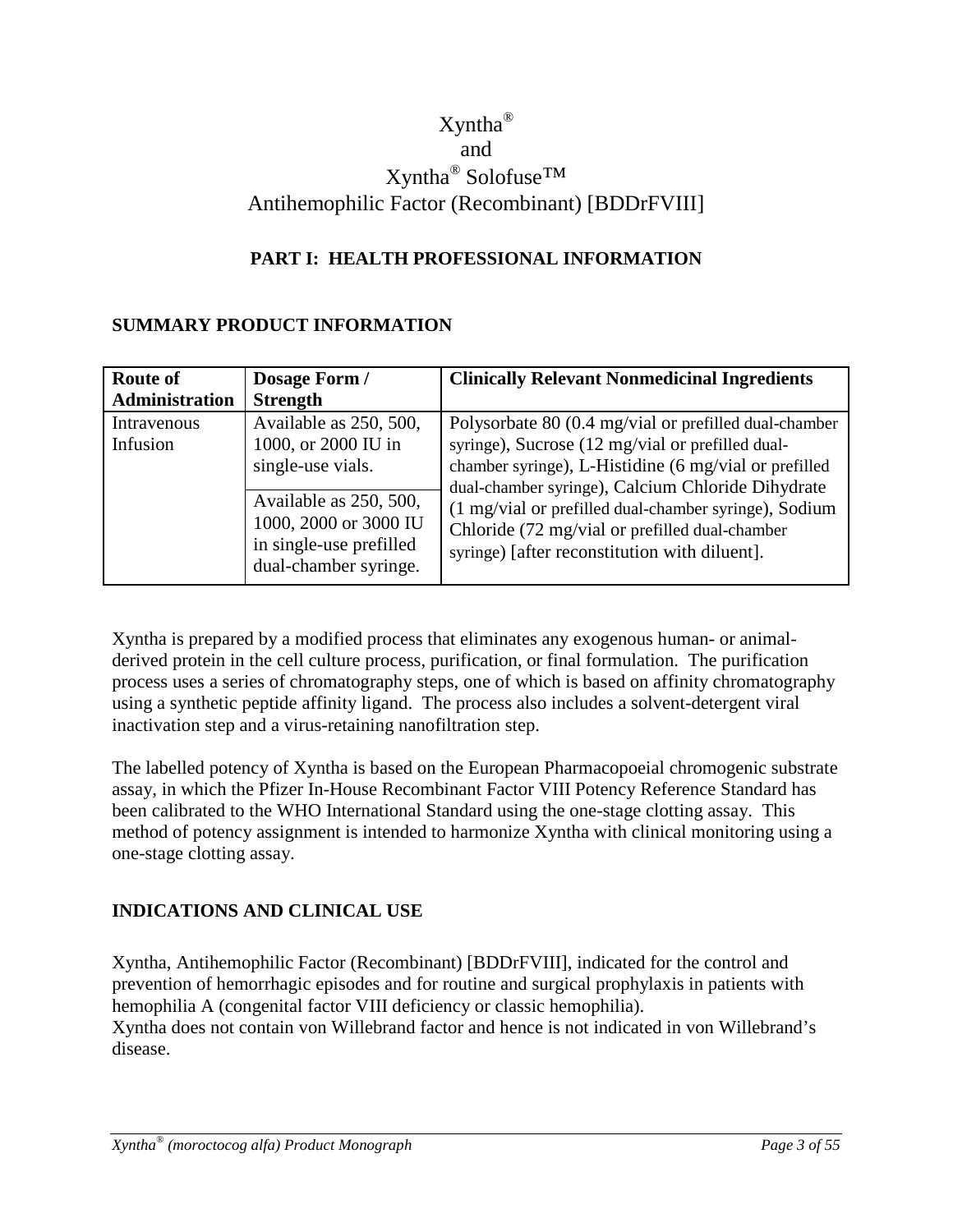### **Geriatrics (**≥ **65 years of age):**

Clinical studies of Xyntha did not include sufficient numbers of subjects aged 65 and over to determine whether they respond differently from younger subjects. Other reported clinical experience has not identified differences in responses between the elderly and younger patients. As with any patient receiving Xyntha, dose selection for an elderly patient should be individualized.

### **Pediatrics:**

Xyntha is appropriate for use in children of all ages, including newborns.

### <span id="page-3-0"></span>**CONTRAINDICATIONS**

Xyntha may be contraindicated in patients with a known hypersensitivity to any of the constituents of the preparation.

Xyntha has not been studied in patients with a known history of hypersensitivity to hamster proteins and may be contraindicated in these patients.

### <span id="page-3-1"></span>**WARNINGS AND PRECAUTIONS**

### **Serious Warnings and Precautions**

- Anaphylaxis and severe hypersensitivity reactions are possible as with any intravenous protein product. Should such reactions occur, treatment with the product should be discontinued and appropriate treatment should be administered.
- Development of activity-neutralizing antibodies has been detected in patients receiving factor VIII-containing products. If expected plasma factor VIII activity levels are not attained, or if bleeding is not controlled with an appropriate dose, an assay that measures factor VIII inhibitor concentration should be performed.

### **General**

It is recommended that, whenever possible, every time that Xyntha is administered to patients the lot number of the product is documented.

### **Effects on Ability to Drive and Use Machines**

No studies on the ability to drive and use machines have been performed.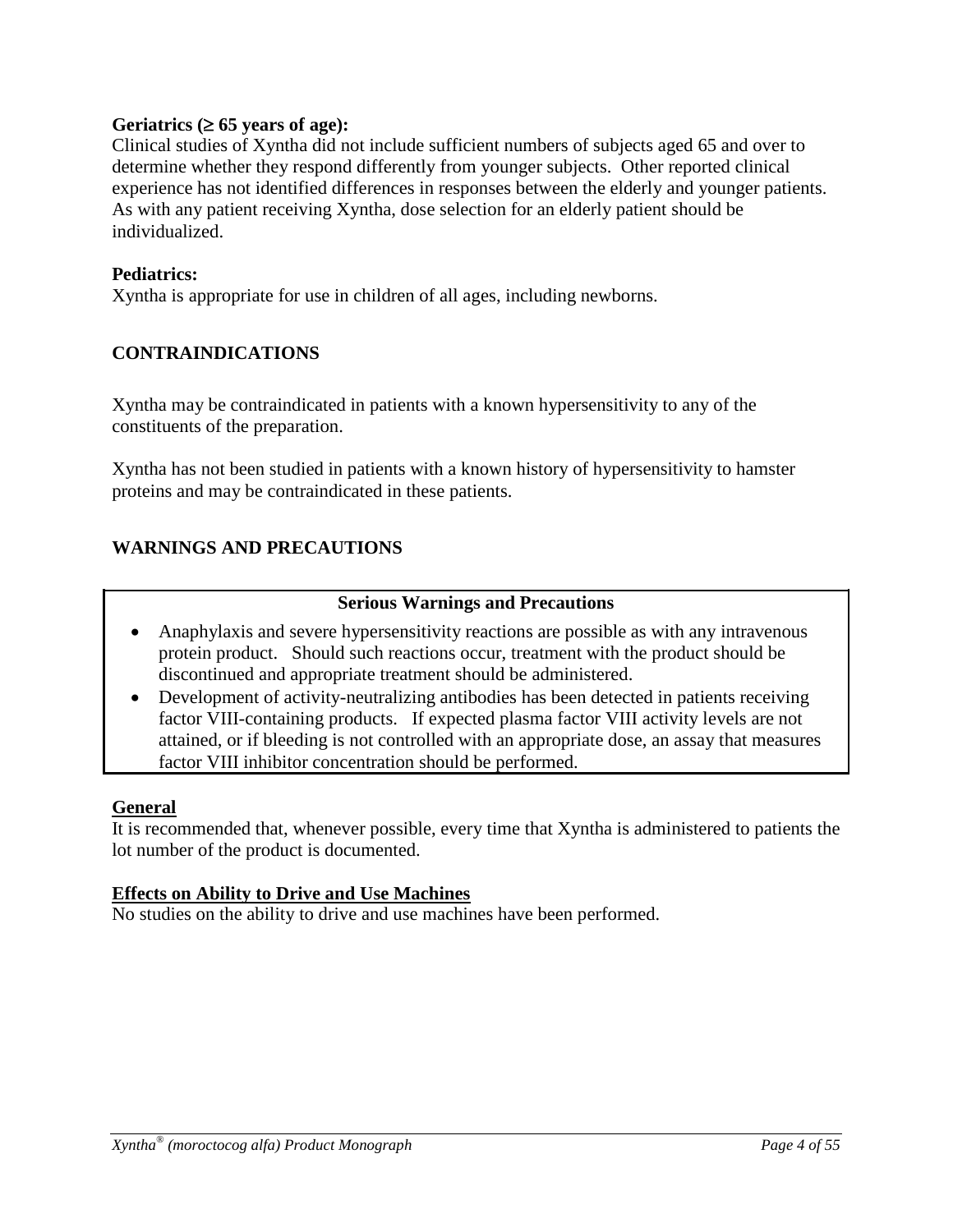## **Carcinogenesis and Mutagenesis**

Xyntha has been shown to be nonmutagenic in the mouse micronucleus assay. No other mutagenicity studies and no investigations on carcinogenesis, impairment of fertility or fetal development have been conducted.

### **Drug-Drug Interactions**

No formal drug interaction studies have been conducted with Xyntha. No interactions with other medicinal products are known.

### **Immune**

The occurrence of neutralizing antibodies (inhibitors) is well known in patients receiving factor VIII-containing products. Inhibitors most commonly occur early in the treatment course of previously untreated patients, but have also been observed in patients who have previously received large amounts of factor VIII products. All patients using coagulation factor VIII products, including Xyntha, should be monitored periodically for the development of factor VIII inhibitors. In patients with inhibitors (especially high level inhibitors, above 5 Bethesda units (BU)/mL), factor VIII therapy may not be effective, and other therapeutic options should be considered. In addition, if expected factor VIII activity plasma levels are not attained, or if bleeding is not controlled with an appropriate dose, testing should be performed to determine if a factor VIII inhibitor is present. Management of such patients should be directed by physicians with experience in the care of patients with hemophilia.

## **Hypersensitivity**

As with any intravenous protein product, allergic type hypersensitivity reactions are possible. Patients should be informed of the early signs or symptoms of hypersensitivity reactions including hives (rash with itching), generalized urticaria, tightness of the chest, wheezing, and hypotension.

If allergic or anaphylactic reactions occur, administration of Xyntha should be stopped immediately, and appropriate medical management should be given, which may include treatment for shock. Patients should be advised to discontinue use of the product and contact their hemophelia physicians and/or seek immediate emergency care, depending on the type and severity of the reaction, if any of these symptoms occur.

# **Special Populations**

### **Pregnancy and Lactation:**

No animal reproduction and lactation studies have been conducted with Xyntha. Based on the rare occurrence of hemophilia A in women, experience regarding the use of factor VIII during pregnancy is not available*.* Xyntha should be administered to pregnant and lactating women only if the benefit outweighs the risk.

### **Pediatric:**

Xyntha is appropriate for use in children of all ages, including newborns. Safety and efficacy studies have been performed both in previously treated children and adolescents (N=98, ages 7-18 years) and in previously untreated neonates, infants, and children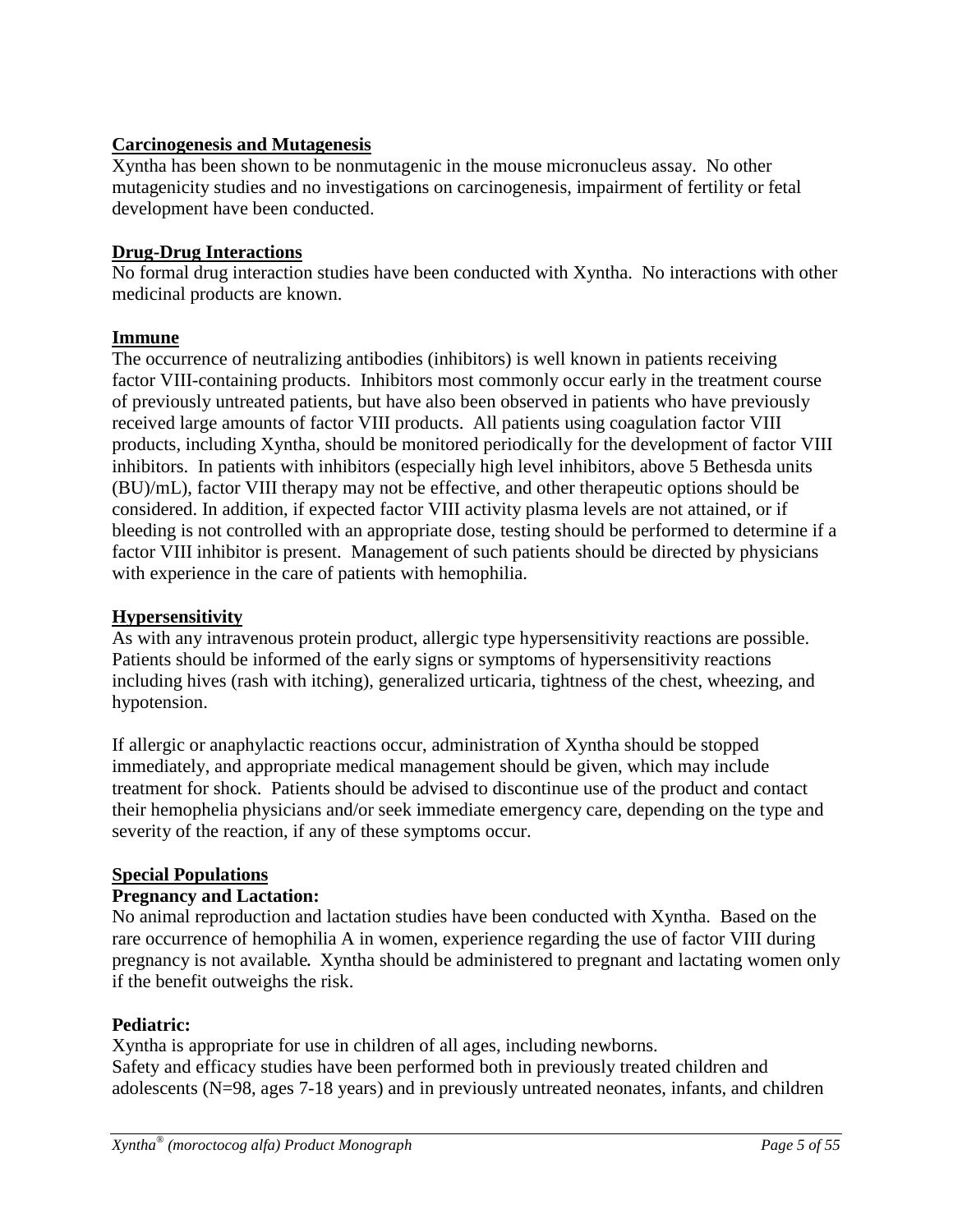(N=101, ages 0-52 months). There are no clinical data of previously untreated patients (PUPs) treated with ReFacto AF or XYNTHA. An additional ongoing clinical study is evaluating the use of Xyntha in previously treated subjects under 6 years of age with moderately severe to severe hemophilia A.

## **Geriatrics (**≥ **65 years of age):**

Clinical studies of Xyntha did not include sufficient numbers of subjects aged 65 and over to determine whether they respond differently from younger subjects. Other reported clinical experience with factor VIII products has not identified differences in responses between the elderly and younger patients. As with any patient receiving Xyntha, dose selection for an elderly patient should be individualized.

# <span id="page-5-0"></span>**ADVERSE REACTIONS**

| <b>System Organ Class</b>                             | Very                  | Common    | Uncommon                      | Rare                                                                                                                                                  | Very Rare                                                                                                                   |
|-------------------------------------------------------|-----------------------|-----------|-------------------------------|-------------------------------------------------------------------------------------------------------------------------------------------------------|-----------------------------------------------------------------------------------------------------------------------------|
| (disorder)                                            | Common<br>$\geq 10\%$ | $\geq$ 1% | $\geq$ 0.1% and<br>$<\!\!1\%$ | ≥0.01% and <0.1%                                                                                                                                      | $< 0.01\%$                                                                                                                  |
| Immune system<br>disorders                            |                       |           |                               |                                                                                                                                                       | Anaphylactoid reaction                                                                                                      |
| Cardiac disorders                                     |                       |           |                               |                                                                                                                                                       | Angina pectoris,<br>tachycardia, palpitations*                                                                              |
| Investigations                                        |                       |           |                               | Lab increase for<br>antibody to Mouse<br>IgG (ReFacto only),<br>Lab increase of FVIII<br>antibody,<br>Lab increase for<br>antibody to CHO<br>protein, | CPK increased,<br>Increased aspartate<br>aminotransferase,<br>Increased alanine<br>aminotransferase*<br>Increased bilirubin |
| Nervous system<br>disorders                           |                       |           |                               | Headache, Dizziness                                                                                                                                   | Neuropathy*,<br>Perspiration increased,<br>Somnolence, Taste altered                                                        |
| Metabolism &<br>nutrition disorders                   |                       |           |                               |                                                                                                                                                       | Anorexia                                                                                                                    |
| Musculoskeletal and<br>connective tissue<br>disorders |                       |           |                               | Arthralgia                                                                                                                                            | Myalgia                                                                                                                     |
| Vascular disorders                                    |                       |           |                               | Hemorrhage,<br>hematoma                                                                                                                               | Flushing*,<br>Thrombophlebitis*<br>Hypotension,<br>Vasodilation                                                             |
| Respiratory, thoracic<br>& mediastinal<br>disorders   |                       |           |                               | Cough                                                                                                                                                 | Dyspnea                                                                                                                     |
| Gastrointestinal<br>disorders                         |                       |           |                               | Vomiting*, Nausea,<br>Diarrhea, Abdominal<br>pain                                                                                                     |                                                                                                                             |
| Skin and<br>subcutaneous tissue<br>disorders          |                       |           |                               | Rash                                                                                                                                                  | Pruritis, Urticaria                                                                                                         |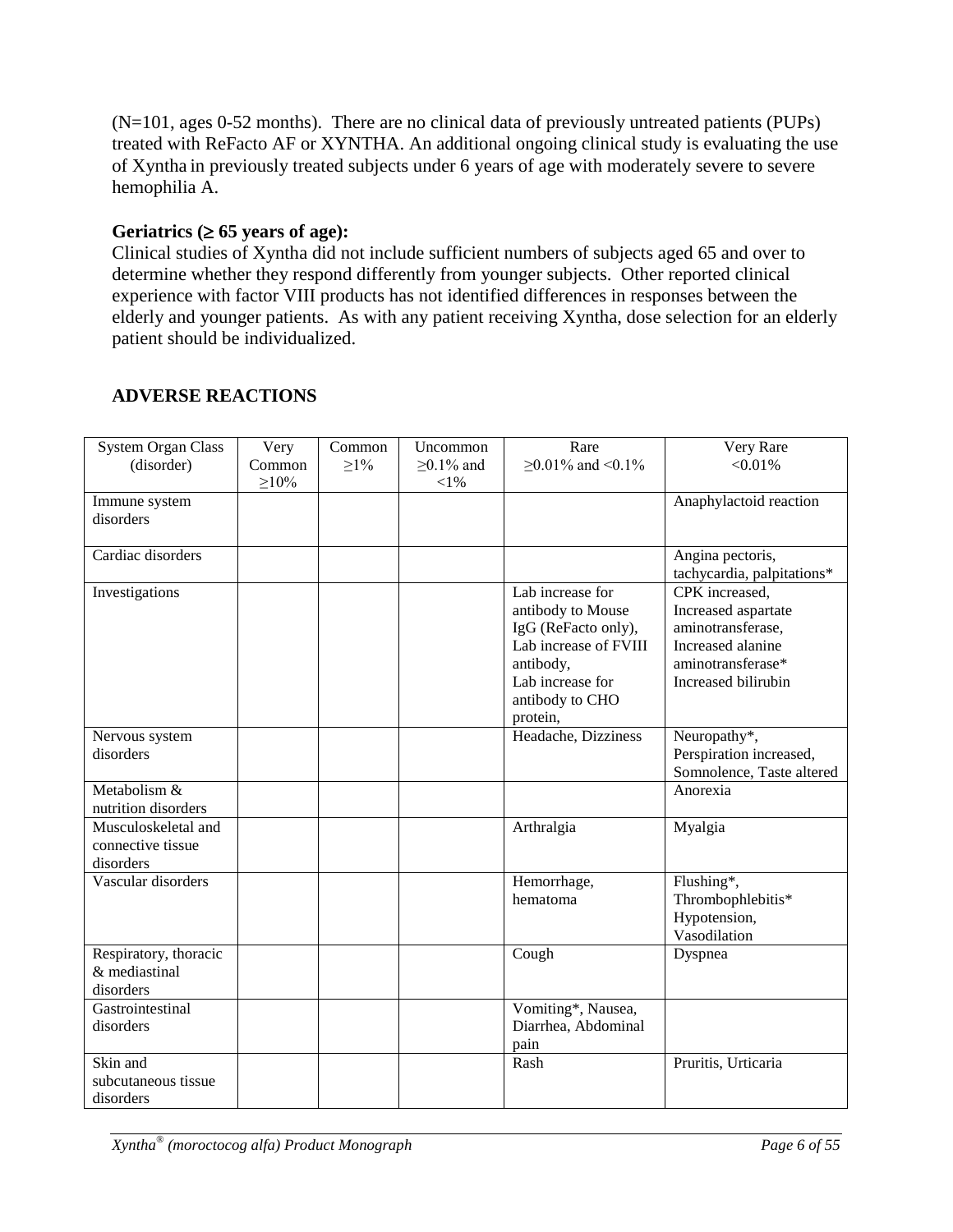| General disorder &<br>administration site<br>conditions |              |              | Pyrexia, Chills,<br>catheter site related<br>reaction | Asthenia<br>Injection site pain<br>Injection site reaction,<br>Injection site |
|---------------------------------------------------------|--------------|--------------|-------------------------------------------------------|-------------------------------------------------------------------------------|
|                                                         |              |              |                                                       | inflammation*                                                                 |
| <b>Factor VIII</b>                                      | <b>FVIII</b> | <b>FVIII</b> |                                                       |                                                                               |
| Inhibition <sup>†</sup>                                 | Inhibition   | Inhibition   |                                                       |                                                                               |
|                                                         | in PUPS      | in PTPS      |                                                       |                                                                               |

*Adverse reaction frequencies are calculated on an event per infusion basis*

*(\*) = These adverse reactions were totaled from adverse events and hemophilia events across all studies regardless of relatedness to study drug.*

*All other adverse reactions were totaled across all studies from study drug-related adverse events and hemophilia events ONLY*

*For the adverse reaction frequencies, surgical patients receiving continuous infusion (CI), any day CI is administered is considered one infusion.* 

*(†) = Frequency for the Adverse Reaction Factor VIII inhibition is expressed on a per patient basis*

The most frequently reported treatment-emergent adverse reaction, on a per infusion basis, was vomiting. Most adverse reactions reported were considered mild or moderate in severity.

In addition, as with any intravenous protein product, allergic type hypersensitivity reactions are possible. Manifestations of hypersensitivity reactions may include hives, generalized urticaria, tightness of the chest, wheezing, hypotension, and anaphylaxis.

Patients with hemophilia A may develop neutralizing antibodies (inhibitors) to factor VIII. As with all coagulation factor VIII products, **patients are to be monitored for the development of inhibitors** that are quantified in Bethesda Units (BUs) using either the Bethesda assay or Bethesda assay with the Nijmegen modification. If such inhibitors occur, the condition may manifest itself as an insufficient clinical response or an unexpectedly low yield of plasma factor VIII activity. In such cases, it is recommended that a specialized hemophilia center be contacted.

Reports of lack of effect, mainly in prophylaxis patients, have been received during the clinical trials and post-marketing setting. The lack of effect and/or low factor VIII recovery has been reported in patients with inhibitors but also in patients who had no evidence of inhibitors. The lack of effect has been described as bleeding into target joints, bleeding into new joints, other bleeding or a subjective feeling by the patient of a new onset bleeding. In order to ensure an adequate therapeutic response, it is important TO INDIVIDUALLY TITRATE AND MONITOR each patient's dose of Xyntha, particularly when initiating treatment with Xyntha (see WARNINGS AND PRECAUTIONS and DOSAGE AND ADMINISTRATION).

If any reaction takes place that is thought to be related to the administration of Xyntha, the rate of infusion should be decreased or the infusion stopped, as dictated by the response of the patient.

In a clinical trial (Study 301), 32 out of 101 (32%) previously untreated patients treated with Xyntha manufactured by the previous process developed inhibitors: 16 out of 101 (16%) with a titer >5 Bethesda Units (BU) and 16 out of 101 (16%) with a titer ≤5 BU. The median number of exposure days prior to inhibitor development in these patients was 12 days (range 3 - 49 days). Of the 16 high responder patients, 15 received immune tolerance (IT) treatment. Eleven (11) of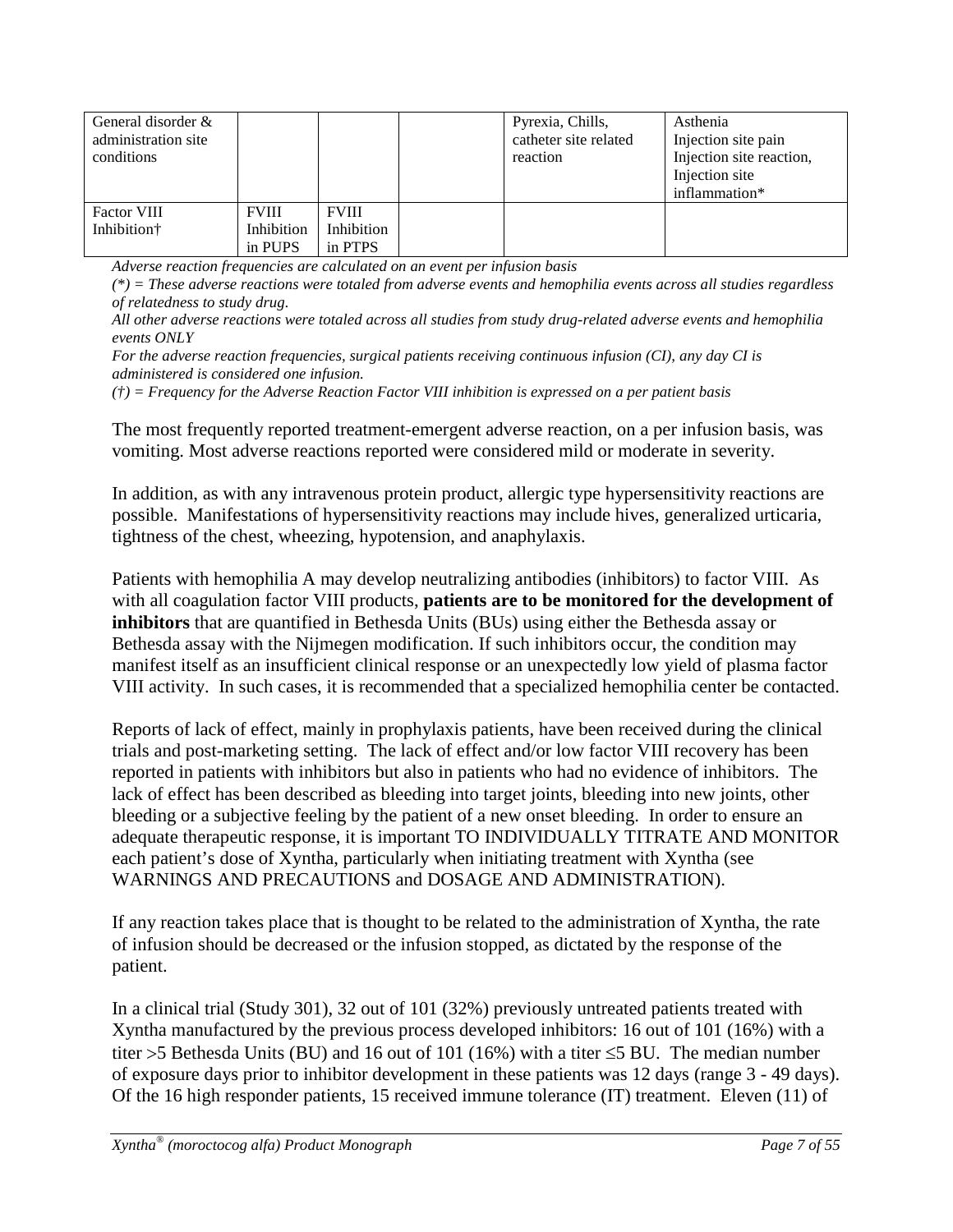the high responders had a titer of <0.6 BU at their latest available test after IT. In addition, IT treatment was started in 10 of the 16 low titer (≤5 BU) patients, 9 of whom had titer <0.6 BU for their latest value. Therefore, IT had an overall efficacy of 80% (20/25), 73% for high-responders and 90% for low-responders. Five (5) of the 6 remaining low responder patients who did not receive IT also had a titer <0.6 BU for their latest value.

In a clinical trial of Xyntha manufactured by the previous process, one of 113 (0.9%) previously heavily treated patients who were evaluated for efficacy in bleeding episodes developed a high titer inhibitor. Inhibitor development in this patient occurred in the same time frame as the development of monoclonal gammopathy of uncertain significance. The patient was noted initially at a local laboratory to have a treatment-emergent low titer inhibitor at 98 exposure days, which was confirmed at 2 BU at the central laboratory at 113 exposure days. After 18 months on continued treatment with Xyntha, the inhibitor level rose to nearly 13 BU and a bleeding episode failed to respond to Xyntha treatment.

In a pivotal phase 3 study, in which previously treated patients (PTPs) with hemophilia A received Xyntha for routine prophylaxis and on-demand treatment, 94 subjects received at least one dose of Xyntha resulting in a total of 6775 infusions. In this study, the incidence of FVIII inhibitors to Xyntha was the primary safety endpoint. Two patients with low titer, transient inhibitors were observed in these 94 patients (2.1%). In a Bayesian statistical analysis, results from this study (two out of 94 subjects developed an inhibitor, 89 had 50 or more exposure days to XYNTHA) were used to update PTP results from prior supporting studies of Xyntha. This Bayesian analysis indicates that the population (true) inhibitor rate for Xyntha was below a predefined acceptable value of 4.4%; the estimate of the 95% upper limit of the true inhibitor rate was 4.07%.

In a pivotal phase 3 study for surgical prophylaxis in patients with hemophilia A (study 311), one low titer persistent inhibitor and one transient false-positive inhibitor were reported.

There have been spontaneous postmarketing reports of high titer inhibitors developing in previously treated patients.

Laboratory increases in anti-FVIII antibody titers, in the absence of inhibitor development, have been observed in clinical trials. In a study of PTPs receiving XYNTHA for routine treatment and prevention of bleeding episodes (study 310) and for surgical prophylaxis (study 311), 1 of 94 (1%) patients, and 1 of 30 (3%) patients, respectively, developed anti-FVIII antibodies; these patients did not develop an inhibitor. The clinical significance of these antibodies, in the absence of an inhibitor, is unclear.

In clinical trials of PTPs receiving XYNTHA for routine treatment and prevention of bleeding episodes, 0 of 94 (0%) patients in study 310, and 3 of 110 (3%) patients in study 306/307, developed a lab increase in anti-CHO (Chinese hamster ovary, the cell line which is the source of factor VIII for XYNTHA) antibody titer, without any apparent clinical effect. In a study of XYNTHA for surgical prophylaxis (study 311) 1 of 30 (3%) patients developed a lab increase for antibody to CHO. Twenty of 113 (18%) previously treated patients (PTPs) had an increase in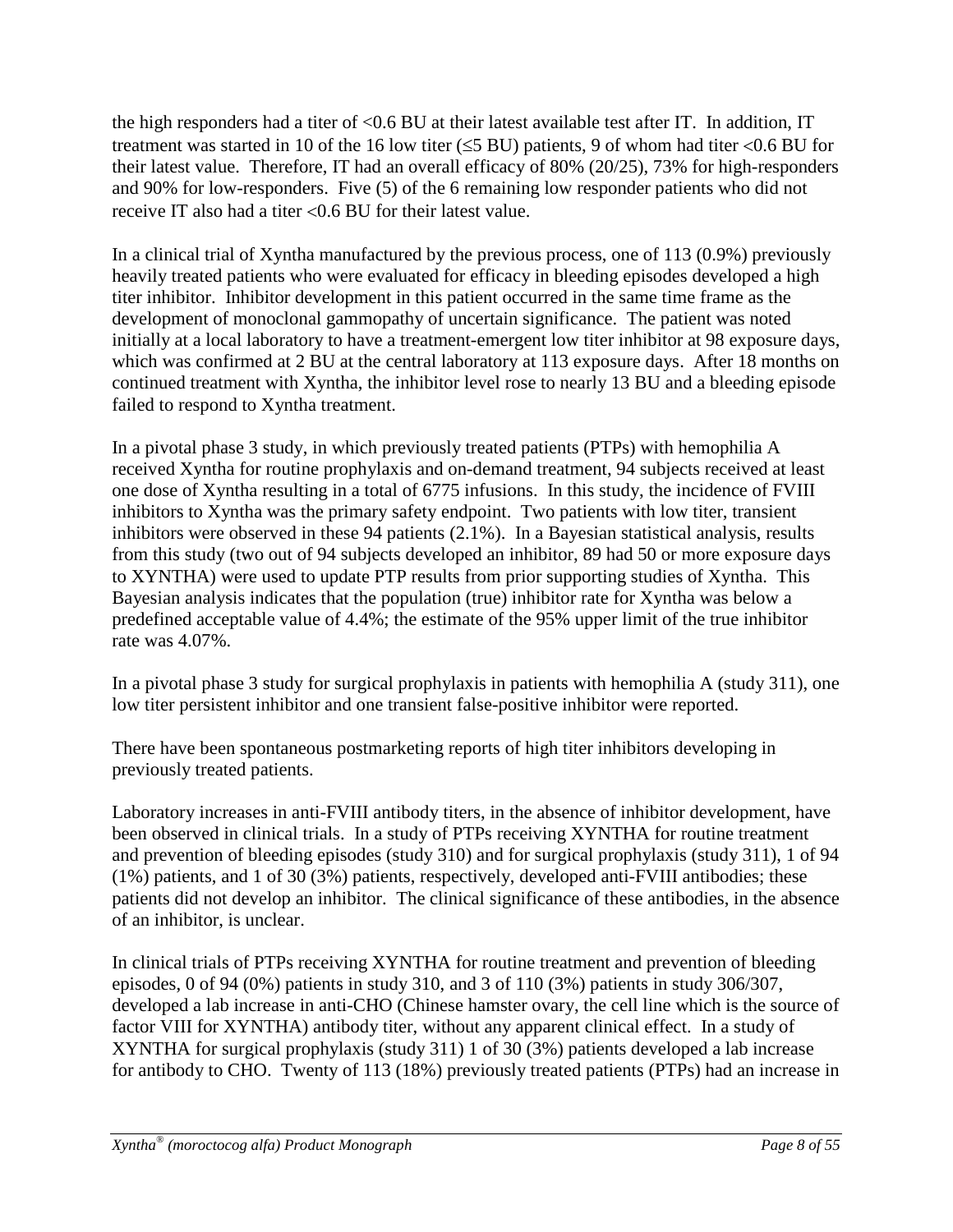anti-CHO (Chinese hamster ovary, the cell line which is the source of factor VIII for Xyntha) antibody titer, without any apparent clinical effect.

# <span id="page-8-0"></span>**DRUG INTERACTIONS**

No interactions with other medicinal products are known.

# <span id="page-8-1"></span>**DOSAGE AND ADMINISTRATION**

Treatment with Xyntha should be initiated under the supervision of a physician experienced in the treatment of hemophilia A.

Xyntha is appropriate for use in adults and children including newborns.

Dosage and duration of treatment depend on the severity of the factor VIII deficiency, the location and extent of bleeding, and the patient's clinical condition. Individual patients may vary in their response to factor VIII, achieving different levels of in vivo recovery and demonstrating different half-lives. Doses administered should be titrated to the patient's clinical response. In the presence of an inhibitor, higher doses or appropriate alternative treatment may be required. Dosage adjustment for patients with renal or hepatic impairment has not been studied in clinical trials.

The number of units of factor VIII administered is expressed in International Units (IU), which are related to the current World Health Organization (WHO) international standard for factor VIII activity. Factor VIII activity in plasma is expressed either as a percentage (relative to normal human plasma) or in IU (relative to an International Standard for factor VIII in plasma).

One IU of factor VIII activity corresponds approximately to the quantity of factor VIII in one ml of normal human plasma. The calculation of the required dosage of factor VIII is based upon the empirical finding that, on average, 1 IU of factor VIII per kg body weight raises the plasma factor VIII activity by 2 IU/dl. The required dosage is determined using the following formula:

# **Required units = body weight (kg) x desired factor VIII rise (IU/dL or % of normal) x 0.5 (IU/kg per IU/dL)**

Clinical data support the use of the one-stage clotting assay for monitoring Xyntha therapy.

The labeled potency of Xyntha is based on the European Pharmacopoeia chromogenic substrate assay in which the Pfizer In-House Recombinant Factor VIII Potency Reference Standard has been calibrated using a one-stage clotting assay. This method of potency assignment is intended to harmonize Xyntha with clinical monitoring using a one-stage clotting assay.

Precise monitoring of the replacement therapy by means of plasma factor VIII activity assay should be considered, particularly for surgical intervention.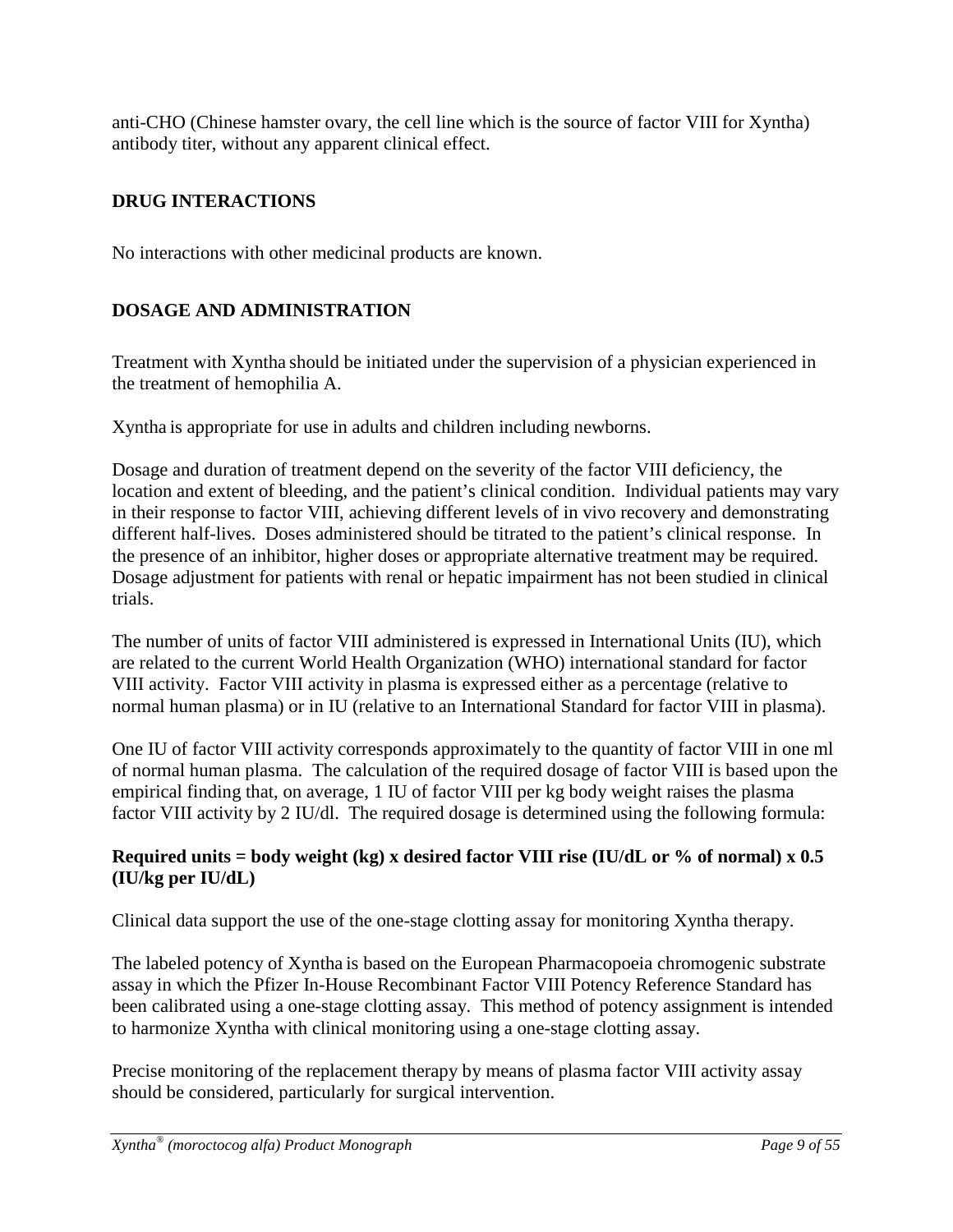# **Dosing for Bleeding and Surgery:**

In the case of the following hemorrhagic events, consideration should be given to maintaining the factor VIII activity at or above the plasma levels (in % of normal or in IU/dL) for the indicated period, as outlined in the following table.

| Type of Hemorrhage                                                                                                                                                  | <b>Factor VIII</b>   | Frequency of Doses (h)/                                                                                                                                                                                             |
|---------------------------------------------------------------------------------------------------------------------------------------------------------------------|----------------------|---------------------------------------------------------------------------------------------------------------------------------------------------------------------------------------------------------------------|
|                                                                                                                                                                     | Level Required (% or | Duration of Therapy (d)                                                                                                                                                                                             |
|                                                                                                                                                                     | IU/dl)               |                                                                                                                                                                                                                     |
| Minor<br>Early hemarthrosis,<br>superficial muscle or<br>soft tissue and oral<br>bleeds                                                                             | 20-40                | Repeat every 12 to 24 hours as necessary<br>until resolved. At least 1 day, depending<br>upon the severity of the hemorrhage.                                                                                       |
| Moderate<br>Hemorrhages into<br>muscles. Mild head<br>trauma capitus.<br>Minor operations<br>including tooth<br>extraction.<br>Hemorrhages into the<br>oral cavity. | $30 - 60$            | Repeat infusion every 12 - 24 hours for 3<br>- 4 days or until adequate hemostasis is<br>achieved. For tooth extraction a single<br>infusion plus oral antifibrinolytic therapy<br>within 1 hour may be sufficient. |
| Major<br>Gastrointestinal<br>bleeding.<br>Intracranial, intra-<br>abdominal or<br>intrathoracic<br>hemorrhages.<br>Fractures.<br>Major operations.                  | 60-100               | Repeat infusion every 8 - 24 hours until<br>threat is resolved or in the case of<br>surgery, until adequate local hemostasis<br>is achieved, then continue therapy for at<br>least another 7 days.                  |

**Table 2: Maintenance of Factor VIII Activity for Various Hemorrhagic Events**

# **Dosage for Prophylaxis**

Xyntha has been administered prophylactically in a pivotal clinical trial in adolescent and adult previously treated patients at a dose of  $30 \pm 5$  IU/kg given 3 times weekly.

# **Inhibitors**

Patients using factor VIII replacement therapy should be monitored for the development of factor VIII inhibitors. If expected factor VIII activity plasma levels are not attained, or if bleeding is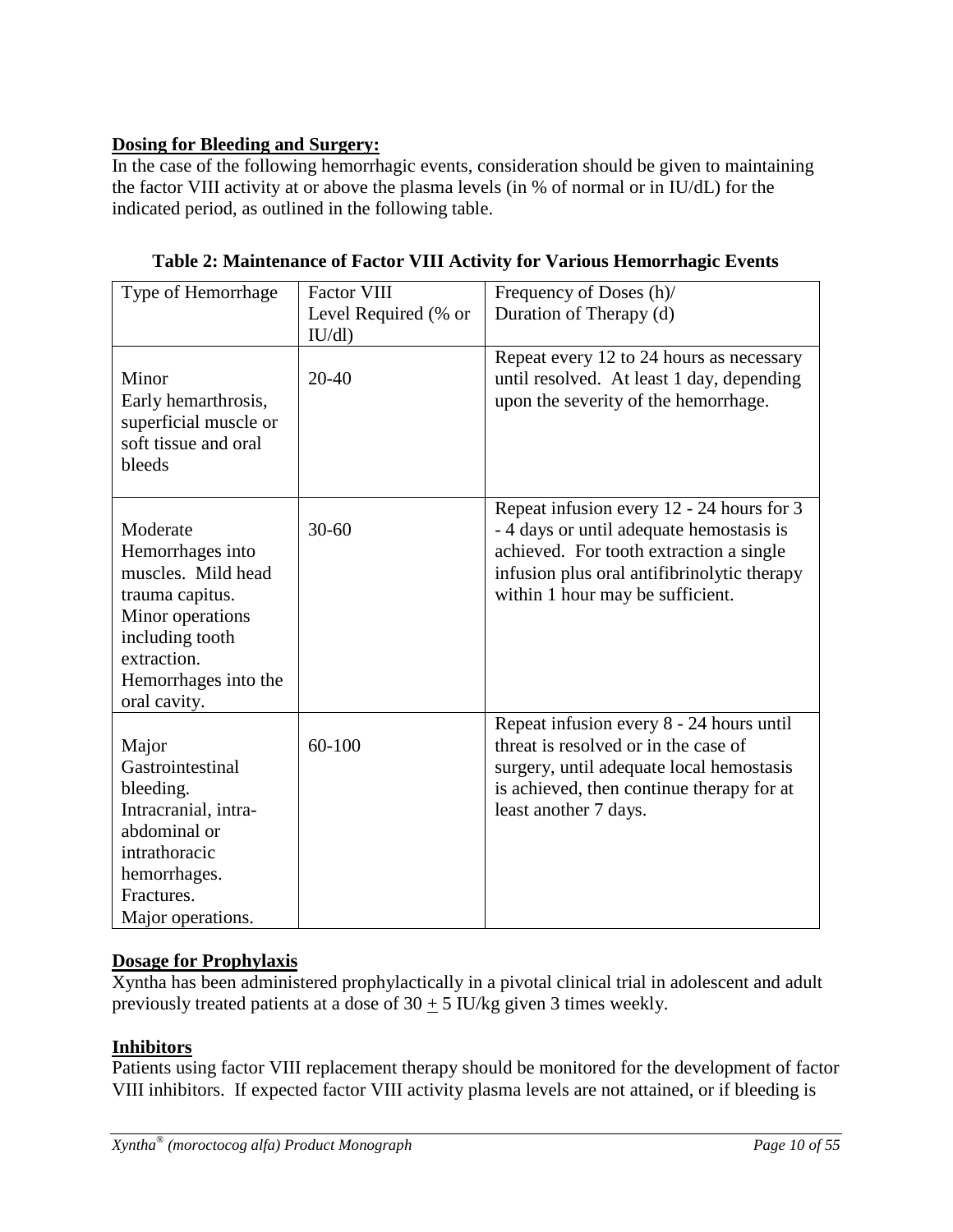not controlled with an appropriate dose, an assay should be performed to determine if a factor VIII inhibitor is present. In patients with factor VIII inhibitors, factor VIII therapy may not be effective and other therapeutic options should be considered. Management of such patients should be directed by physicians with experience in the care of patients with hemophilia.

### **Administration**

Patients should follow the specific reconstitution and administration procedures provided by their physicians. For instructions, patients should follow the recommendations in the below **Administration** and **Reconstitution** sections. The procedures below are provided as general guidelines for the reconstitution and administration of Xyntha.

Additional instructions are provided after **Infusion** section that detail the use of a Xyntha vial and a Xyntha **Solofuse** or multiple Xyntha **Solofuse** [see Combined Use of a Xyntha Vial Kit and a Xyntha **Solofuse**, and Multiple Xyntha **Solofuse** Reconstitution to a 10 cc or Larger Luer Lock Syringe].

Parenteral drug products should be inspected visually for particulate matter and discoloration prior to administration, whenever solution and container permit.

### **Xyntha Vial Kit:**

Xyntha is administered by IV infusion after reconstitution of the lyophilized powder with the supplied pre-filled diluent (0.9% Sodium Chloride solution) syringe.

### **Xyntha Solofuse:**

Xyntha Solofuse is administered by intravenous (IV) infusion after reconstitution of the freezedried powder with the diluent (0.9% Sodium Chloride). Both the Xyntha powder and the diluent are supplied within the prefilled dual-chamber syringe.

### **Reconstitution**

Always wash your hands before performing the following procedures. Use germ-free methods during the preparation procedures.

All components used in the mixing and injection of Xyntha should be used as soon as possible after opening their sterile containers to minimize unnecessary exposure to room air.

# **Xyntha Vial Kit:**

Use only the materials provided in the Xyntha kit for dissolving the Xyntha powder with the sodium chloride diluent.

Xyntha is administered by intravenous injection after dissolving with the supplied diluent (0.9% sodium chloride) in the pre-filled syringe.

Note: If you use more than one vial of Xyntha per injection, each vial should be dissolved according to the following instructions. The empty syringe should be removed leaving the vial adapter in place, and a separate large luer lock syringe may be used to draw back the dissolved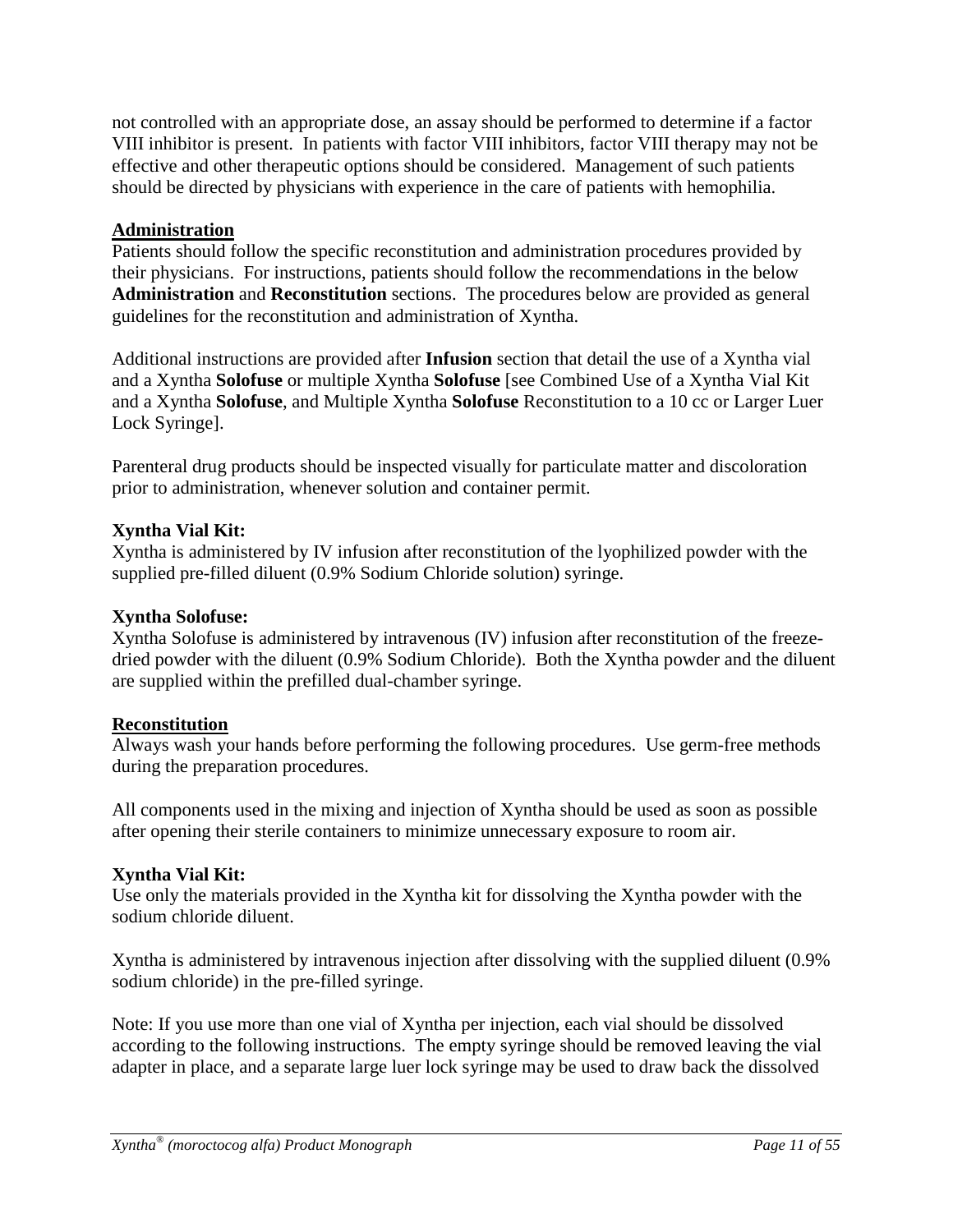contents of each vial. Do not detach the diluent syringes or the large luer lock syringe until you are ready to attach the large luer lock syringe to the next vial adapter.

# **Xyntha Solofuse:**

**Note:** If you use more than one vial and/or prefilled dual-chamber syringe of Xyntha per infusion, each vial and/or syringe should be reconstituted according to the instructions for that respective product kit. A separate 10 cc or larger luer lock syringe (not included in this kit) may be used to draw back the reconstituted contents of each vial or syringe.

# **Xyntha Vial Kit:**

- 1. Allow the vial of freeze-dried Xyntha powder and the pre-filled diluent syringe to reach room temperature.
- 2. Remove the plastic flip-top cap from the Xyntha vial to expose the central portions of the rubber stopper.



- 3. Wipe the top of the vial with the alcohol swab provided, or use another antiseptic solution, and allow to dry. After cleaning, do not touch the rubber stopper with your hand or allow it to touch any surface.
- 4. Peel back the cover from the clear plastic vial adapter package. **Do not remove the adapter from the package**.
- **5.** Place the vial on a flat surface. While holding the adapter in the package, place the vial adapter over the vial. Press down firmly on the package until the adapter snaps into place on top of the vial, with the adapter spike penetrating the vial stopper.



**6.** Grasp the plunger rod as shown in the diagram. Avoid contact with the shaft of the plunger rod. Attach the threaded end of the plunger rod to the diluent syringe by pushing and turning firmly.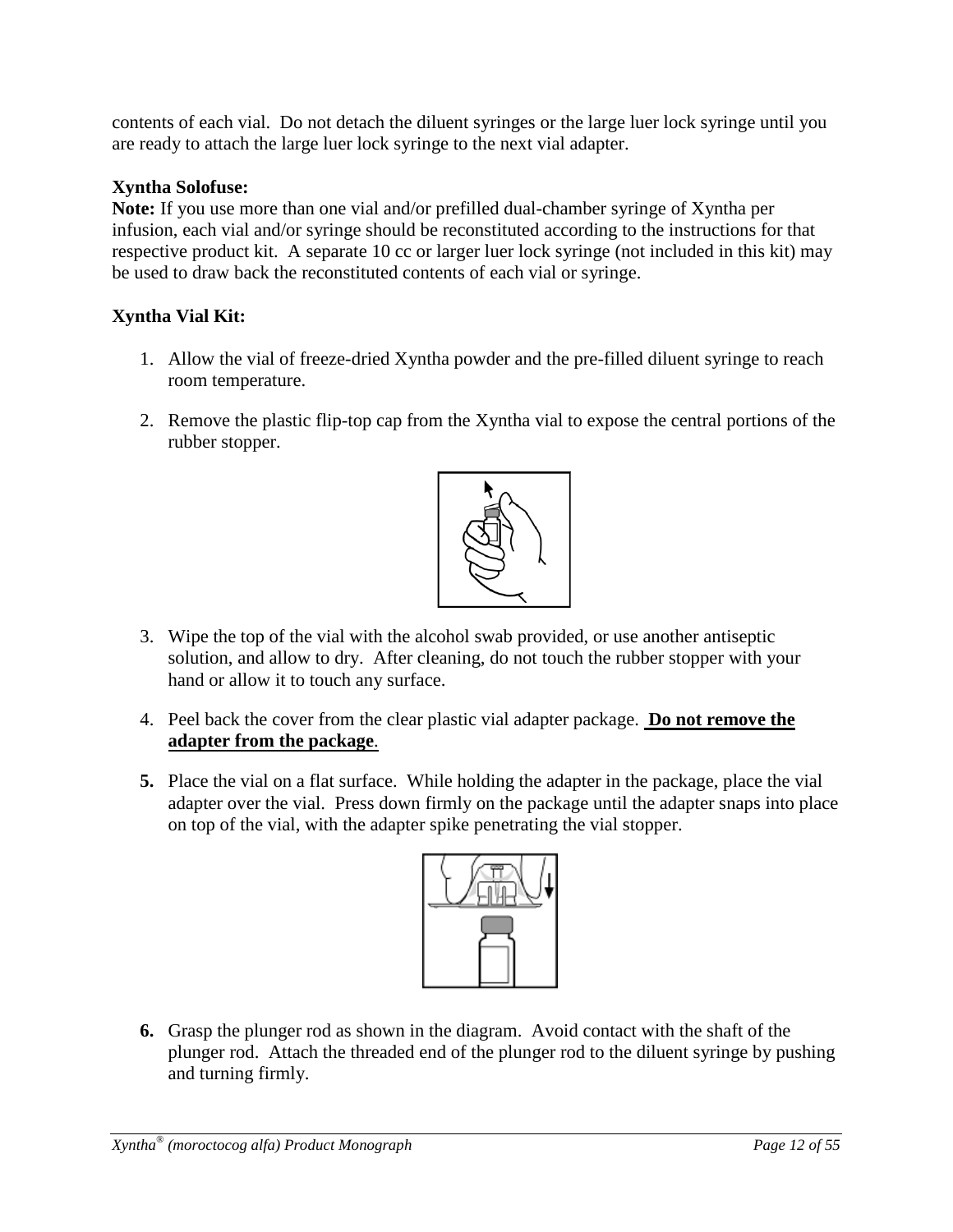

**7.** Break off the tamper-resistant, plastic-tip cap from the diluent syringe by snapping the perforation of the cap. This is done by bending the cap up and down until the perforation is broken. Do not touch the inside of the cap or the syringe tip. The diluent syringe may need to be recapped (if the dissolved Xyntha is not used immediately), so place the cap on its top on a clean surface in a spot where it would be least likely to become contaminated.



8. Lift the package away from the adapter and discard the package.



9. Place the vial on a flat surface. Connect the diluent syringe to the vial adapter by inserting the tip of the syringe into the adapter opening while firmly pushing and turning the syringe clockwise until the connection is secured.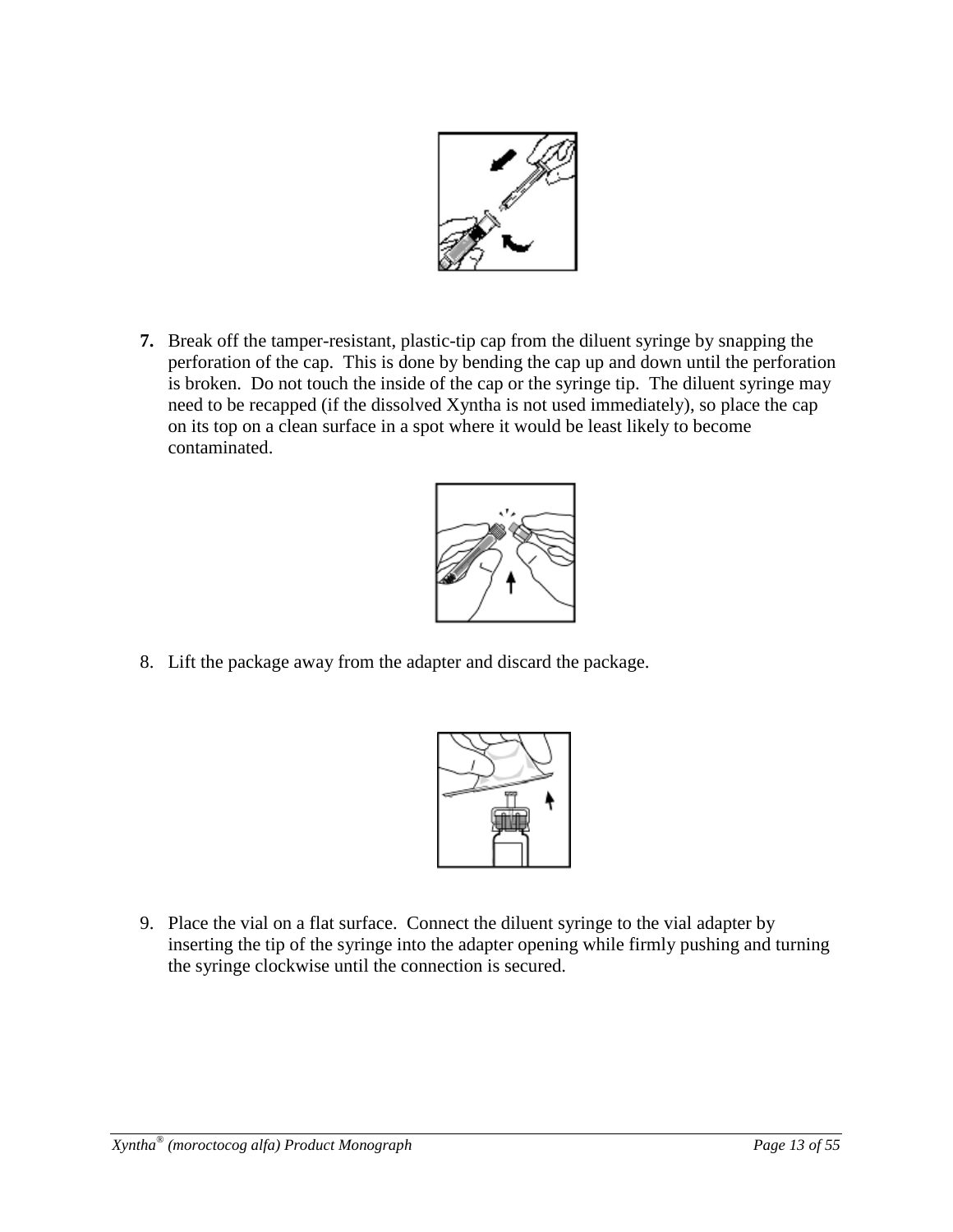

10. Slowly depress the plunger rod to inject all the diluent into the Xyntha vial.



11. With the syringe still connected to the adapter, gently swirl the contents of the vial until the powder is dissolved.

Note: The final solution should be inspected visually for particulate matter before administration. The solution should be clear to slightly pearly and colorless. If it is not, the solution should be discarded and a new kit should be used.

12. Ensuring that the syringe plunger rod is still fully depressed, invert the vial. Slowly draw the solution into the syringe.

Note: If you prepared more than one vial of Xyntha, remove the diluent syringe from the vial adapter, leaving the vial adapter attached to the vial. Quickly attach a separate large luer lock syringe and draw back the dissolved contents as instructed above. Repeat this procedure with each vial in turn. Do not detach the diluent syringes or the large luer lock syringe until you are ready to attach the large luer lock syringe to the next vial adapter.



13. Detach the syringe from the vial adapter by gently pulling and turning the syringe counterclockwise. Discard the vial with the adapter attached.

Note: If the solution is not to be used immediately, the syringe cap should be carefully replaced. Do not touch the syringe tip or the inside of the cap.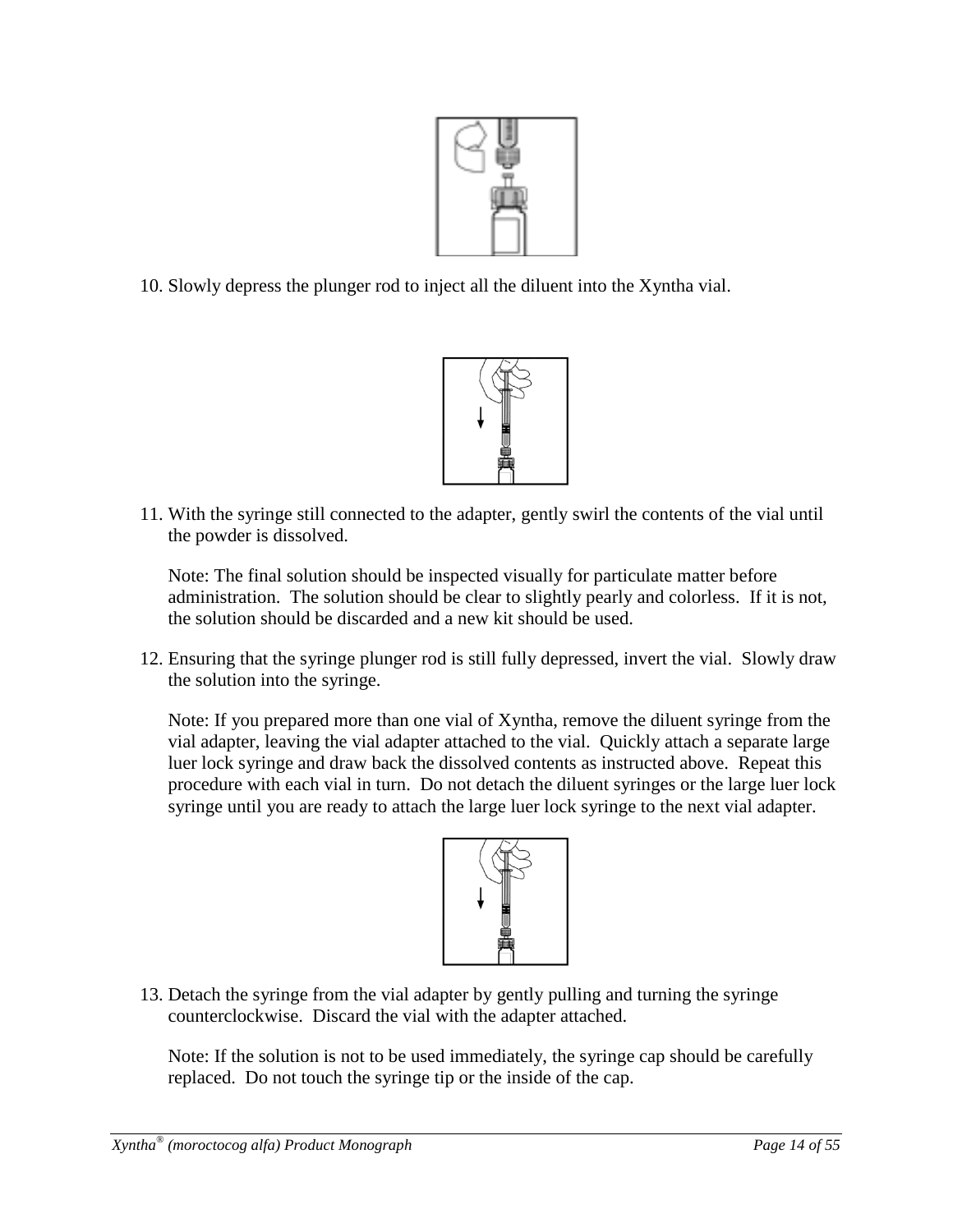Xyntha should be infused within 3 hours after dissolving. The dissolved solution may be stored at room temperature prior to infusion.

# **Xyntha Solofuse:**

- 1. Allow the prefilled dual-chamber syringe of freeze-dried Xyntha to reach room temperature.
- 2. Remove the contents of the Xyntha Solofuse Kit and place on a clean surface, making sure you have all the supplies you will need.
- 3. Grasp the plunger rod as shown in the following diagram. Avoid contact with the shaft of the plunger rod. Screw the plunger rod firmly into the opening in the finger rest of the Xyntha Solofuse by pushing and turning firmly until resistance is felt (approximately 2 turns).

**Note:** Once the white tamper-evident seal is removed it is important to keep the Xyntha Solofuse in the upright position throughout the reconstitution process to prevent possible leakage. Throughout the reconstitution process, it is important to keep the Xyntha Solofuse upright to prevent possible leakage.



4. Holding the Xyntha Solofuse upright, remove the white tamper-evident seal by bending the seal right to left (or a gentle rocking motion) to break the perforation of the cap and expose the grey rubber tip cap of the Xyntha Solofuse.

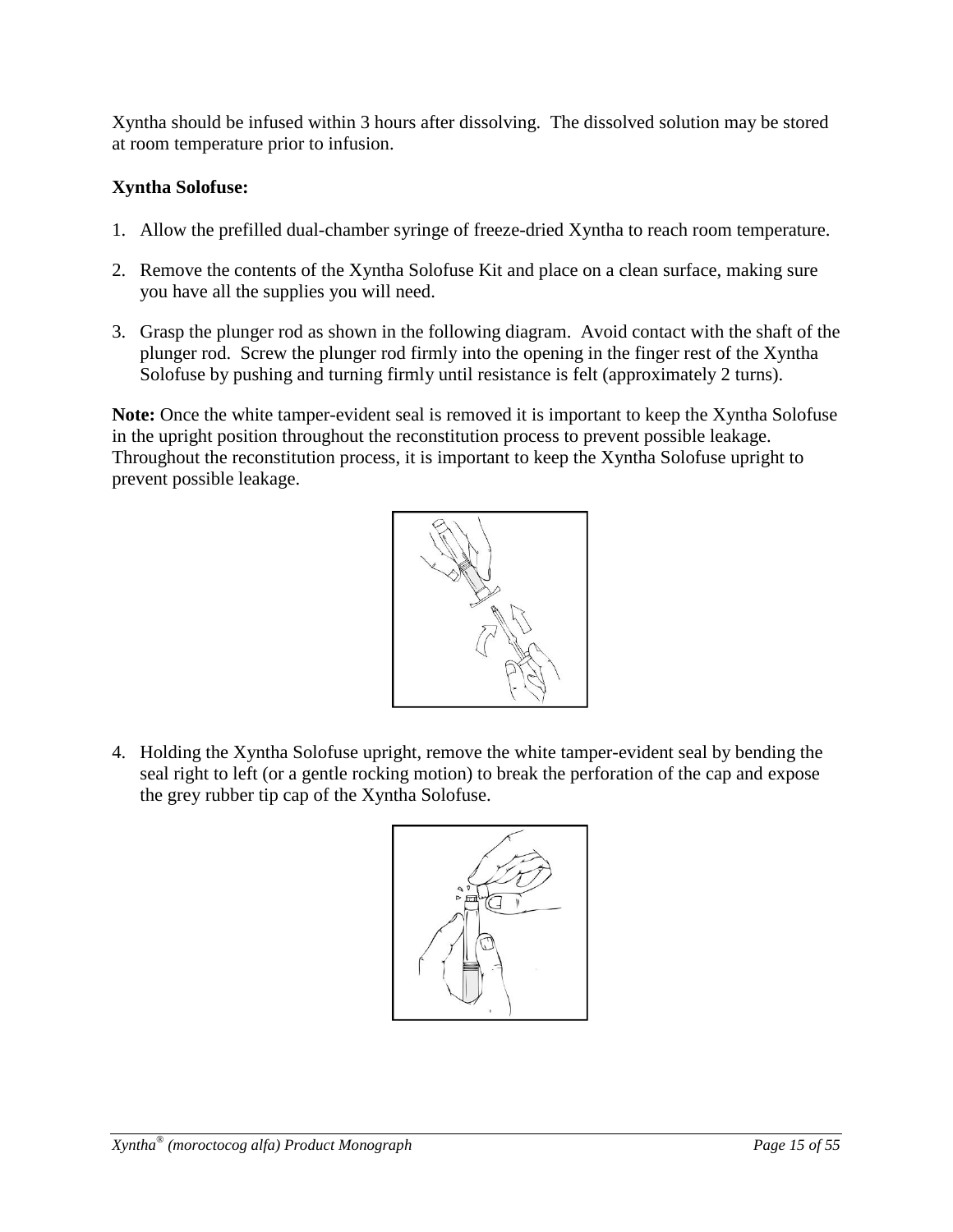5. Remove the protective blue vented sterile cap from its package.

While holding the Xyntha Solofuse upright, remove the grey rubber tip cap and replace it with the protective blue vented cap (prevents pressure build-up). Avoid touching the open end of both the syringe and the protective blue vented cap.



6. **Gently and slowly** advance the plunger rod by pushing until the two stoppers inside the Xyntha Solofuse meet, and all of the diluent is transferred to the chamber containing the Xyntha powder.

**Note:** To prevent the escape of fluid from the tip of the syringe, the plunger rod should not be pushed with excessive force.



7. With the Xyntha Solofuse remaining upright, swirl **gently** several times until the powder is dissolved.

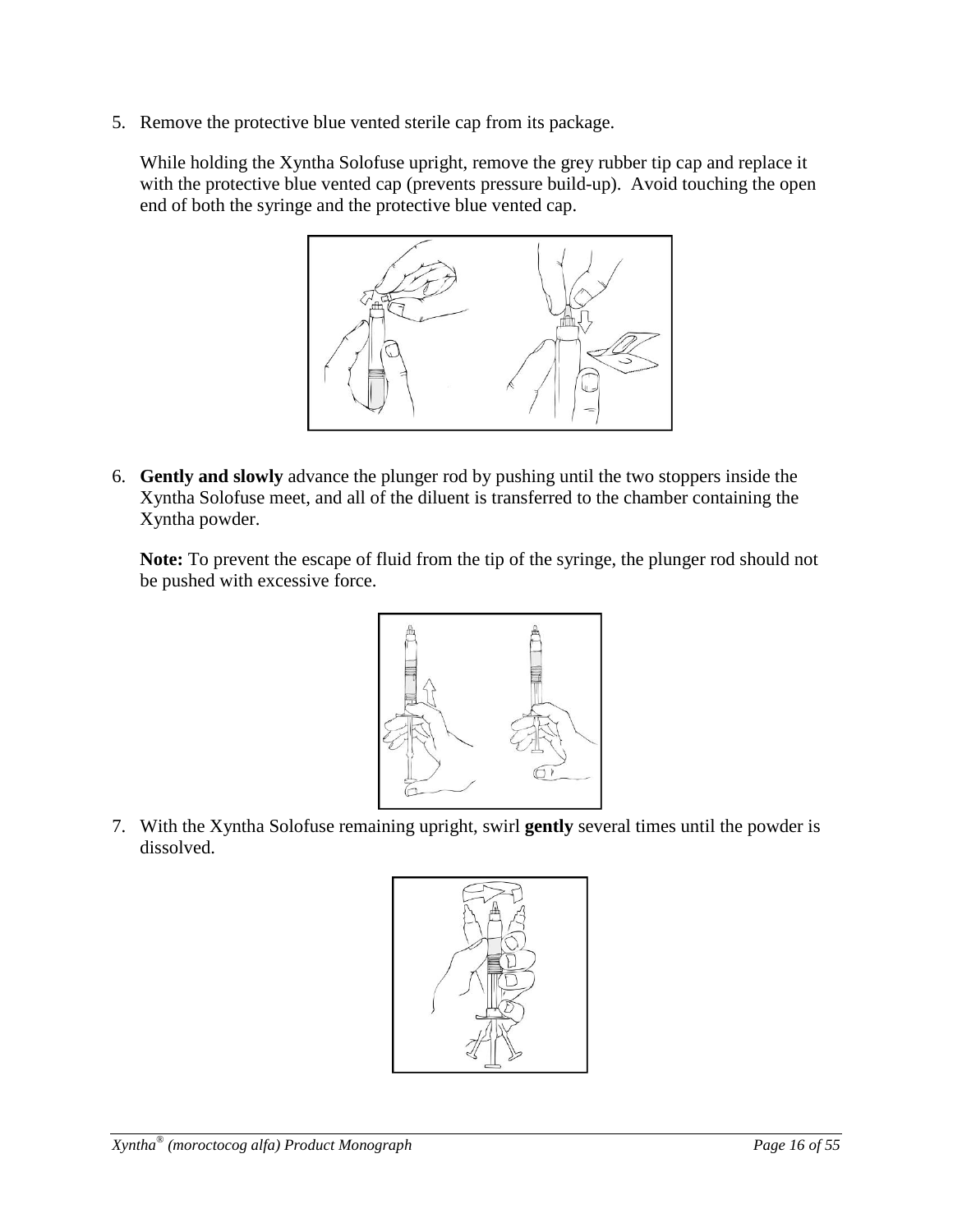**Note: The final solution should be inspected visually for particulate matter before administration. The solution should be clear to slightly pearly and colorless. If it is not, the solution should be discarded and a new kit should be used.**

8. Again, holding the Xyntha Solofuse in an upright position, slowly advance the plunger rod until most, but not all, of the air is removed from the drug product chamber.



The reconstituted solution may be stored at room temperature prior to administration, but should be administered within 3 hours after reconstitution or removal of the grey rubber tip cap.

If the solution is not used immediately, the syringe should be stored upright and the protective blue vent cap should remain on the Xyntha Solofuse until ready to infuse.

# **Infusion (Intravenous Injection)**

Xyntha, when reconstituted, contains polysorbate-80, which is known to increase the rate of di- (2-ethylhexyl) phthalate (DEHP) extraction from polyvinyl chloride (PVC). This should be considered during the preparation and administration of Xyntha, including storage time elapsed in a PVC container following reconstitution. It is important that the recommendations in DOSAGE AND ADMINISTRATION section be followed closely.

Note: The tubing of the infusion set included with Xyntha vial kit and Xyntha Solofuse kit does not contain DEHP.

# **Xyntha Vial kit:**

You should inject Xyntha as instructed by your hemophilia doctor or nurse. Once you learn how to self-infuse, you can follow the instructions in this insert.

Always wash your hands before doing the following procedures. Germ-free methods should be used during injection.

Xyntha should be administered using the pre-filled diluent syringe provided or a single sterile disposable plastic luer-lock syringe. In addition, the solution should be withdrawn from the vial using the vial adapter.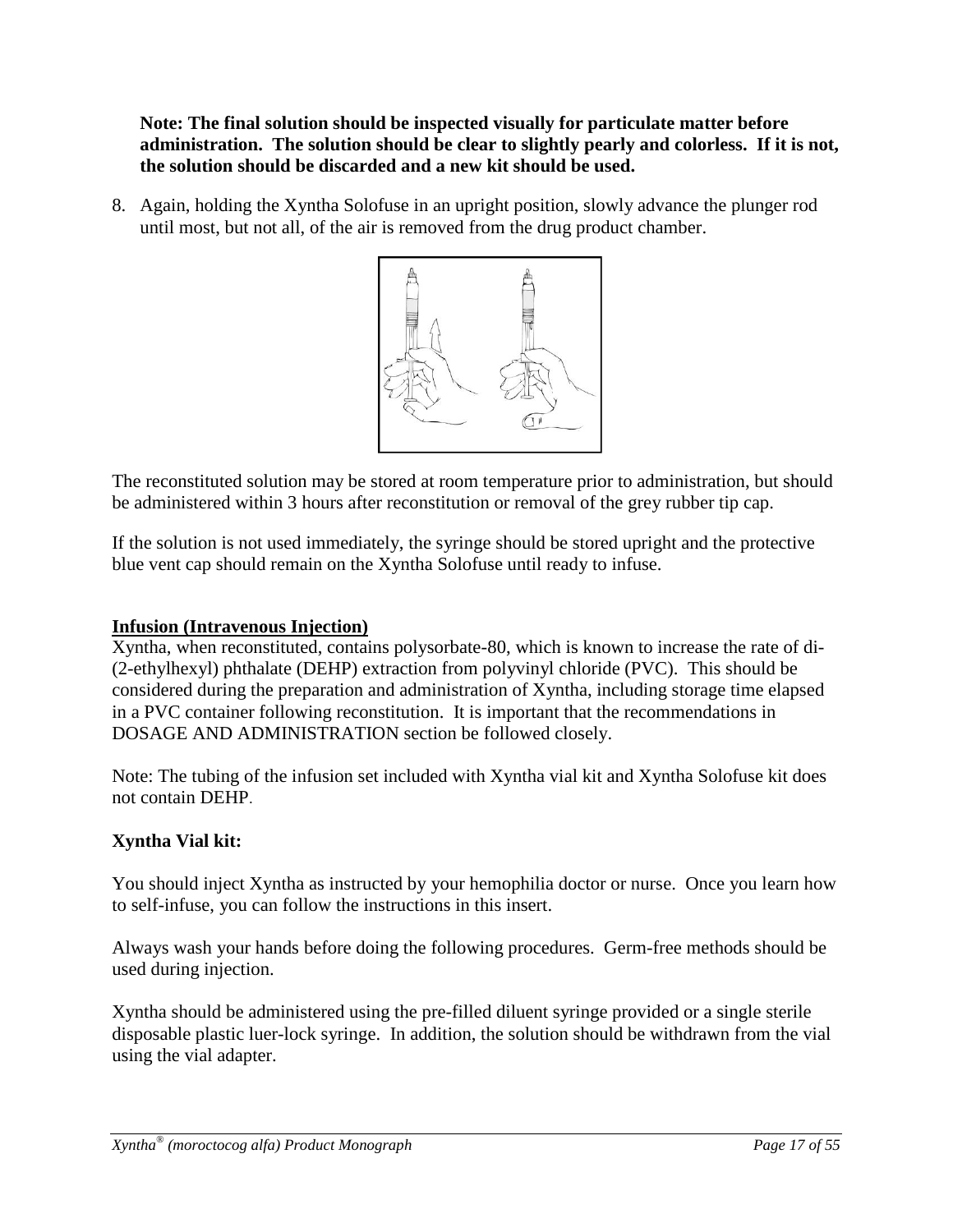- 1. Attach the syringe to the luer end of the provided infusion set tubing and perform venipuncture as instructed by your hemophilia doctor or nurse.
- 2. Apply a tourniquet and prepare the injection site by wiping the skin well with an alcohol swab provided in the kit.



3. Insert the needle on the infusion set tubing into the vein, and remove the tourniquet. Infuse the reconstituted Xyntha product over several minutes. Your comfort level should determine the rate of infusion.



3. After injecting Xyntha, remove the infusion set and discard. The amount of drug product left in the infusion set will not affect your treatment. Dispose of all unused solution, the empty vial(s), and the used needles and syringes in an appropriate sharps container used for throwing away waste that might hurt others if not handled properly.

You should record the lot number of the product every time you use Xyntha. The lot number can be found on the vial label. The peel-off label on the vial may be used to record the lot number.

In the absence of incompatibility studies, reconstituted Xyntha should not be administered in the same tubing or container with other medicinal products. Infusion kit components supplied in this carton are compatible with Xyntha for administration.

The reconstituted Xyntha solution does not contain a preservative and should be used within 3 hours of reconstitution.

# **Xyntha Solofuse:**

Xyntha is administered by intravenous (IV) infusion after reconstitution of the freeze-dried powder with the diluent (0.9% Sodium Chloride). Both the Xyntha powder and the diluent are supplied within the prefilled dual-chamber syringe. Parenteral drug products should be inspected for particulate matter and discoloration prior to administration, whenever solution and container permit.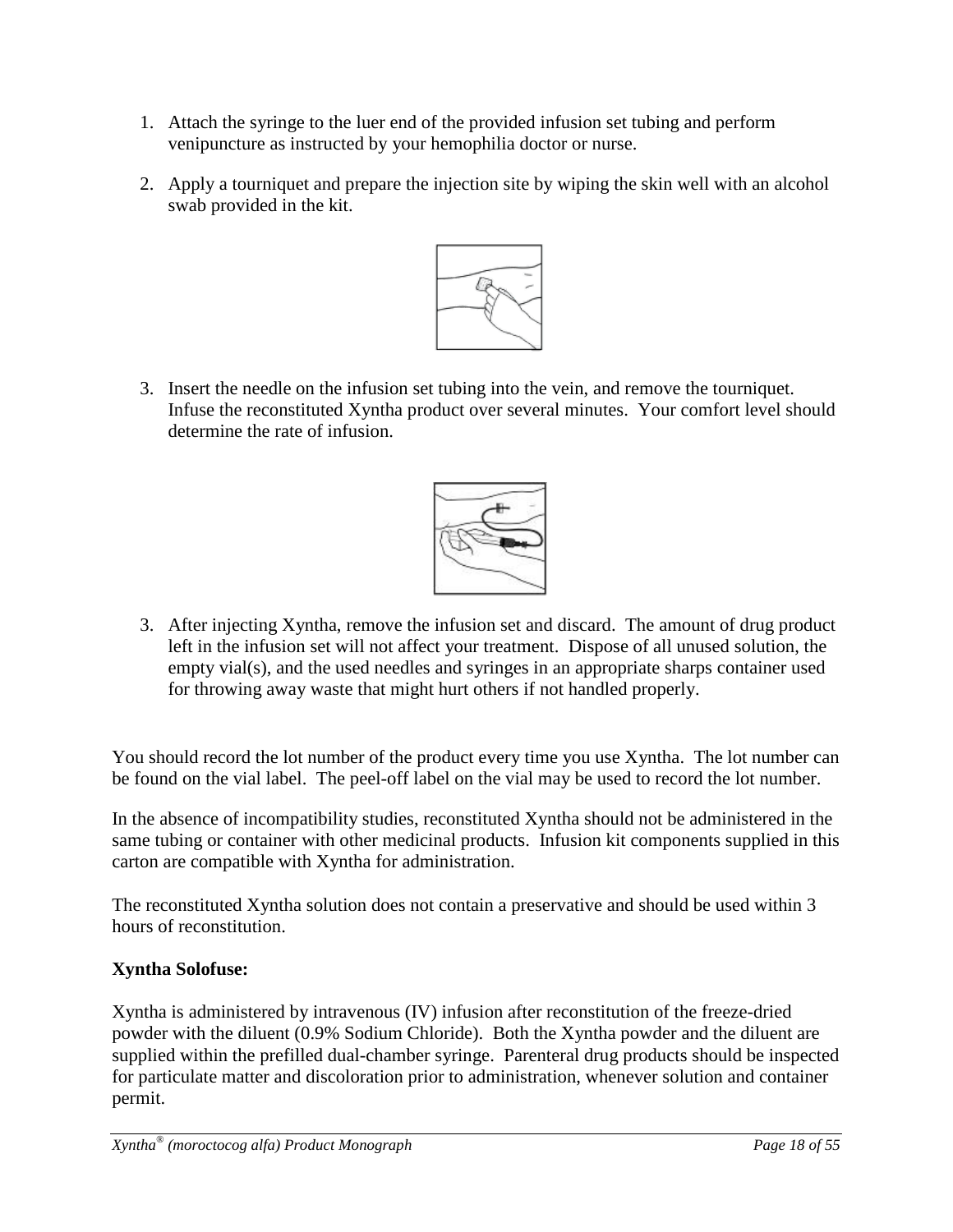Xyntha, as provided in the prefilled dual-chamber syringe, should routinely be administered using the infusion set included in the kit.

1. After removing the protective blue vented cap, firmly attach the intravenous infusion set provided onto the Xyntha Solofuse.



- 2. Apply a tourniquet and prepare the injection site by wiping the skin well with an alcohol swab provided in the kit.
- 3. Remove the protective needle cover and perform venipuncture. Insert the needle on the infusion set tubing into the vein, and remove the tourniquet. The reconstituted Xyntha product should be injected intravenously over several minutes. The rate of administration should be determined by the patient's comfort level. As with any intravenous administration, always verify proper needle placement.



### **Reconstituted Xyntha should not be administered in the same tubing or container with other medicinal products.**

4. After infusing Xyntha, remove the infusion set and discard. The amount of drug product left in the infusion set will not affect treatment.

**Note:** Dispose of all unused solution, the empty Xyntha Solofuse, and other used medical supplies in an appropriate container for throwing away medical waste that might hurt others if not handled properly.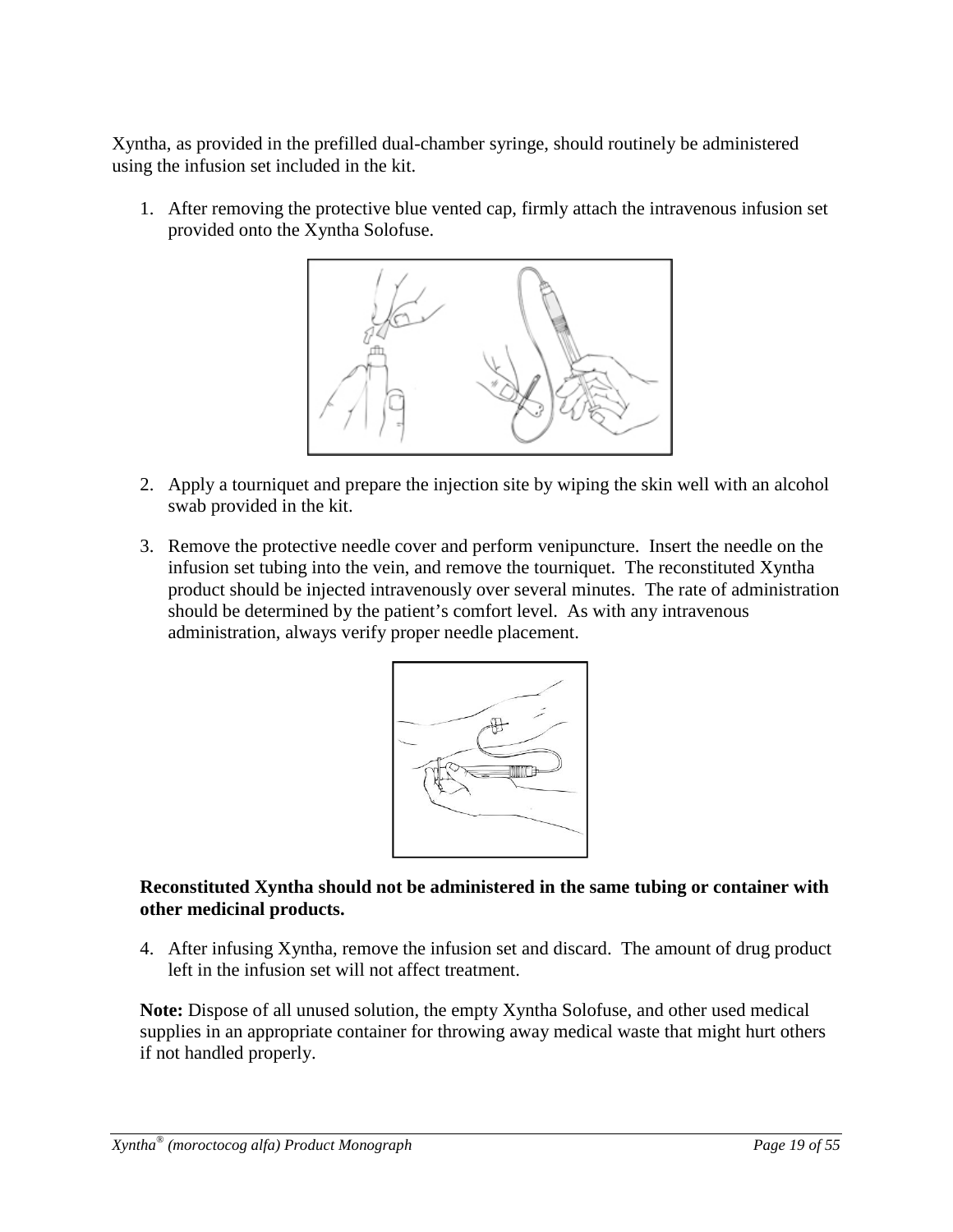# **Combined Use of a Xyntha Vial Kit and a Xyntha Solofuse Kit**

These instructions are for the combined use of only one Xyntha vial kit and one Xyntha Solofuse Kit.

1. Reconstitute the Xyntha vial using the instructions included with the kit. Detach the empty diluent syringe from the vial adapter by gently turning and pulling the syringe counterclockwise, leaving the contents in the vial and the vial adapter in place.



2. Reconstitute the Xyntha Solofuse using the instructions included with the kit, remembering to remove most, but not all, of the air from the drug product chamber.

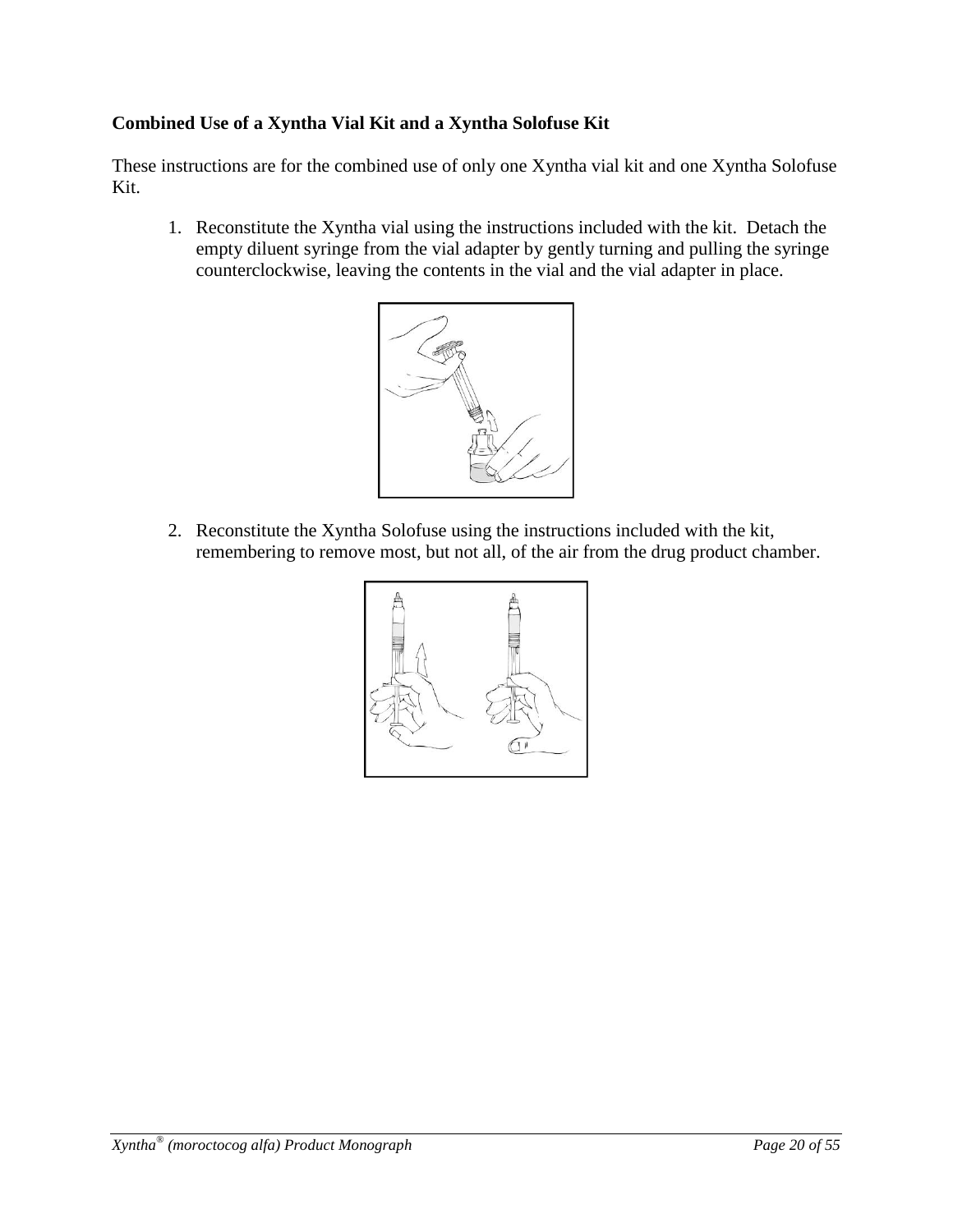3. After removing the protective blue vented cap, connect the Xyntha Solofuse to the vial adapter by inserting the tip into the adapter opening while firmly pushing and turning the syringe clockwise until secured.



4. Slowly depress the plunger rod of the Xyntha Solofuse until the contents empty into the Xyntha vial. The plunger rod may move back slightly after release.



5. Detach and discard the empty Xyntha Solofuse from the vial adapter.

**Note:** If the syringe turns without detaching from the vial adapter, grasp the white collar and turn.



6. Connect a sterile 10 cc or larger luer lock syringe to the vial adapter. You may want to inject some air into the vial to make withdrawing the vial contents easier.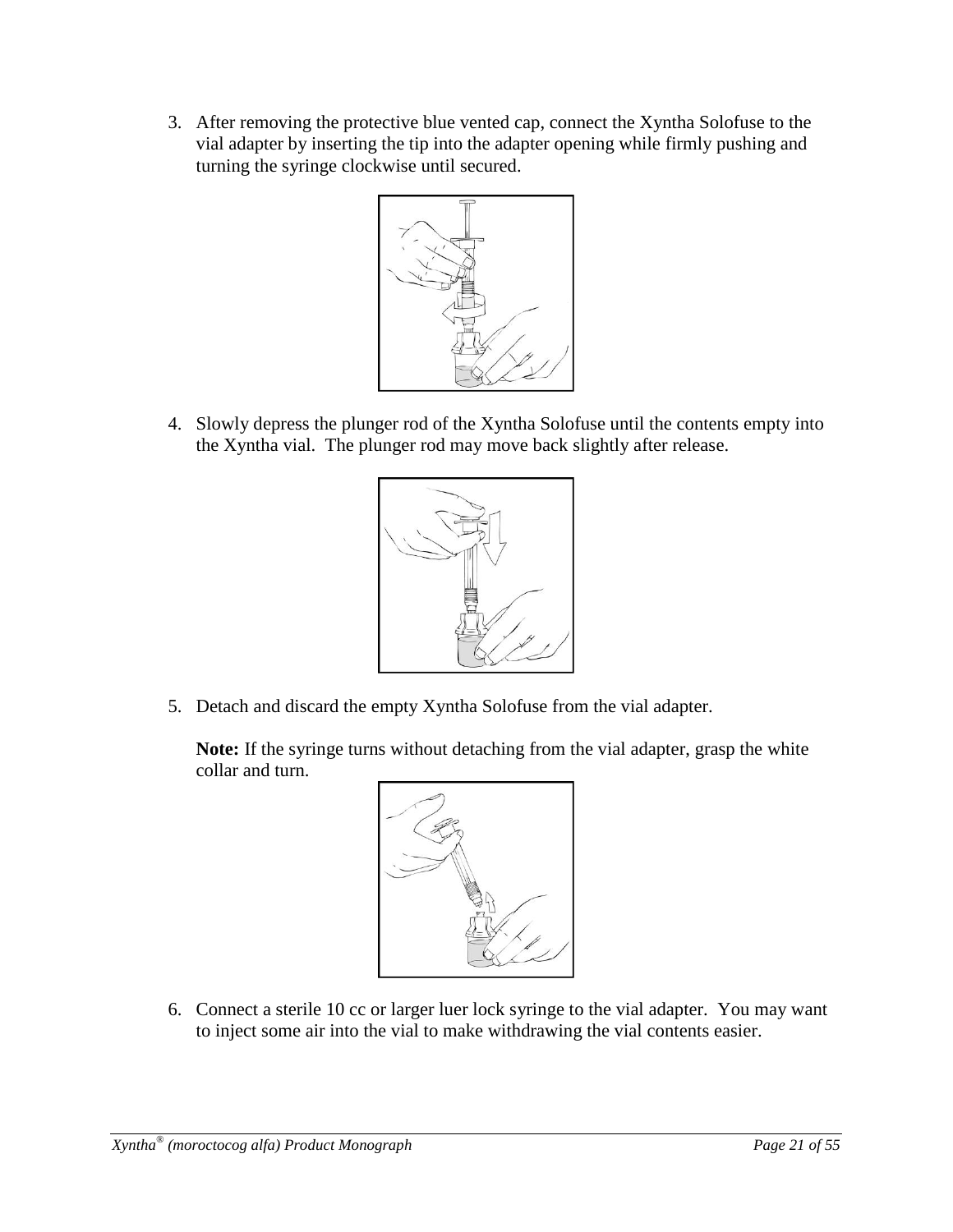

7. Invert the vial and slowly draw the solution into the 10 cc or larger luer lock syringe.



- 8. Detach the syringe from the vial adapter by gently turning and pulling the syringe counterclockwise. Discard the vial with the adapter attached.
- 9. Attach the infusion set to the 10 cc or larger luer lock syringe as directed **(see DOSAGE AND ADMINISTRATION)**

**Note:** Dispose of all unused solution, the empty Xyntha Solofuse, and other used medical supplies in an appropriate container for throwing away medical waste that might hurt others if not handled properly.

# **Multiple Xyntha Solofuse Reconstitution to a 10 cc or Larger Luer Lock Syringe**

The instructions below are for the use of multiple Xyntha Solofuse kits with a 10 cc or larger luer lock syringe.

**Note:** Luer-to-luer syringe connectors are not provided in these kits. Instruct patients to contact Pfizer for information on how to obtain the Luer-to-luer syringe connectors.

1. Reconstitute all Xyntha Solofuse according to instructions shown above **(see Dosage and Administration)**.

Holding the Xyntha Solofuse in an upright position, slowly advance the plunger rod until most, but not all, of the air is removed from the drug product chamber.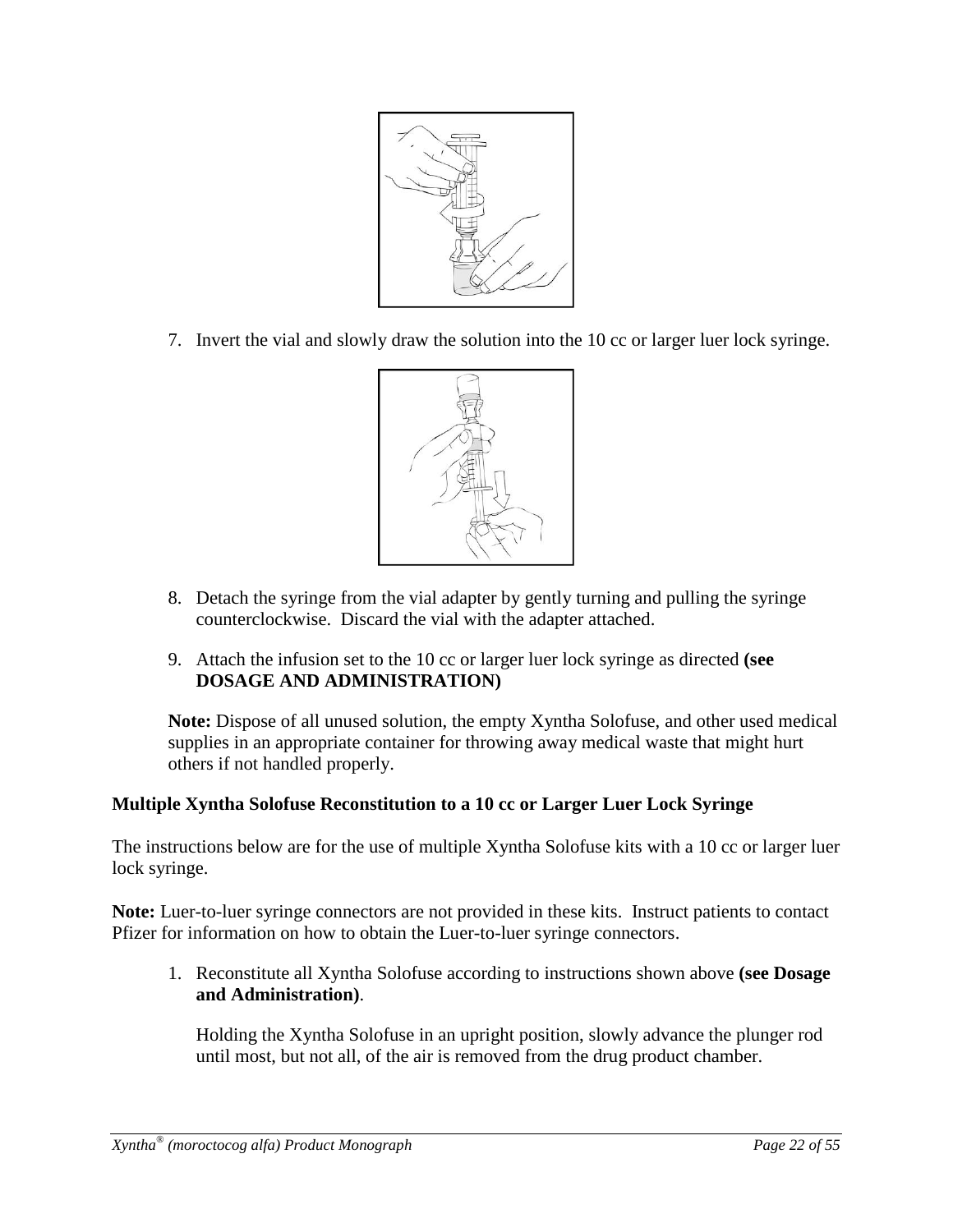

- 2. Remove the luer-to-luer syringe connector from its package.
- 3. After removing the protective blue vented cap, connect a sterile 10 cc or larger luer lock syringe to one opening (port) in the syringe connector and the Xyntha Solofuse to the remaining open port on the opposite end.



4. With the Xyntha Solofuse on top, slowly depress the plunger rod until the contents empty into the 10 cc or larger luer lock syringe.



- 5. Remove the empty Xyntha Solofuse and repeat procedures 3 and 4 above for any additional reconstituted syringes.
- 6. Remove the luer-to-luer syringe connector from the 10 cc or larger luer lock syringe and attach the infusion set as directed (**see Dosage and Administration**).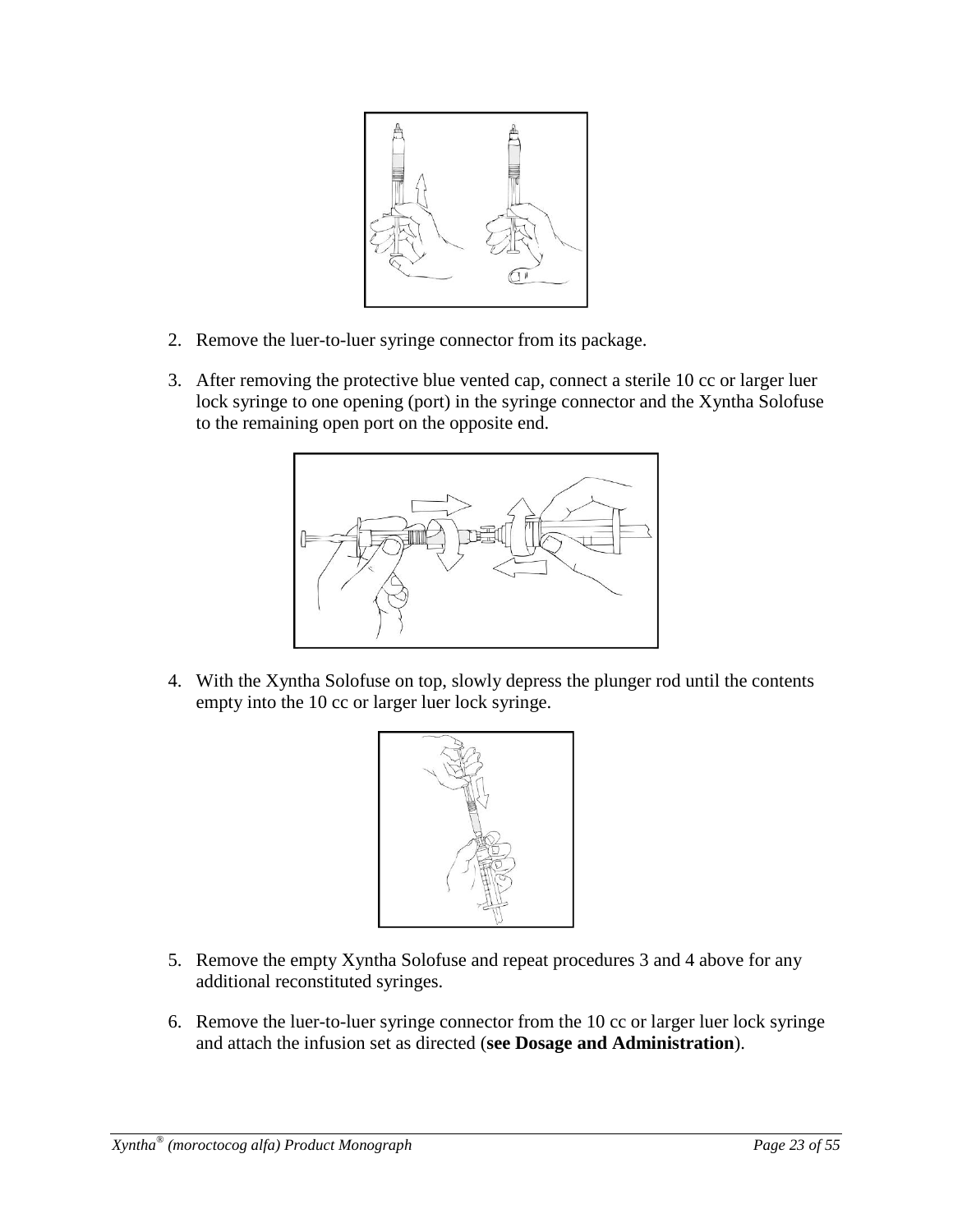**Note:** Dispose of all unused solution, the empty Xyntha Solofuse, and other used medical supplies in an appropriate container for throwing away medical waste that might hurt others if not handled properly.

## <span id="page-23-0"></span>**OVERDOSAGE**

No symptoms case of overdose have been reported with recombinant coagulation factor VIII products.

For management of a suspected drug overdose, contact your regional Poison Control Centre.

### <span id="page-23-1"></span>**ACTION AND CLINICAL PHARMACOLOGY**

### **Mechanism of Action**

Xyntha is a glycoprotein with an approximate molecular mass of 170 000 Da consisting of 1438 amino acids. Xyntha is a recombinant DNA-based substance which has functional characteristics comparable to those of endogenous factor VIII. Activated factor VIII acts as a cofactor for activated factor IX accelerating the conversion of factor X to activated factor X. Activated factor X converts prothrombin into thrombin. Thrombin then converts fibrinogen into fibrin which forms an insoluble clot.

### **Pharmacodynamics**

Factor VIII is the specific clotting factor deficient in patients with hemophilia A (classical hemophilia). The administration of Xyntha, Antihemophilic Factor (Recombinant)[BDDrFVIII] increases plasma levels of factor VIII and can temporarily correct the coagulation defect in these patients.

### **Pharmacokinetics**

### **One Stage Assay**

In a pivotal cross-over pharmacokinetic study, Xyntha was shown to be bioequivalent to another recombinant factor VIII product (rFVIII, Advate<sup>®</sup>) in 30 previously treated patients (PTPs) ( $\geq$  12 years) using the one-stage clotting assay. The ratios of geometric least square means of Xyntha to-Advate<sup>®</sup> were 100%, 89.8% and 88.0% for K-value, AUC<sub>t</sub> and AUC<sub>∞</sub> respectively. The corresponding 90% confidence intervals about the ratios of Xyntha to Advate<sup>®</sup> geometric means were within the bioequivalence window of 80% to 125%, demonstrating bioequivalence of Xyntha to Advate<sup>®</sup>.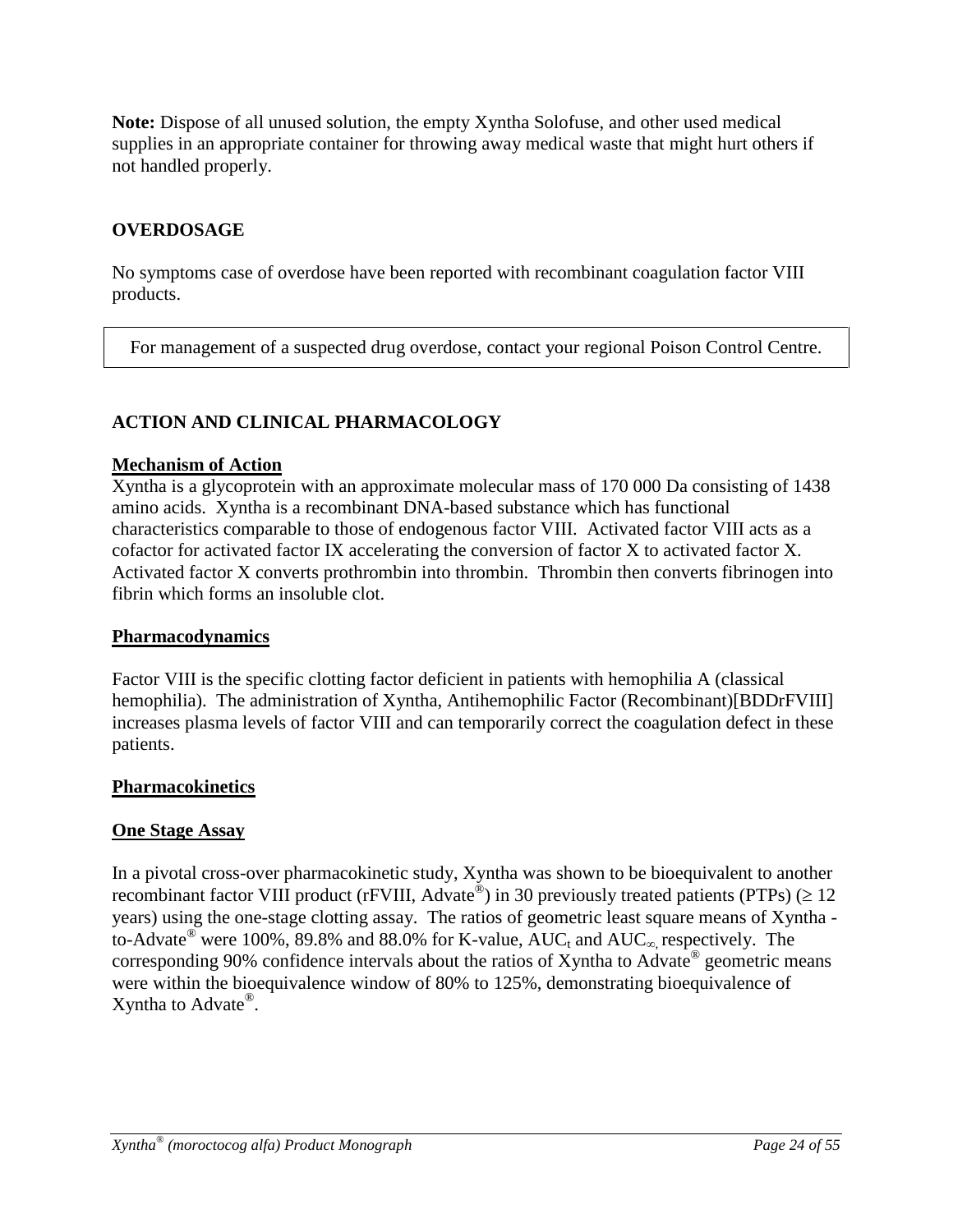



In the same study, the pharmacokinetic parameters for Xyntha were determined at baseline and followed-up in 25 PTPs ( $\geq$ 12 years) after repeated administration of Xyntha for six months. At baseline, following a single 2-minute intravenous infusion of 50 IU/kg dose of Xyntha, plasma FVIII:C increased sharply with a mean  $(\pm SD)$  Cmax of 1.12  $(\pm 0.19)$  IU/mL. Thereafter, the decline of FVIII:C exhibited biphasic disposition characteristics. In the initial phase, the activity dropped at a rate consistent with relatively rapid but limited distribution into extravascular space. The mean ( $\pm$ SD) steady-state volume of distribution was 65.1 ( $\pm$  35.1) mL/kg. During the terminal phase, the rate of decline in FVIII:C was slower than the initial phase with a mean  $(\pm SD)$  terminal elimination half-life of 11.8 ( $\pm$  5.1) hours. A comparable pharmacokinetic profile was obtained after repeated use for six months. The ratios of geometric least square means of month 6-to-baseline pharmacokinetic were 107%, 100% and 104% for K-value recovery, AUCt and AUC∞, respectively. No time-dependent changes in the pharmacokinetic properties of Xyntha were observed (Table 23).

|                 | TODDO MARO A IWALID ARE COIOR OF ATHLITA AT A DOOD OF JV IU/IW |                    |       |                |            |           |         |               |
|-----------------|----------------------------------------------------------------|--------------------|-------|----------------|------------|-----------|---------|---------------|
|                 |                                                                |                    |       |                |            | Mean      |         |               |
|                 |                                                                |                    | Half- |                |            | Residence |         |               |
|                 | $C_{\text{max}}$                                               | $AUC_T$            | life  | $AUC_{\infty}$ | Clearance  | Time      |         | Recovery      |
| Parameter       | (IU/ml)                                                        | $\frac{hr*IU}{ml}$ | (hr   | $(hr*IU/ml)$   | (ml/hr/kg) | (hr)      | (ml/kg) | (IU/dI/IU/kg) |
| <b>Baseline</b> |                                                                |                    |       |                |            |           |         |               |
| Mean            | 1.12                                                           | 13.3               | 11.8  | 14.2           | 4.21       | 16.3      | 65.1    | 2.23          |
| <b>SD</b>       | 0.19                                                           | 5.2                | 5.1   | 5.5            | 2.08       | 5.9       | 35.1    | 0.39          |
| Min             | 0.59                                                           | 4.1                | 6.4   | 4.7            | 2.00       | 7.9       | 34.8    | 1.19          |

### **TABLE 23 MEAN FACTOR VIII PHARMACOKINETIC PARAMETERS FOR 25 PTPS FOLLOWING A RAPID INFUSION OF XYNTHA AT A DOSE OF 50 IU/KG**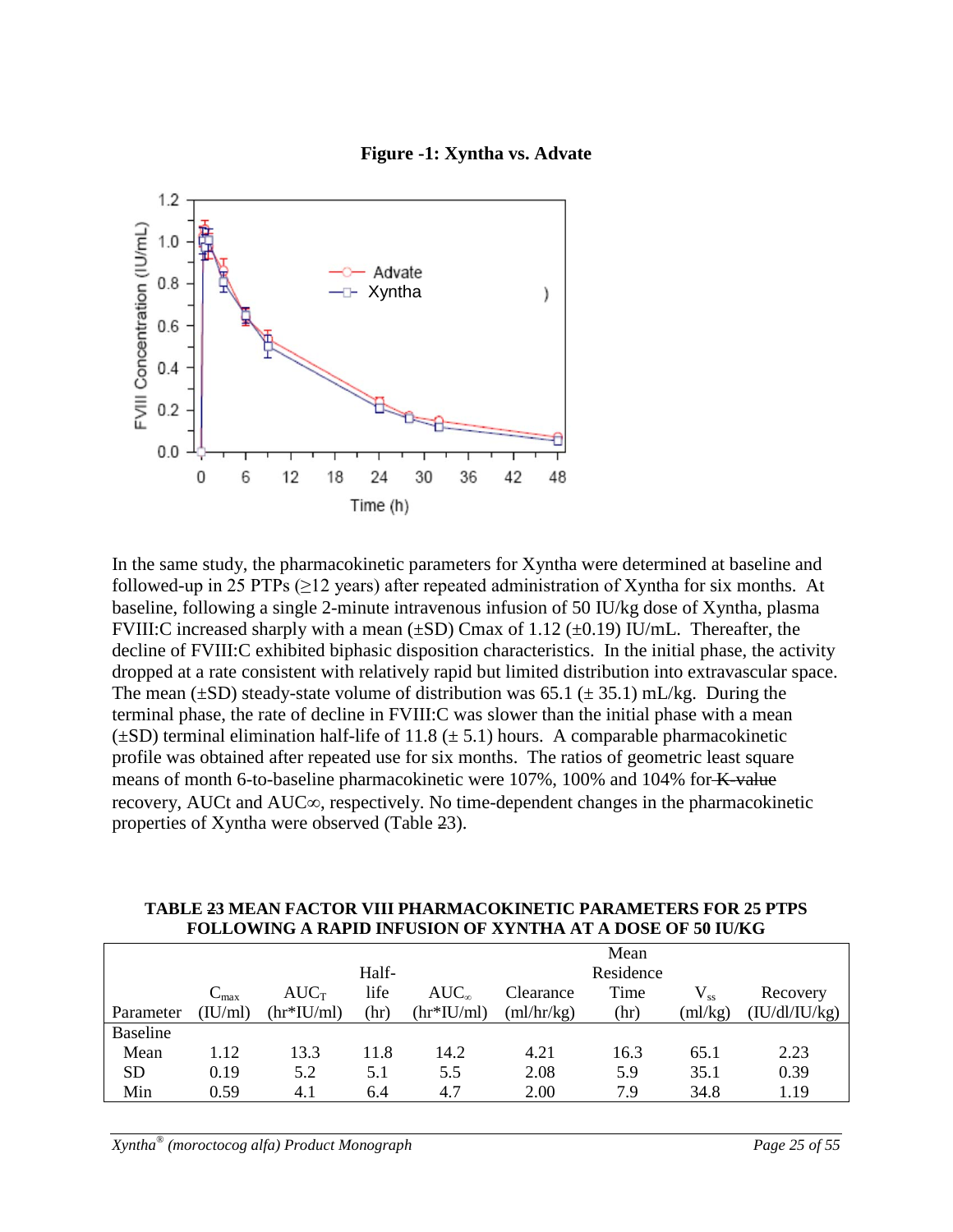|                                                                                                                         |                  |              |       |                                                                                  |                    | Mean      |                |               |
|-------------------------------------------------------------------------------------------------------------------------|------------------|--------------|-------|----------------------------------------------------------------------------------|--------------------|-----------|----------------|---------------|
|                                                                                                                         |                  |              | Half- |                                                                                  |                    | Residence |                |               |
|                                                                                                                         | $C_{\text{max}}$ | $AUC_T$      | life  | $AUC_{\infty}$                                                                   | Clearance          | Time      | $\rm V_{ss}$   | Recovery      |
| Parameter                                                                                                               | (IU/ml)          | $(hr*IU/ml)$ | (hr)  | $(hr*IU/ml)$                                                                     | $\text{m}$ /hr/kg) | (hr)      | $\text{m1/kg}$ | (IU/dI/IU/kg) |
| Max                                                                                                                     | 1.41             | 23.6         | 33.9  | 25.0                                                                             | 10.63              | 40.0      | 195.1          | 2.83          |
|                                                                                                                         |                  |              |       |                                                                                  |                    |           |                |               |
| Month 6                                                                                                                 |                  |              |       |                                                                                  |                    |           |                |               |
| Mean                                                                                                                    | 1.24             | 13.3         | 11.8  | 15.0                                                                             | 4.04               | 19.5      | 67.4           | 2.47          |
| <b>SD</b>                                                                                                               | 0.42             | 6.7          | 6.2   | 7.5                                                                              | 1.87               | 16.1      | 32.6           | 0.84          |
| Min                                                                                                                     | 0.65             | 5.0          | 5.8   | 5.3                                                                              | 1.19               | 7.6       | 18.5           | 1.29          |
| Max                                                                                                                     | 2.60             | 41.0         | 32.6  | 14.8                                                                             | 9.45               | 89.2      | 168.8          | 5.20          |
| Abbreviations: $AUC_{\infty}$ = area under the plasma concentration-time curve from time zero to infinity; $AUC =$ area |                  |              |       |                                                                                  |                    |           |                |               |
| under the plasma concentration-time curve from zero to the last measurable concentration; Cmax = peak                   |                  |              |       |                                                                                  |                    |           |                |               |
|                                                                                                                         |                  |              |       | concentration; SD=standard deviation; Vss=volume of distribution at steady-state |                    |           |                |               |

#### **TABLE 23 MEAN FACTOR VIII PHARMACOKINETIC PARAMETERS FOR 25 PTPS FOLLOWING A RAPID INFUSION OF XYNTHA AT A DOSE OF 50 IU/KG**

In a pivotal phase III study (Study 311) for surgical prophylaxis, XYNTHA pharmacokinetics were evaluated during the perioperative management of patients with hemophilia A who were undergoing major surgery. At the baseline visit, all patients received a single dose of XYNTHA of approximately 50 IU/kg. Plasma samples were analyzed for FVIII activity using a validated one-stage (OS) clotting method. Recovery data are available for a total of 30 patients; the mean (± standard deviation [SD]) K-value was 2.11(± 0.43) IU/dL per IU/kg, and the mean (±SD) *in vivo* recovery value was  $101.0\%$  ( $\pm$  20%).

# **Chromogenic Assay**

The labeled potency of Xyntha manufactured by the previous process is based on the European Pharmacopoeia chromogenic substrate assay in which the Pfizer In-House Recombinant Factor VIII Potency Reference Standard has been calibrated to the WHO International Standard using the chromogenic substrate assay.

In a crossover pharmacokinetic study of eighteen (18) previously treated patients using the chromogenic assay, the circulating mean half-life for Xyntha manufactured by the previous process was  $14.8 \pm 5.6$  hours (ranged from 7.6 - 28.5 hours), which was not statistically significantly different from plasma-derived Antihemophilic Factor (Human), (pdAHF), which had a mean half-life of  $13.7 \pm 3.7$  hours (ranged from 8.8 - 25.1 hours). Mean incremental recovery (K-value) of Xyntha manufactured by the previous process in plasma was  $2.4 \pm 0.4$ IU/dL per IU/kg (ranged from 1.9 - 3.3 IU/dL per IU/kg). This was comparable to the mean incremental recovery observed in plasma for pdAHF which was  $2.3 \pm 0.3$  IU/dL per IU/kg (ranged from 1.7 - 2.9 IU/dL per IU/kg).

In additional clinical studies using Xyntha manufactured by the previous process, pharmacokinetic parameters measured using the chromogenic assay were determined for previously treated patients (PTPs) and previously untreated patients (PUPs). In PTPs (n=101; median age  $26 \pm 12$  years), Xyntha manufactured by the previous process had a recovery at Week 0 of 2.4  $\pm$  0.4 IU/dl per IU/kg (range 1.1 to 3.8 IU/dl per IU/kg). In measurements over 4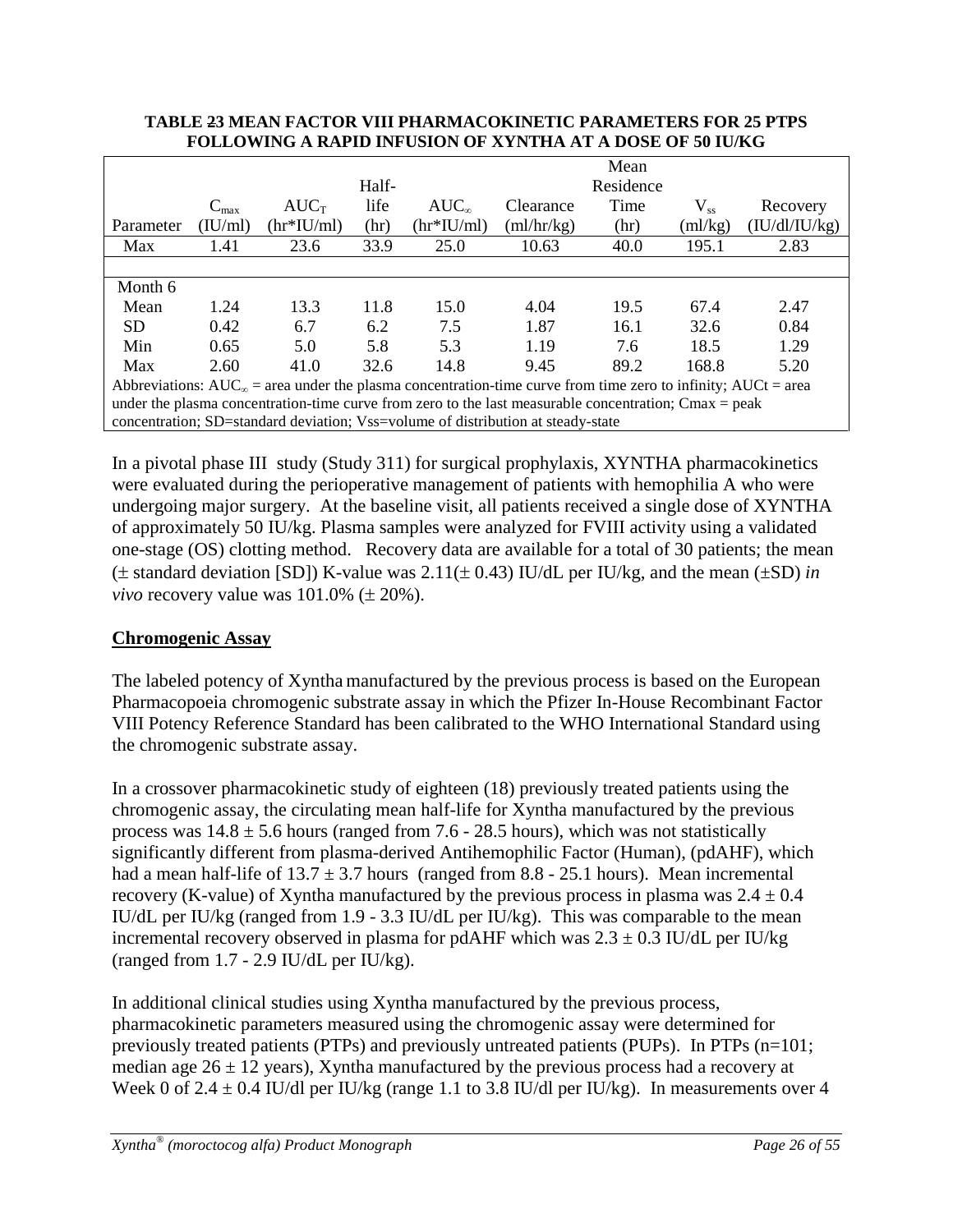years of use (Month 3 [n=90], Month 6 [n=87], Month 12 [n=88], Month 24 [n=70], Month 36 [n=64] and Month 48 [n=52]), the mean incremental recovery was reproducible and ranged from 2.3 to 2.5 IU/dl per IU/kg. A subset of 37 study subjects had evaluable pharmacokinetic profiles at both baseline and Month 12. The 90% confidence intervals for the ratios of the mean values of Month 12-to-baseline AUCT, AUC∞, and K-value were well within the bioequivalence window of 80% to 125%, demonstrating the stability of these pharmacokinetic parameters over 1 year. In PUPs (n=59; median age  $10 \pm 8.3$  months), Xyntha manufactured by the previous process had a mean recovery at Week 0 of  $1.5 \pm 0.6$  IU/dl per IU/kg (range 0.2 to 2.8 IU/dl per IU/kg). The mean incremental recovery for PUPs was stable over time (5 visits during a 2-year period) and ranged from 1.5 to 1.8 IU/dL per IU/kg of Xyntha manufactured by the previous process. Population pharmacokinetic modeling using data from 44 PUPs led to a mean estimated half-life of Xyntha manufactured by the previous process in PUPs of  $8.0 \pm 2.2$  hours.

**Table 4: Mean Factor VIII Pharmacokinetic Parameters for 37 PTPS with Both Baseline and Month 12 Pharmacokinetic Profiles Following A Rapid Infusion of Xyntha manufactured by the previous process at a Dose of 50 IU/KG**

|                 |                             | $AUC_T$      | Half-       | $AUC_{\infty}$ | Clearance  | Mean<br>Residence<br>Time | $V_{ss}$       | K-value       |
|-----------------|-----------------------------|--------------|-------------|----------------|------------|---------------------------|----------------|---------------|
| Parameter       | $C_{\text{max}}$<br>(IU/ml) | $(hr*IU/ml)$ | life $(hr)$ | $(hr*IU/ml)$   | (ml/hr/kg) | (hr)                      | (ml/kg)        | (IU/dI/IU/kg) |
| <b>Baseline</b> |                             |              |             |                |            |                           |                |               |
| Mean            | 1.17                        | 13.6         | 10.6        | 15.4           | 3.53       | 15.0                      | 50.9           | 2.34          |
| <b>SD</b>       | 0.24                        | 3.4          | 2.5         | 4.5            | 1.03       | 3.4                       | 13.0           | 0.49          |
| Min             | 0.55                        | 6.0          | 6.8         | 7.6            | 1.78       | 9.8                       | 36.9           | 1.10          |
| Max             | 1.90                        | 21.1         | 17.2        | 28.1           | 6.60       | 24.7                      | 99.0           | 3.80          |
|                 |                             |              |             |                |            | Mean                      |                |               |
|                 |                             |              |             |                |            | Residence                 |                |               |
|                 | $C_{max}$                   | $AUC_T$      | Half-       | $AUC_{\infty}$ | Clearance  | Time                      | $V_{ss}$       | K-value       |
| Parameter       | (IU/ml)                     | $(hr*IU/ml)$ | life $(hr)$ | $(hr*IU/ml)$   | (ml/hr/kg) | (hr)                      | $\text{m1/kg}$ | (IU/dI/IU/kg) |
| Month 12        |                             |              |             |                |            |                           |                |               |
| Mean            | 1.20                        | 14.0         | 11.4        | 16.5           | 3.37       | 16.1                      | 51.1           | 2.40          |
| <b>SD</b>       | 0.29                        | 4.7          | 3.5         | 5.7            | 1.08       | 4.6                       | 11.4           | 0.58          |
| Min             | 0.84                        | 7.8          | 6.6         | 8.8            | 1.49       | 9.7                       | 21.3           | 1.67          |
| Max             | 2.31                        | 32.4         | 20.1        | 33.5           | 5.66       | 27.8                      | 83.2           | 4.61          |

# <span id="page-26-0"></span>**STORAGE AND STABILITY**

# **Xyntha Vial Kit:**

Xyntha Antihemophilic Factor (Recombinant) should be stored under refrigeration at a temperature of 2° to 8°C. Xyntha vial may also be stored at room temperature not to exceed 25°C for up to 3 months. The diluent syringe should be stored at 2° to 25°C and should not be used subsequent to expiration of the Xyntha drug product. The patient should write in the space provided on the outer carton the date the product was placed at room temperature. After room temperature storage, the product can be returned to refrigerated storage until the expiration date. Do not store Xyntha vial at room temperature and return it to refrigerated storage more than once. Do not use Xyntha vial after the expiry date on the label.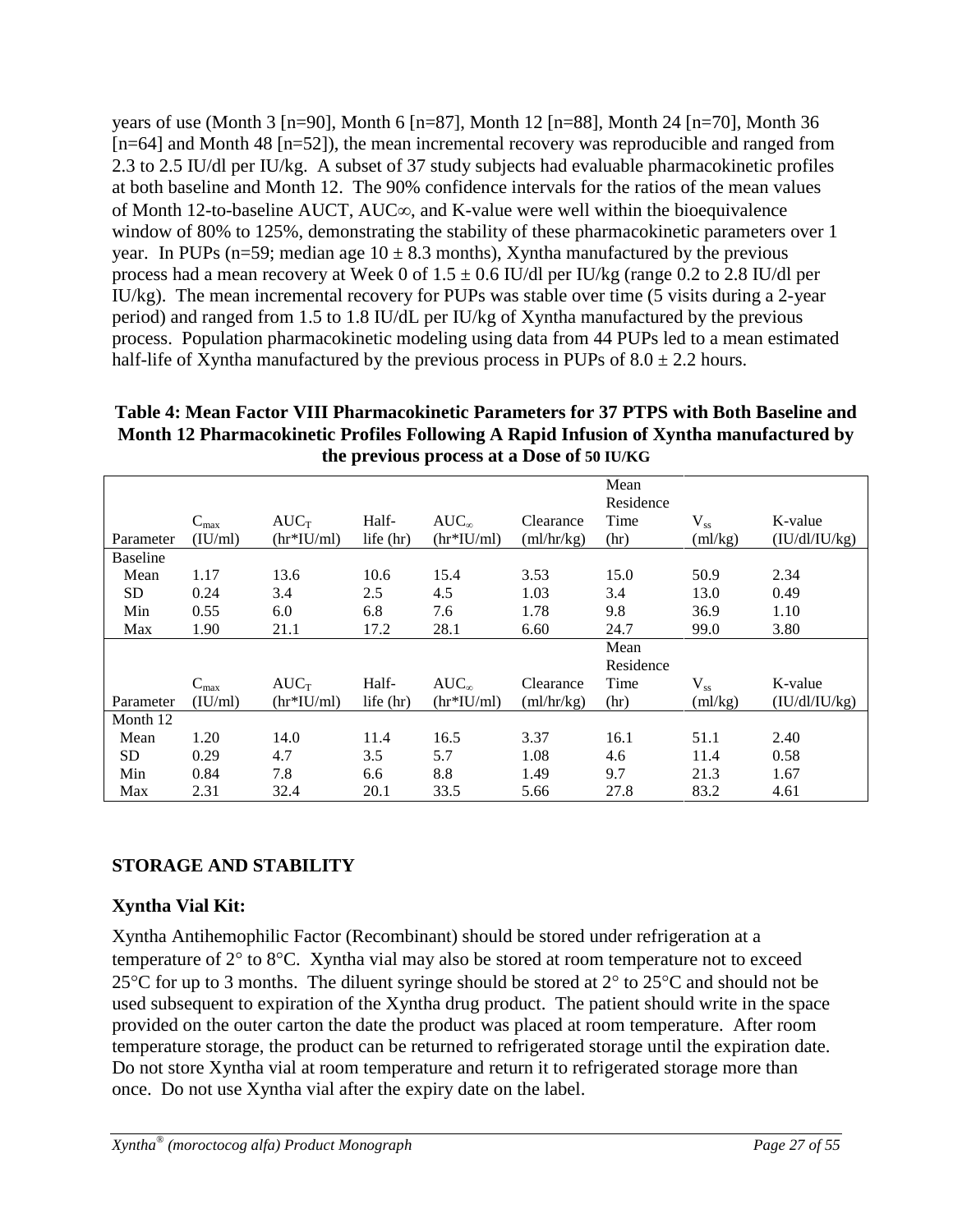# **Xyntha Solofuse:**

Xyntha Antihemophilic Factor (Recombinant) should be stored under refrigeration at a temperature of 2° to 8°C. Xyntha Solofuse may also be stored at room temperature not to exceed  $25^{\circ}$ C for up to 3 months. The patient should write in the space provided on the outer carton the date the product was placed at room temperature. After room temperature storage, the product can be returned to refrigerated storage until the expiration date. Do not store Xyntha at room temperature and return it to refrigerated storage more than once. Do not use Xyntha Solofuse after the expiry date on the label.

# **Xyntha Vial Kit:**

Product after reconstitution: The reconstituted solution may be stored at room temperature prior to administration. The product does not contain a preservative and should be used within 3 hours.

# **Xyntha Solofuse:**

Product after reconstitution: Xyntha should be infused within 3 hours after reconstitution or after removal of the grey rubber tip cap from the Xyntha Solofuse. The reconstituted solution may be stored at room temperature prior to infusion.

# **SPECIAL HANDLING INSTRUCTIONS**

Freezing should be avoided to prevent damage to the pre-filled diluent syringe. During storage, avoid prolonged exposure of Xyntha vial to light.

# **DOSAGE FORMS, COMPOSITION AND PACKAGING**

# **Xyntha Vial Kit:**

Xyntha, Antihemophilic Factor (Recombinant) freeze-dried is supplied in kits that include single-use vials that contain nominally 250, 500, 1000, or 2000 IU per vial. Actual factor VIII activity in IU is stated on the label of each Xyntha Antihemophilic Factor (Recombinant) vial.

In addition, each Xyntha Antihemophilic Factor (Recombinant) kit contains: one pre-filled diluent syringe containing 4 mL 0.9% Sodium Chloride with plunger rod for assembly, one vial adapter, one sterile infusion set, two alcohol swabs, one bandage, one gauze, and one package insert.

# **Xyntha Solofuse:**

Xyntha Antihemophilic Factor (Recombinant), is supplied in a kit that includes the Xyntha freeze-dried powder that contain nominally 250, 500, 1000, 2000, or 3000 IU and 4 mL 0.9 % Sodium Chloride solution for reconstitution in a prefilled dual-chamber syringe. Actual factor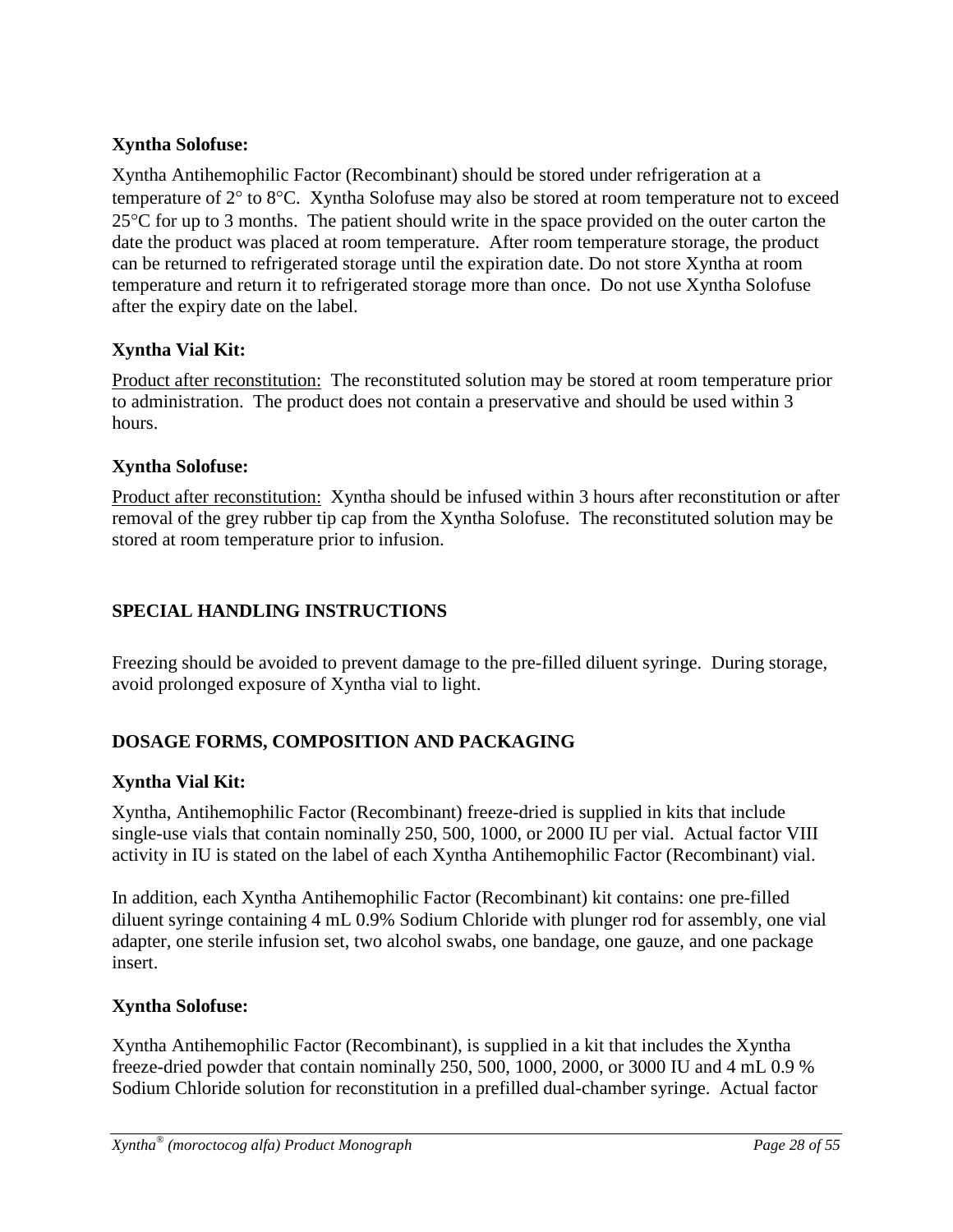VIII activity in IU is stated on the label of each Xyntha Antihemophilic Factor (Recombinant) pre-filled dual-chamber syringe.

In addition, each Xyntha Antihemophilic Factor (Recombinant), Kit contains: one plunger rod for assembly, one sterile infusion set, two alcohol swabs, one bandage, one gauze pad, one vented sterile cap, and one package insert.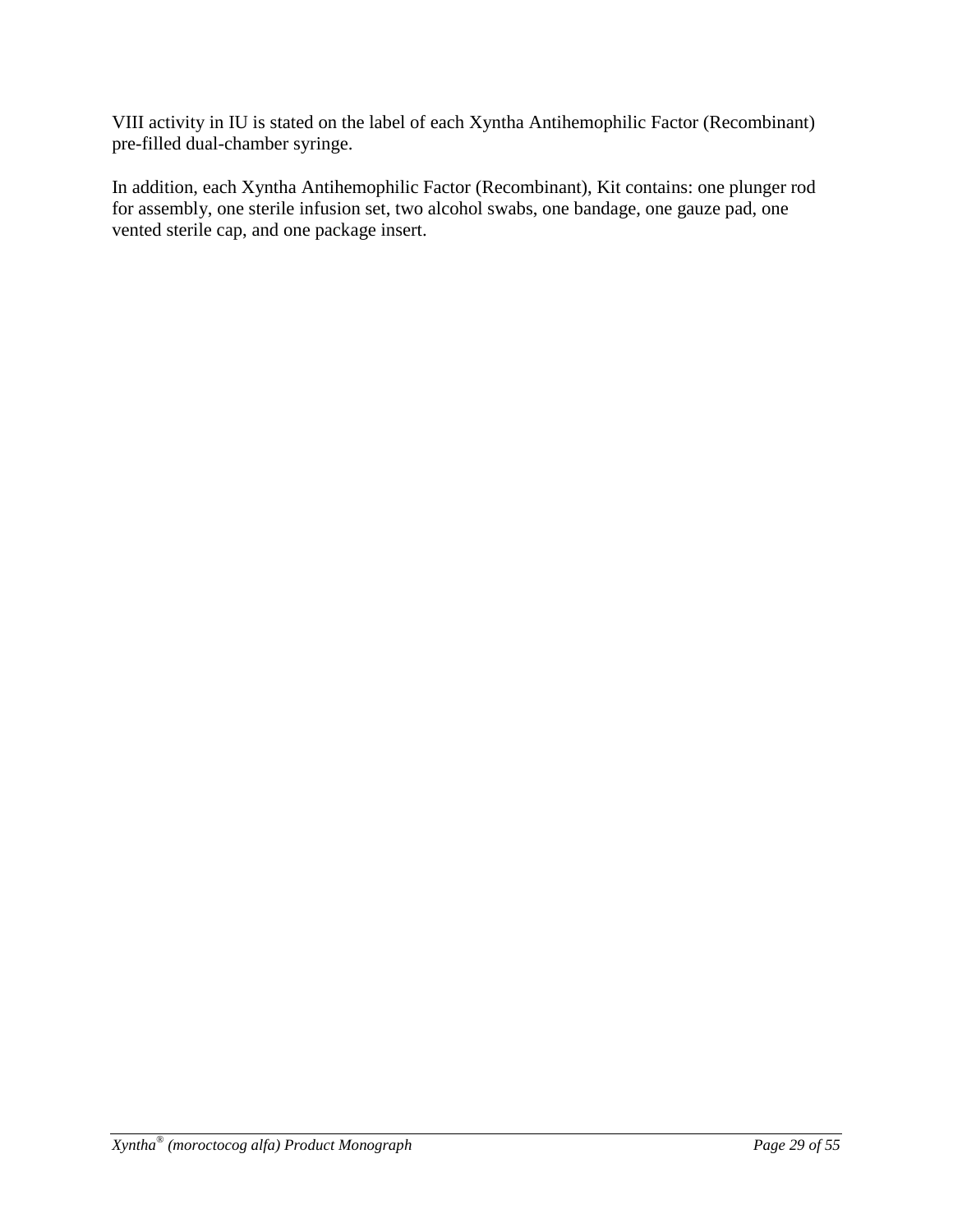### **PART II: SCIENTIFIC INFORMATION**

### <span id="page-29-1"></span><span id="page-29-0"></span>**PHARMACEUTICAL INFORMATION**

### **Drug Substance**

**Proper name:** Antihemophilic Factor (Recombinant) [BDDrFVIII]

**Chemical name:** BDDrFVIII (B domain deleted recombinant factor VIII)

**Molecular Formula and Molecular mass:** Moroctocog alfa is expressed as a single-chain polypeptide containing 1438 amino acid residues, which is cleaved during processing to the mature, 2-chain form. The total molecular mass including glycosylation is approximately 173 kDa.



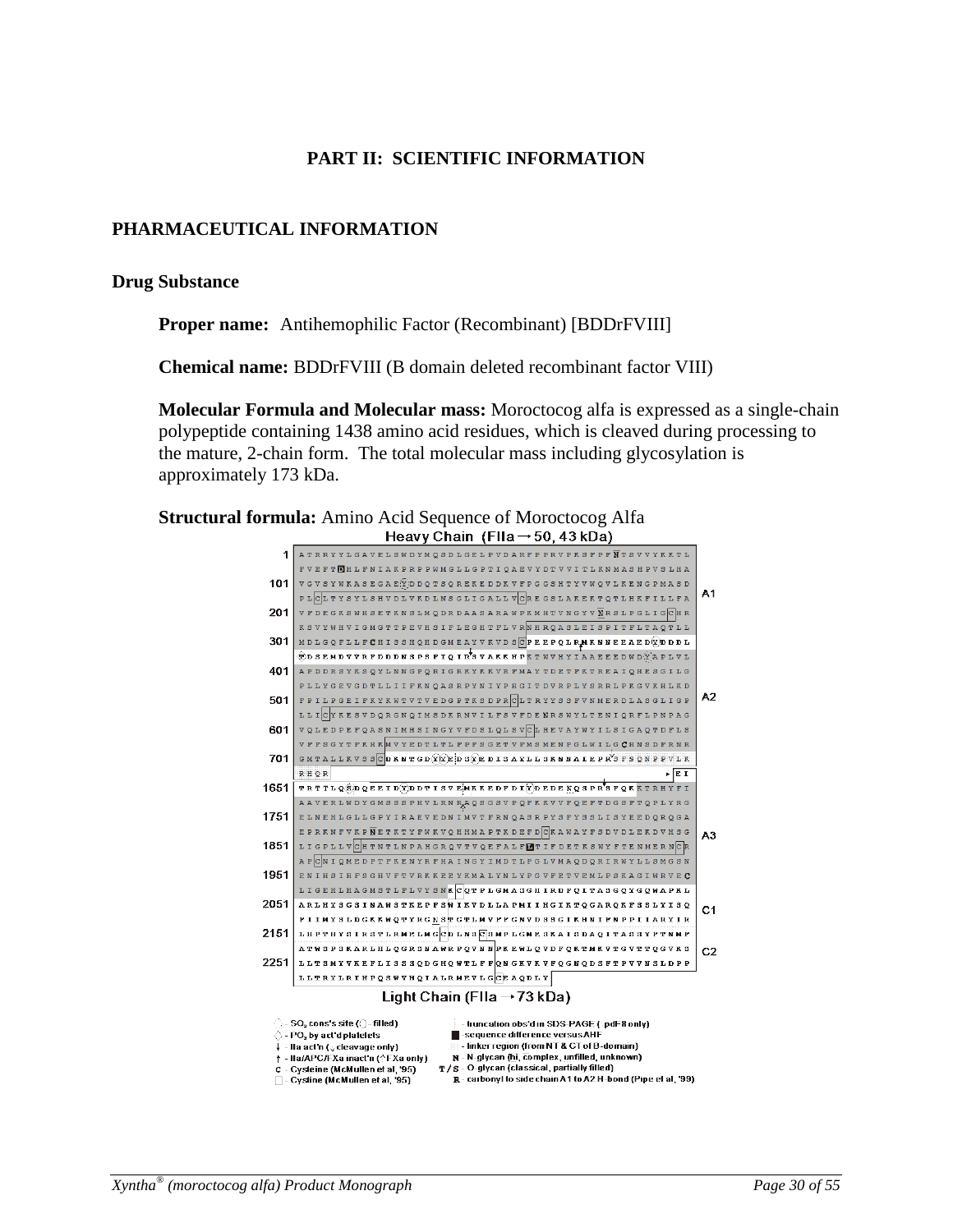### **Product Characteristics**

Antihemophilic Factor (Recombinant) the active ingredient in Xyntha, is a recombinant coagulation factor VIII produced by recombinant DNA technology for use in therapy of factor VIII deficiency. Antihemophilic Factor (Recombinant) is a purified glycoprotein with an approximate molecular mass of 170 kDa consisting of 1438 amino acids. It does not contain the B-domain, which has no known function in the circulating form of factor VIII. The amino acid sequence of moroctocog alfa is comparable to the  $90 + 80$  kDa form of factor VIII. The posttranslational modifications and in vitro functional characteristics of moroctocog alfa are comparable to those of endogenous factor VIII.

Antihemophilic Factor (Recombinant) is secreted by a genetically engineered Chinese hamster ovary (CHO) cell line. The CHO cell line has been extensively studied and found to be free of detectable viruses. The cell line is grown in a chemically-defined cell culture medium that does not contain any materials derived from human or animal sources. The purification process has been refined to affinity purify moroctocog alfa using a column chromatography method that employs a chemically synthesized affinity ligand, replacing the murine monoclonal antibody Sepharose resin and eliminating a potential risk of viral contamination associated with the murine monoclonal antibody and its manufacture, and of hypersensitivity reactions to murine protein.

Antihemophilic Factor (Recombinant) is inherently free from the risk of transmission of human blood-borne pathogens, such as human immunodeficiency virus (HIV), hepatitis viruses and parvovirus, because it is not purified from human blood and is manufactured from a wellcharacterized cell line in the absence of human- or animal-derived materials. To further enhance the viral safety profile and provide additional assurance to the hemophilia A community, a solvent-detergent viral inactivation step and a virus-retaining nanofiltration step have been included during purification.

The protein is purified by a chromatography purification process that yields a high-purity, active product. The potency expressed in international units (IU) is determined using the chromogenic assay of the European Pharmacopoeia. The Pfizer In-House Recombinent Factor VIII Potency Reference Standard has been calibrated against the World Health Organization (WHO) International Standard for factor VIII activity using the one-stage clotting assay. This method of potency assignment is intended to harmonize Xyntha with clinical monitoring using a one-stage clotting assay. The specific activity of Xyntha is 5500 to 9900 IU per milligram of protein.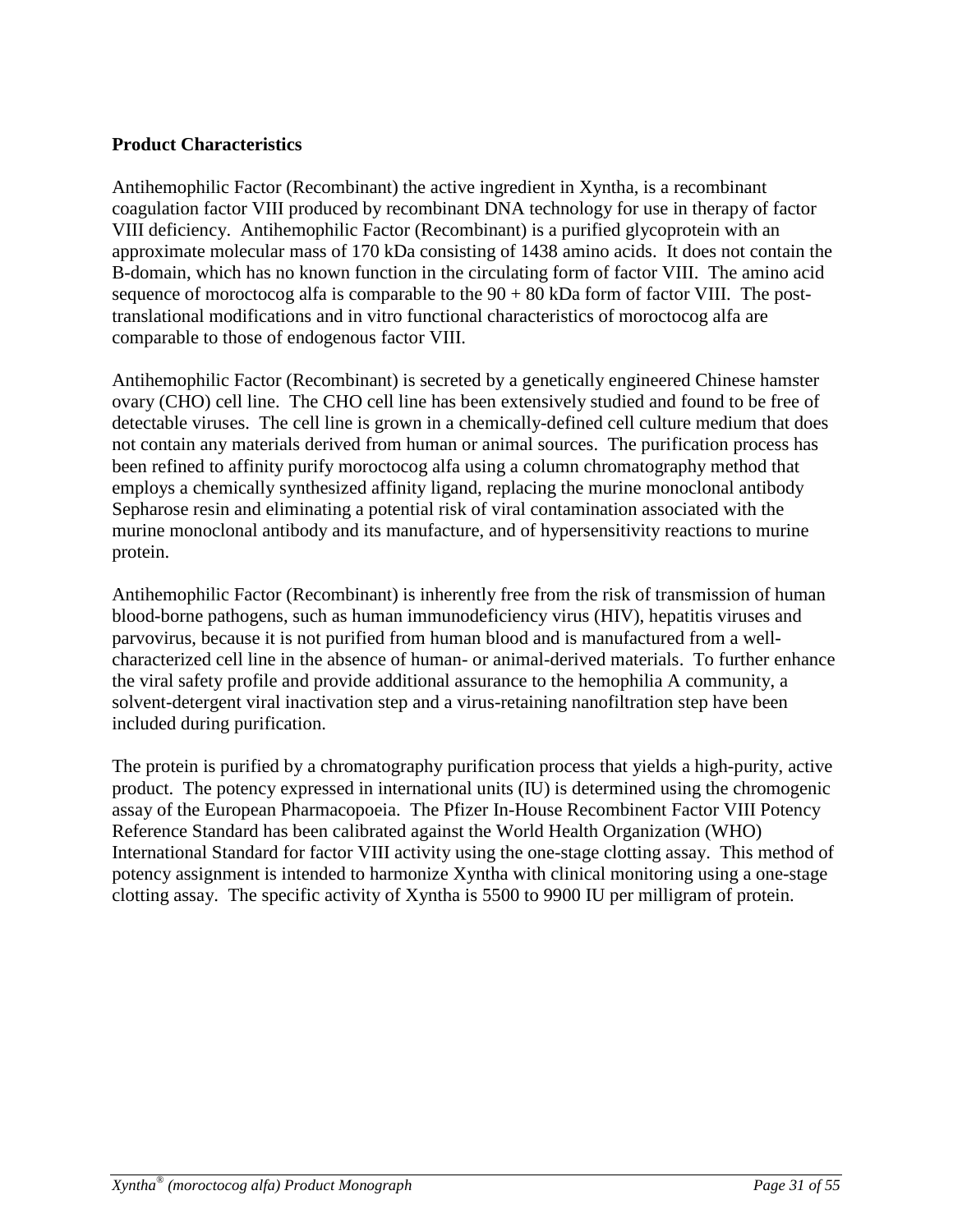# <span id="page-31-0"></span>**CLINICAL TRIALS**

In a pivotal phase 3 study, the efficacy of Xyntha was evaluated in routine prophylaxis and ondemand treatment. Prophylaxis was to be initiated at a dose of 30 IU/kg given 3 times per week. The on-demand treatment dosing regimen was to be determined by the investigator. Ninety-four (94) PTPs with moderately severe or severe hemophilia A (FVIII: $C \le 2\%$ ) received at least 1 dose of Xyntha and were included in the intent-to-treat (ITT) population. Eighty-nine (89) patients accrued at least 50 exposure days (EDs) to Xyntha in the study.

Of the 94 patients in the ITT population, 30 patients with  $FVIII:C \leq 1\%$  also participated in the double-blind, randomized, crossover PK period of the study and were included in the per-protocol population for analyses of bioequivalence versus another rFVIII product Advate® and full pharmacokinetic characterization. Both endpoints were surrogate markers for clinical efficacy. The results of these analyses showed that Xyntha is bioequivalent to Advate<sup>®</sup> and the pharmacokinetic profile of Xyntha remained stable after 6 months of repeated use.

Intent-to-treat analysis of clinical efficacy variables in the open-label safety and efficacy period yielded similarly positive outcomes. All 94 patients received Xyntha for routine prophylaxis; the median dose administered was 30.2 IU/kg (range, 6.8 to 76.9 IU/kg). Most patients (57/94; 60.6%) reported no spontaneous bleeding while on routine prophylaxis. The median annualized bleeding rate (ABR) for all bleeding episodes was 1.9 (mean 3.9, range 0 to 42.1), indicating effective prevention of bleeding in the study population. Fifty-three (53) of 94 patients received Xyntha for on-demand treatment; the median dose administered was 30.6 IU/kg (range, 6.4 to 74.4 IU/kg). The majority of bleeding episodes (173/187; 92.5%) resolved with 1 or 2 infusions. This outcome was not restricted to any particular bleeding location as similar efficacy was seen in bleeding occurring in joints, soft tissues/muscles, and other sites. A wide range of doses was used to initiate treatment of bleeding; however, the distribution of doses used to initiate treatment of bleeding was similar regardless of location of bleeding. Patients rated the majority of infusions used to initiate treatment of bleeding as either excellent or good (132/187; 70.6%). The incidence of less than expected therapeutic effect (LETE) occurred at a rate of 0.4% (25/6404 prophylactic infusions) when Xyntha was administered for prophylaxis and 0.5% (1/187 bleeding episodes) when administered for on-demand treatment.

In another series of clinical trials, the efficacy of Xyntha manufactured by the previous process was evaluated in uncontrolled phase 3 studies of 113 PTPs and 101 PUPs who received Xyntha manufactured by the previous process for on-demand treatment, routine prophylaxis, and/or surgical prophylaxis and were followed for up to 6 years. Hemostatic efficacy was rated on an ordinal scale of excellent, good, fair, and none.

In 112 of 113 PTPs treated on demand, a total of 10,882 bleeding episodes were reported, with a median of 77.5 bleeding episodes per study subject. Of these, the hemostatic efficacy of Xyntha manufactured by the previous process was assessed following the first infusion for treatment of 10,445 bleeding episodes: 9944 (95%) were rated excellent or good in their response to treatment, 429 (4%) were rated fair, and 72 (0.7%) were rated as having no response; 4%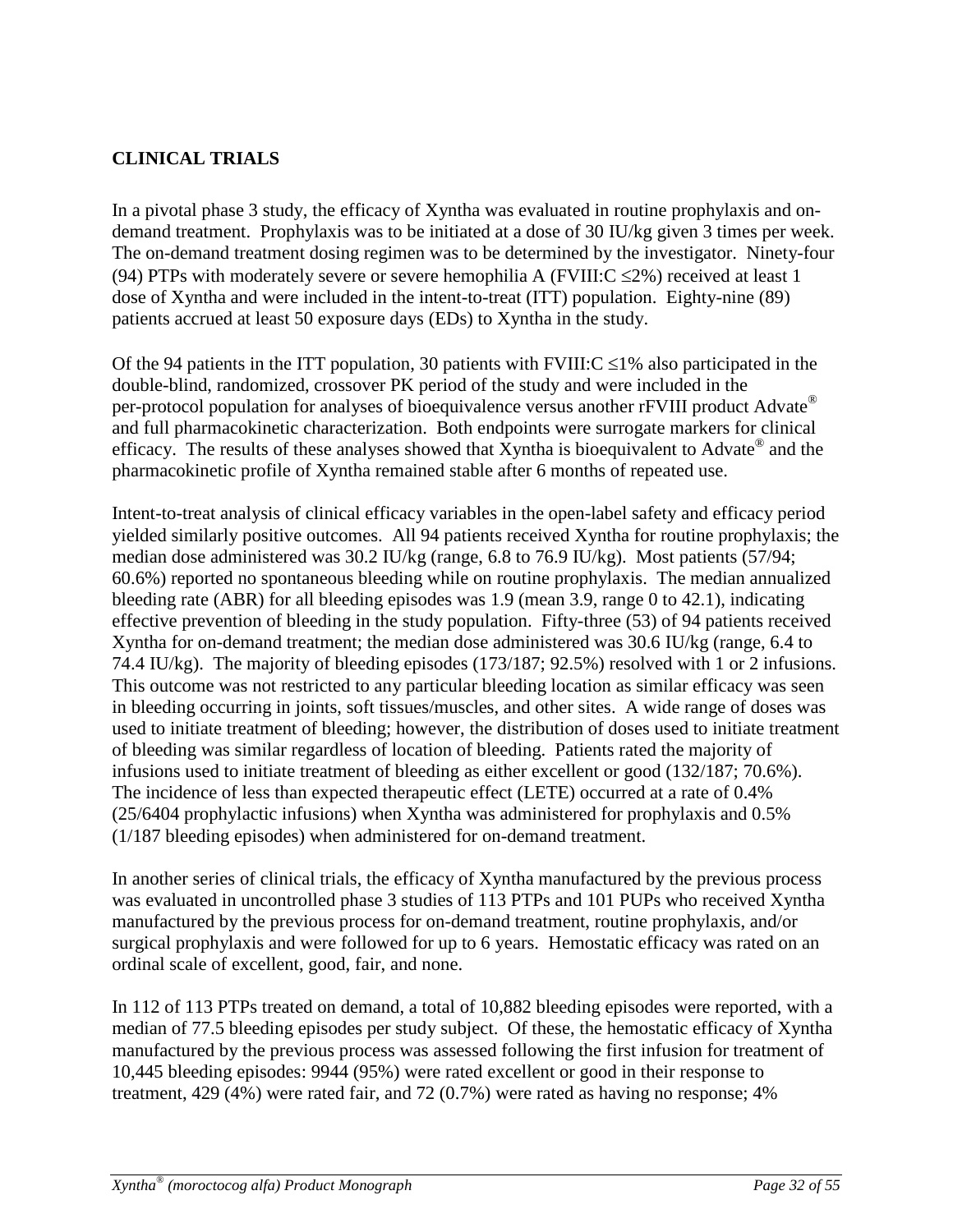(437/10,882) of the bleeding episodes were not rated. Of the 10,882 bleeding episodes, 7981 (73%) were managed with a single infusion, 1612 (15%) required 2 infusions, 623 (6%) required 3 infusions, and 666 (6%) required 4 or more infusions for satisfactory resolution. The mean dose per infusion was 31 IU/kg.

In 100 of 101 PUPs treated on demand, a total of 2715 bleeding episodes were reported with a median of 19.5 bleeding episodes per study subject. Of these, the hemostatic efficacy of Xyntha manufactured by the previous process was assessed following the first infusion for treatment of 2604 bleeding episodes: 2459 (94%) were rated excellent or good in their response to treatment, 142 (5%) were rated fair, and 3 (0.1%) were rated as having no response; 4% (111/2,715) of the bleeding episodes were not rated. Of the 2715 bleeding episodes, 1794 (66%) were managed with a single infusion, 502 (19%) required 2 infusions, 229 (8%) required 3 infusions, and 190 (7%) required 4 or more infusions for satisfactory resolution. The mean dose per infusion was 51 IU/kg.

Xyntha manufactured by the previous process has been studied in short-term routine prophylaxis. In uncontrolled phase 3 clinical trials, a mean dose of  $27 \pm 11$  IU/kg per infusion in PTPs (n=85) and a mean dose of  $49 \pm 17$  IU/kg per infusion in PUPs (n=45) was given repeatedly at variable intervals (for PTPs: median 94 weeks, range 3-296 weeks; for PUPs: median 61 weeks, range 2-222 weeks). In PTPs and PUPs, the mean rate of spontaneous musculoskeletal bleeding episodes was lower during periods of routine prophylaxis. PTPs (n=85) had a mean of 10 bleeding episodes (spontaneous and injury-related) per year during the prophylactic periods compared to a mean of 25 bleeding episodes per year during on-demand periods. PUPs (n=45) had a mean of 6 bleeding episodes (spontaneous and injury-related) per year during the prophylactic periods compared to a mean of 11 bleeding episodes per year during the on-demand periods. These non-randomized trial results should be interpreted with caution, as the investigators exercised their own discretion in deciding when and in whom prophylaxis was to be initiated and terminated.

A pivotal phase 3 study (Study 311) for surgical prophylaxis in patients with hemophilia A included PTPs with severe or moderately severe (FVIII:C≤2%) hemophilia A undergoing major surgical procedures who received XYNTHA. Thirty (30) patients were treated with XYNTHA or and comprised the ITT population; 29 patients underwent major surgery and completed the study. Thirty (30) subjects were assigned to receive XYNTHA by bolus injection (BI; 22 patients) or by continuous infusion (CI; 8 patients) at the physician's discretion to support surgical hemostasis followed by inpatient and outpatient postoperative care. One subject assigned to CI received XYNTHA for a pre-surgery pharmacokinetic assessment only and subsequently elected not to undergo surgery. The 22 patients treated by BI received a total of 942 infusions (ranging from 16 to 72 infusions per patient) for a cumulative total dose of 2,037,386 IU of XYNTHA over 682 cumulative total exposure days (EDs) (ranging from 15 to 40 EDs per patient). The 8 patients assigned to treatment by CI, including 1 patient who received only 1 dose for PK assessment, received a total dose of 529,977 IU of XYNTHA over 204 total EDs (range 1 to 37 EDs per patient).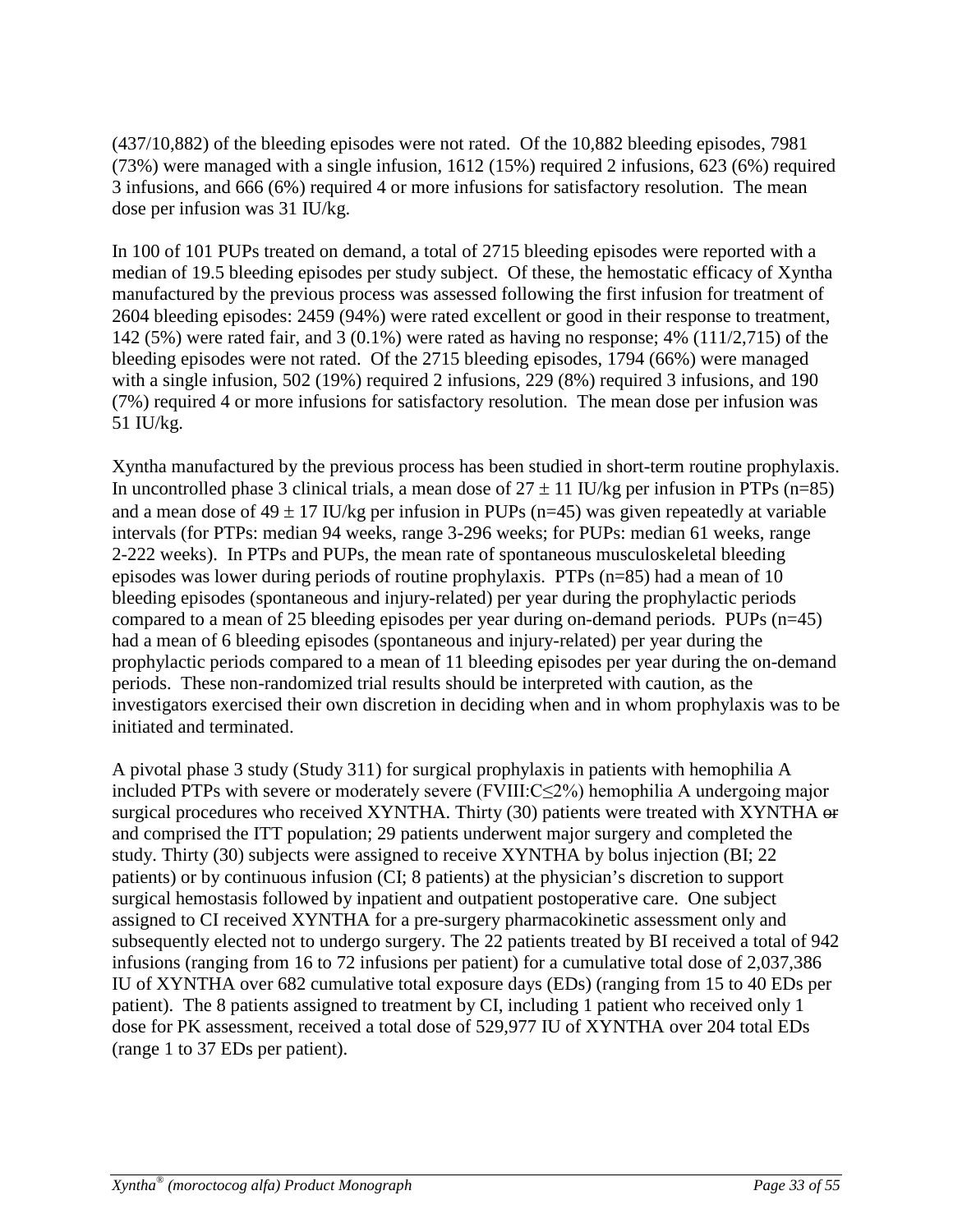Of the 29 patients who underwent surgery, 25 were included in the efficacy evaluable population. Major surgical procedures for the 25 efficacy evaluable subjects were 11 total knee replacements, 1 hip replacement, 5 synovectomies, 1 left ulnar nerve transposition release, 1 ventral hernia repair/scar revision, 1 knee arthroscopy, 1 revision and debridement of the knee after a total knee replacement, 1 hip arthroploasty revision, 1 stapes replacement, 1 ankle arthrodesis, and 1 pseudotumor excision. For the 25 surgical subjects, investigator's ratings of the efficacy at the end of surgery were excellent for 72% (18/25) and good for 28% (7/25) of patients and at the end of the initial postoperative period were excellent for 92% (23/25) and good for 8% (2/25) of patients. Intraoperative blood loss was reported as normal or absent for all procedures. Thirteen of the 25 evaluable patients had blood loss in the postoperative period, and in 10 cases the postoperative blood loss was rated normal. In 3 cases, the postoperative blood loss was rated abnormal: 1 due to hemorrhage following surgical trauma to the epigastric artery, 1 due to an 800 mL blood loss after hip replacement surgery, and 1 after an elbow synovectomy where the blood loss could not be measured by the investigator.

In a supporting study of Xyntha, there were 6 surgical procedures that were classified as major per the definitions of the pivotal surgery study. In all cases, hemostatic efficacy was effectively managed with Xyntha. No patient had blood loss greater than 50 mL, and no blood transfusions were given.

# <span id="page-33-0"></span>**DETAILED PHARMACOLOGY**

Pharmacology studies of BDDrFVIII in a canine model of hemophilia A indicate that it can correct genetically deficient hemostasis. BDDrFVIII exhibits similar interactions similar to those of plasma-derived factor VIII with von Willebrand Factor (vWF), similar cofactor activity in the activation of factor X to Xa as well as similar activation and inactivation profiles with thrombin and Protein C.

In a pharmacokinetic study in hemophilic dogs, elimination and half-life were similar for BDDrFVIII and plasma-derived factor VIII product (Octonativ-M). Clearance and volume of distribution at steady state of BDDrFVIII were lower than for Octonativ-M; however, these differences were not considered to be clinically relevant. In a pharmacokinetic study in cynomologus monkeys, the activity time profiles and pharmacokinetic parameter estimates of [BDDrFVIII] and a single-polypeptide-chain 170 kDa form of the product were similar, indicating that any unprocessed 170 kDa protein remaining in the final product should not have any effect on the pharmacokinetics of BDDrFVIII.

### **Human**

Factor VIII is the specific clotting factor deficient in patients with hemophilia A.

Clinical studies involving a total of 457 treated patients (317 PTPs, 101 PUPs, 5 patients participating only in PK studies and 34 patients participating only in the surgical studies) demonstrate that Xyntha can be used safely and effectively in the treatment or prevention of hemorrhage, including hemarthroses in hemophilia A patients. Xyntha has been shown to be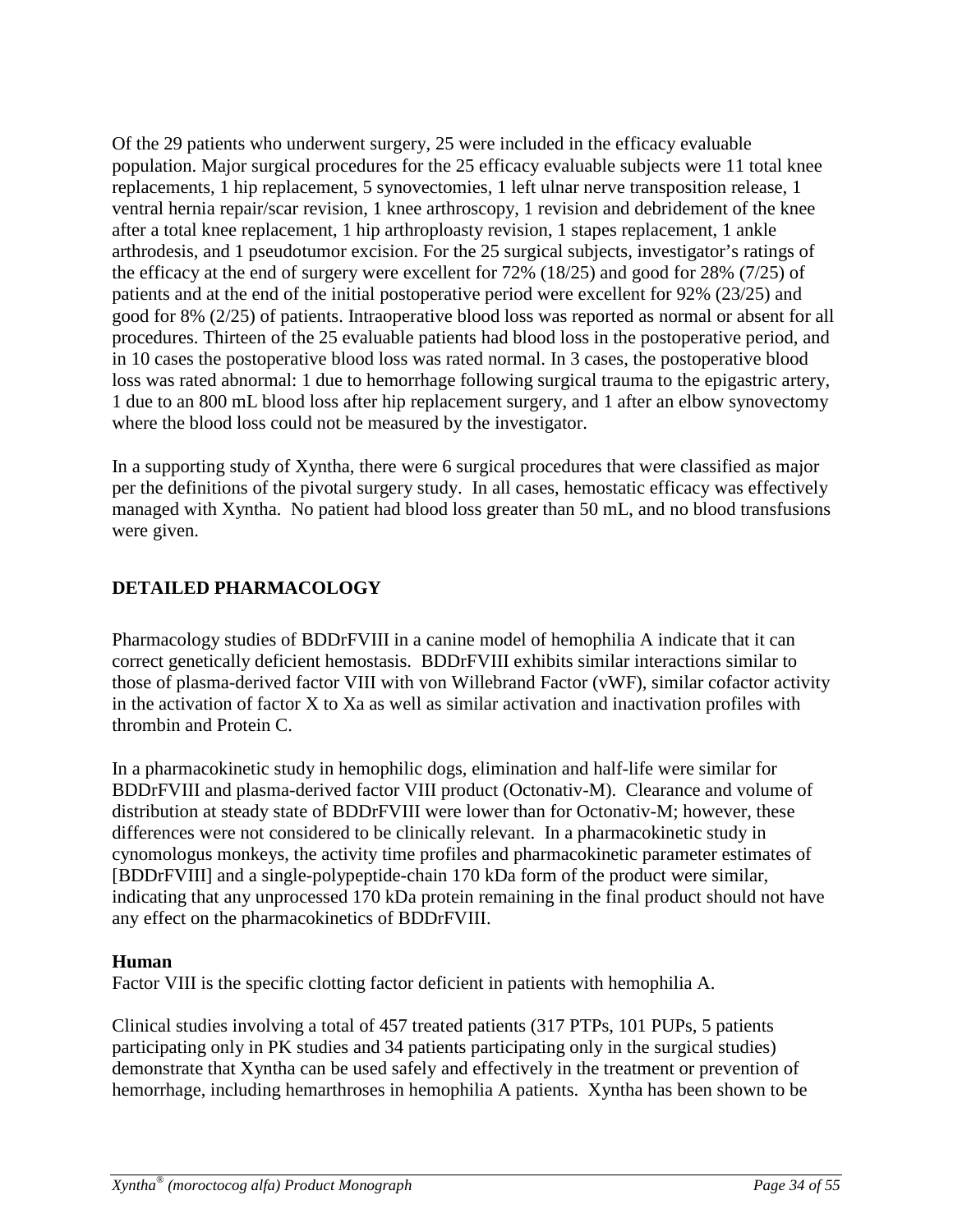effective in routine prophylaxis. In clinical trials, an average dose of 27 IU/kg ( $n= 85$ ) or 30 IU/kg (n=94) in PTPs and an average dose of 50 IU/kg in PUPs (n= 45) given regularly two or more times a week prevented or reduced breakthrough spontaneous musculoskeletal bleeding episodes. Management of hemostasis was evaluated in the surgical setting (75 surgical procedures, 64 patients). Circulatory factor VIII levels targeted to restore and maintain hemostasis were achieved.

# <span id="page-34-0"></span>**TOXICOLOGY**

### **Single Dose Toxicity**

BDDrFVIII was tested for potential toxicity of a single intravenous (IV) dose in Sprague-Dawley rats and cynomologus monkeys.

Sprague-Dawley rats (5/sex/group) were administered single doses of 0 (saline), 2500 or 10000 IU/kg of BDDrFVIII intravenously. Animals were observed for 14 days and sacrificed for gross pathology and histopathology. There were no adverse effects related to BDDrFVIII administration; therefore, the no-observed-adverse-effect-level (NoAEL) was  $\geq 10000$  IU/kg.

Two groups of cynomologus monkeys (1/sex/group) were administered alternate escalating single doses of 200, 400, 800, or 1600 IU/kg BDDrFVIII intravenously every third day in a doserange finding toxicology study. The animals were subsequently allowed a 14-day washout period and used for a 7-day repeat dose study described below. As expected, there were transient dose-dependent increases in plasma factor VIII activity. During the single dose escalation study there were no adverse effects associated with BDDrFVIII administration; therefore, the NoAEL was  $\geq 1600$  IU/kg.

# **Repeated Dose Toxicity**

BDDrFVIII was tested for potential toxicity of repeated IV doses in Sprague-Dawley rats and cynomologus monkeys.

# **Rat Studies**

Sprague-Dawley rats (4/sex/group) were administered doses of 0 (vehicle), 200, 400, 800, or 1600 IU/kg/day BDDrFVIII intravenously once daily for 10 or 11 days. Satellite groups of 10 males each were included at dose levels of 200 and 800 IU/kg/day to monitor for antibodies against BDDrFVIII at 4 and 19 days after the last dose administration. There were significant BDDrFVIII antibody responses in all animals from the satellite treatment groups as expected when administering a human protein to animals. There were no adverse effects associated with BDDrFVIII administration; therefore, the NoAEL was ≥ 1600 IU/kg/day.

The general toxicity of BDDrFVIII was evaluated in a 4-week study in Sprague-Dawley rats. Animals (10/sex/group) were administered 0 (vehicle), 50, 250, or 1250 IU/kg/day BDDrFVIII intravenously once daily for 4 weeks. In addition to standard comprehensive assessments of clinical, clinical laboratory, and anatomic pathology, BDDrFVIII antibody responses were assessed at the end of the treatment period in a subset of the animals. There was a dose-related induction of antibodies reactive to BDDrFVIII in the treated animals. There were slight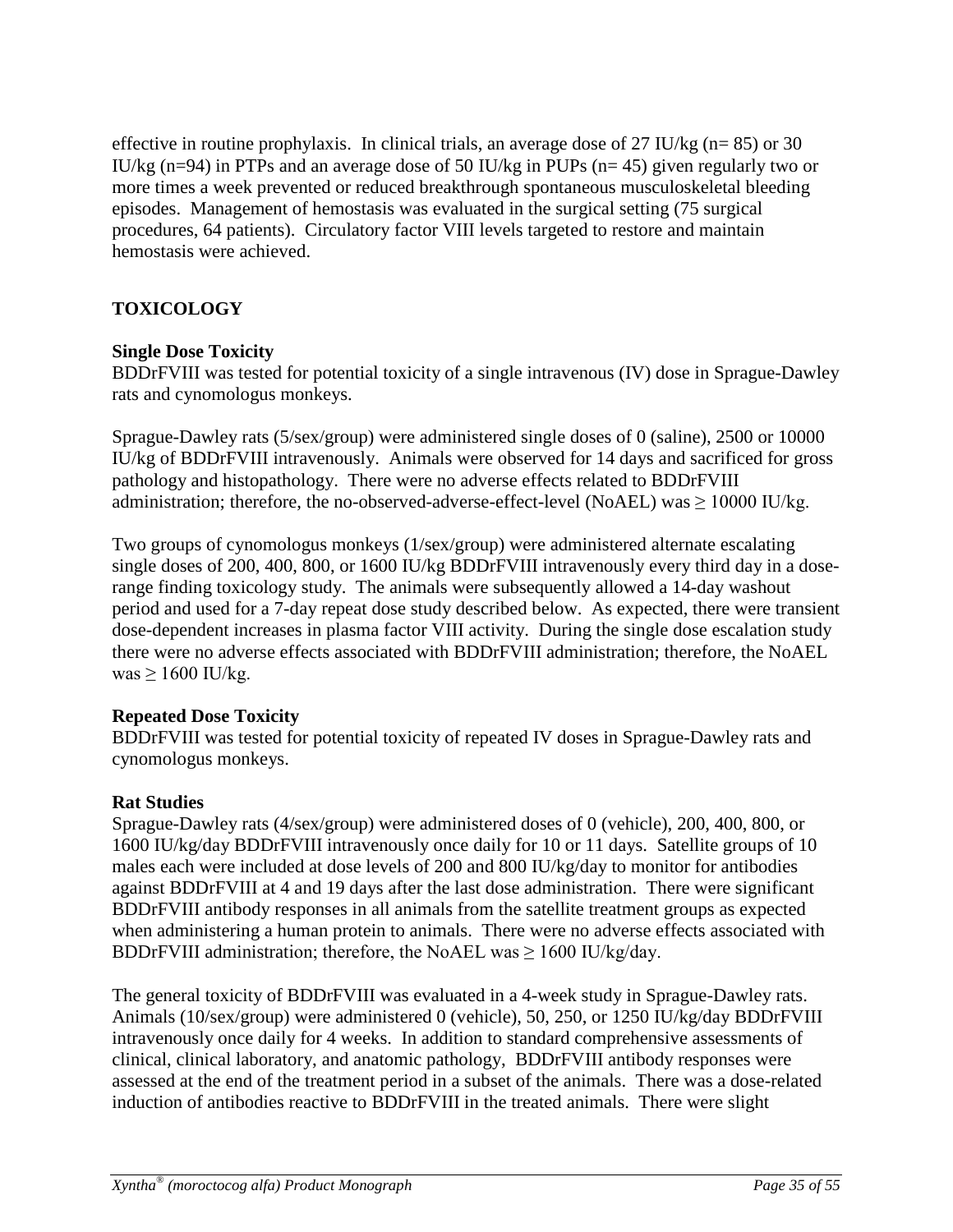increases in APTT in a small number of animals from the 250 and 1250 IU/kg/day groups. These minor elevations in APTT were considered secondary to the anti- BDDrFVIII antibody responses which apparently have the potential for neutralization of exogenous human recombinant and endogenous rat factor VIII activity. This neutralization results in prolongation of APTT which is an ex vivo measure of the intrinsic and common pathways of coagulation. There were no adverse effects associated with BDDrFVIII administration; therefore, the NoAEL was  $\geq$  1250 IU/kg/day.

### **Cynomologus Monkey Studies**

A 7-day repeat dose toxicity study in cynomologus monkeys was performed using the same animals as described in the single-dose escalation study with 4 additional naive animals. After a 14-day washout period, 0 (vehicle) (1/sex), 800 (2/sex), or 1250 (2/sex) IU/kg/day BDDrFVIII was administered intravenously once daily for 7 days. In addition to standard clinical laboratory and anatomic pathology assessments, animals were monitored for plasma factor VIII activity. Three of four previously treated animals had decreased plasma factor VIII activity on Day 7 compared to previously untreated animals suggesting the appearance of antibody responses resulting in neutralization of both exogenous recombinant human and endogenous factor VIII activity. Antibodies to BDDrFVIII were not measured in this study. There were no adverse effects associated with BDDrFVIII administration; therefore, the NoAEL was  $\geq$  1250 IU/kg/day.

The general toxicity of BDDrFVIII was evaluated in a 4-week study in cynomologus monkeys (3/sex/group) at doses of 0 (vehicle), 50, 250, or 1250 IU/kg/day BDDrFVIII intravenously. In addition to comprehensive clinical, clinical laboratory, and postmortem examinations, plasma factor VIII activity was assessed prestudy and on Days 13, 20, and 28, and anti-BDDrFVIII antibodies and neutralizing activity were determined prestudy and on Day 28. One animal was found dead and three sacrificed when moribund. These deaths occurred on or shortly after days of scheduled bleeds (Days 20 and 28/29), and in each case the predominant signs were hemorrhage at sites of venipuncture and/or marked anemia. Clinical signs related to treatment were extensive hemorrhage and bruising at sites of venipuncture. Body weight losses were observed in two moribund animals, and reduced food intake was observed in one moribund animal. Dose and time-related appearance of anti-BDDrFVIII antibodies were associated with prolongation of APTT, decreases in red blood cell indices (PCV, Hb, and RBC count) and decreased plasma factor VIII activity in animals from the 250 and 1250 IU/kg/day groups.

Treatment-related gross lesions were limited to hemorrhage at sites of venipuncture and at scattered other locations. These changes were observed predominantly in animals from the 250 and 1250 IU/kg/day groups. Histologic changes related to treatment included hemorrhage at sites of venipuncture and in various other organs including the heart, subcutaneous tissues, urinary bladder, spinal canal, skeletal muscle, gastrointestinal tract, and connective tissues. The heart was apparently a predisposition site for histologic lesions of hemorrhage and edema with secondary inflammation and early fibrosis and, sometimes, associated regions of myocardial degeneration.

All adverse effects observed in this study were considered related to the neutralizing antibody response to both administered recombinant human and endogenous monkey factor VIII.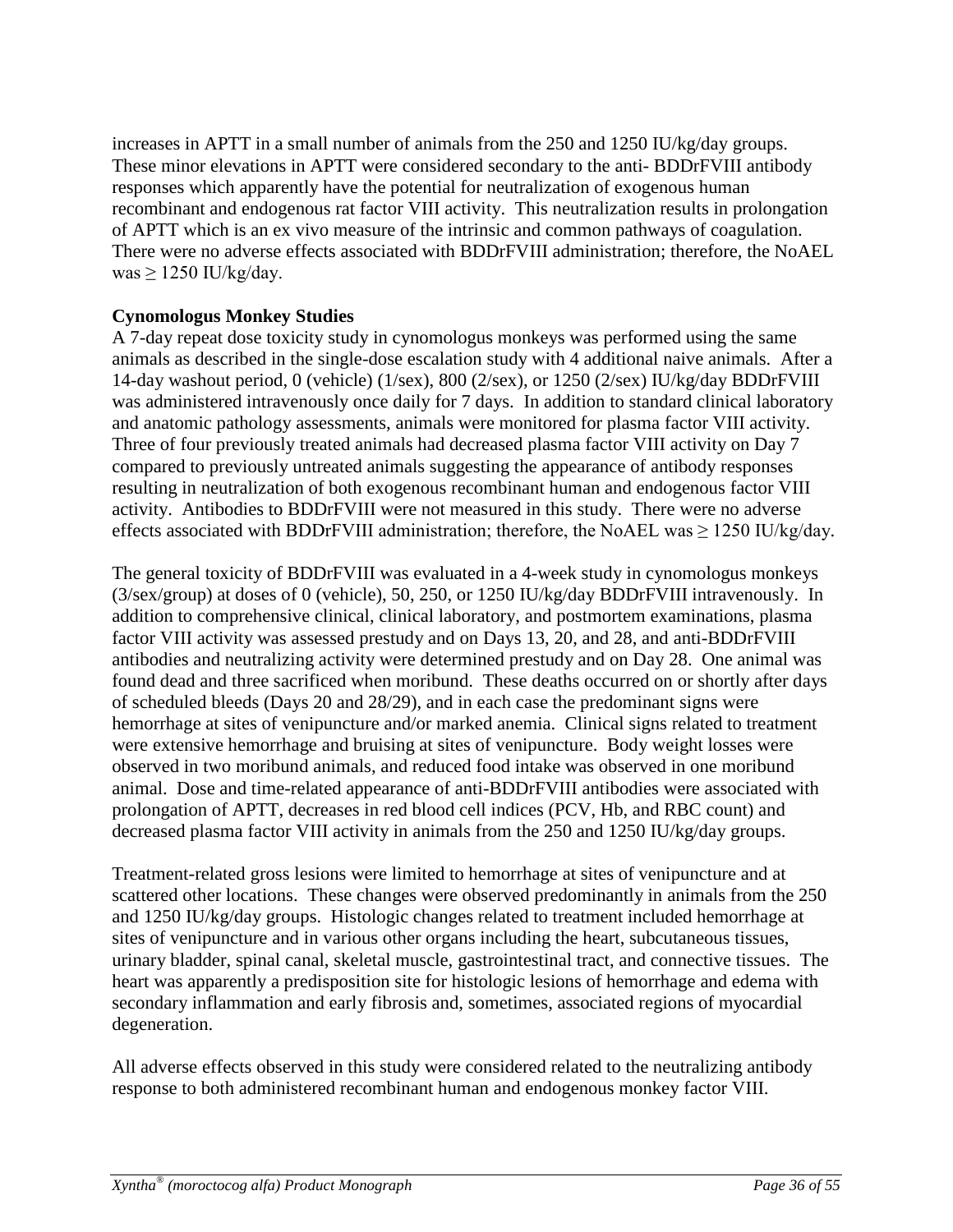Neutralizing antibody responses resulted in an acquired hemophilia syndrome and predisposition to multiorgan hemorrhage and the sequelae of death, moribundity, anemia, and hemorrhageinduced inflammation. The NoAEL for changes related to this syndrome was 50 IU/kg/day, but no adverse effects unrelated to the immunogenicity of BDDrFVIII were observed at any dose level.

After completing the 4-week IV toxicity study with BDDrFVIII in cynomologus monkeys, it was considered appropriate to conduct a similar study with a plasma-derived human factor VIII product, Octonativ- $M^{\circledR}$ , in order to demonstrate the comparability of the changes observed with BDDrFVIII to those with a plasma-derived factor VIII product. Cynomologus monkeys were administered daily doses of 0 (vehicle) (2/sex), 250 or 1250 (3/sex/group) IU/kg/day of Octonativ-M® intravenously for 5 weeks. Parameters examined were similar to those in the BDDrFVIII 4-week study described above.

One animal from the 250 IU/kg/day group was sacrificed moribund on Day 29. Clinical signs related to treatment were hemorrhage at sites of venipuncture. Anti-factor VIII antibodies were detected in all animals treated with Octonativ-M®. Clinical laboratory changes included doseand time-related increases in APTT, decreased red cell indices, increased fibrinogen, and decreased erythrocyte sedimentation rates. The longitudinal kinetics of onset of these changes correlated with dose- and time-related appearance of decreased plasma factor VIII activity and the appearance of plasma factor VIII inhibitors. Treatment-related postmortem findings in animals from both treatment groups included gross hemorrhage at sites of venipuncture and in the heart. These changes correlated with microscopic lesions of hemorrhage and edema, with associated inflammation and early fibrosis and myocyte degeneration.

Overall, changes observed in this study with a plasma-derived human factor VIII product were analogous to those seen with BDDrFVIII. All adverse effects were considered secondary to the immunogenicity of the test molecule and the acquired hemophilic state of the animals. These effects occurred at IV doses of 250 and 1250 IU/kg/day. There was no NoAEL identified in this study of Octonativ- $M^{\circledR}$ .

A 6-week multidose subcutaneous (SC) and IV antigenicity study of BDDrFVIII, which included limited toxicology endpoints, was performed in cynomologus monkeys. In this study, animals were administered 0 (vehicle) (3/SC route only), 50 (6/route), or 250 IU/kg (4/route) BDDrFVIII either IV or SC every other day for 6 weeks. Limited clinical,

hematologic, clinical chemistry, plasma factor VIII activity, factor VIII antibody, and plasma inhibitor determinations were performed. Both SC and IV administration resulted in antibody formation (2/6 animals in the low dose IV treatment group and 100% of the animals in all other groups). Inhibitor antibodies were detected in some animals after treatment by either route of administration (2/6 animals in the low dose IV-treated group, 4/4 animals in the high dose IV group, 1/6 animals in the low dose SC-treated group, and 2/4 animals in the high dose SC group). Gross necropsy and limited histopathology evaluations were performed. Two deaths were observed in the high dose IV administration group. These were considered secondary to hemorrhage and severe anemia. There were dose- and time-related increases in APTT and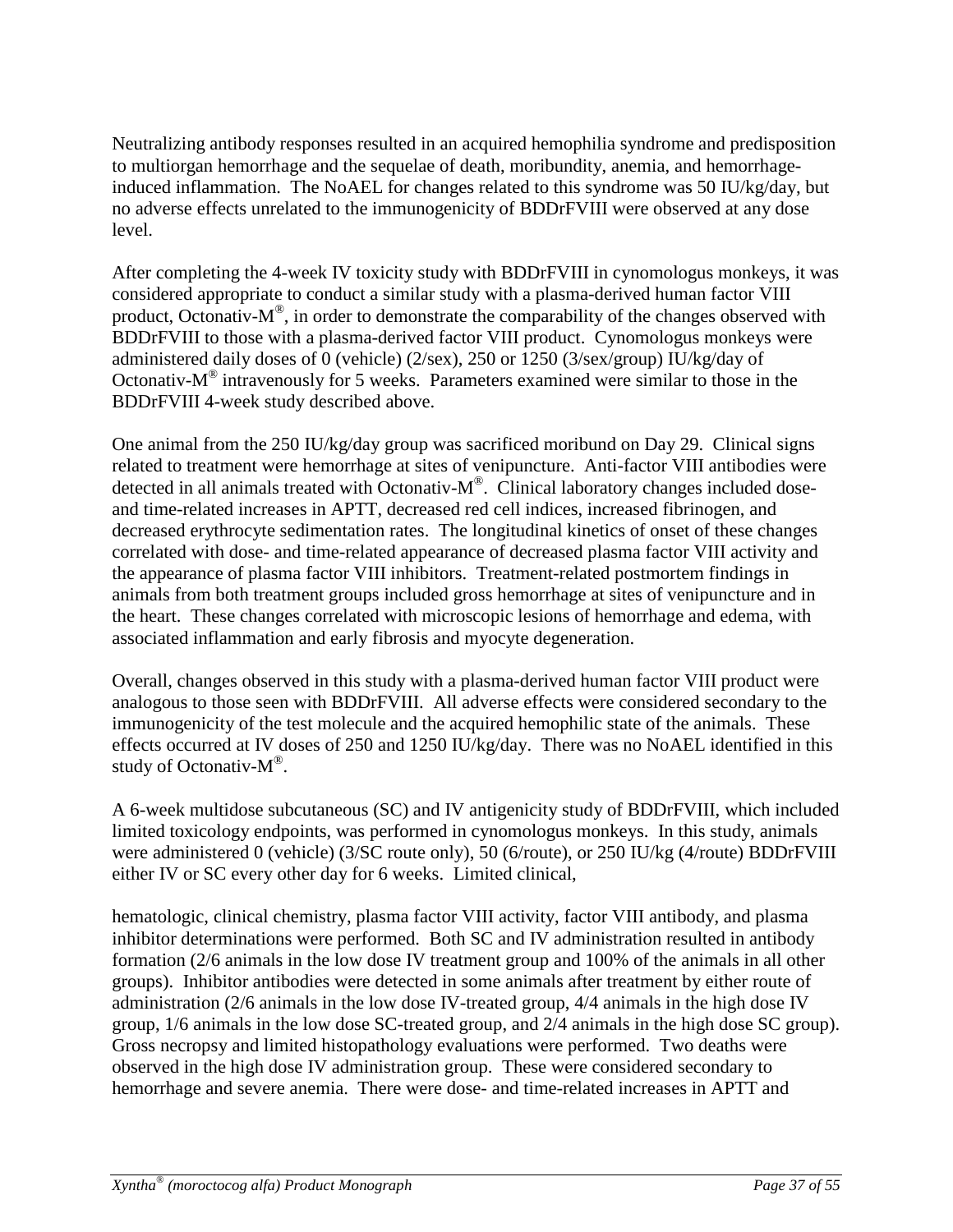decreases in red blood cell indices by both routes. There were clinical and postmortem observations of hemorrhage at venipuncture sites. Histologic changes of ischemic degeneration in the heart were seen in one animal from the 50 IU/kg IV group and one animal from the 250 IU/kg IV group. These changes were all considered related to the immunogenicity of BDDrFVIII in cynomologus monkeys, the acquired hemophilic syndrome, and resultant hemorrhagic anemia and myocardial ischemia. There was no NoAEL identified in this study.

### **Reproductive Toxicity**

No specific studies to investigate the potential effects of BDDrFVIII on reproductive or developmental function have been conducted. In the 4-week repeat dose toxicity studies, gonadal and secondary sex organs were examined by gross and histopathology, and there were no apparent effects of BDDrFVIII on these tissues.

### **Mutagenic Potential**

BDDrFVIII was assessed for the potential to induce bone marrow micronuclei in vivo in the CD-1 mouse. Animals (10/sex/group) were administered 0 (vehicle), 2490, 4980, or 9960 IU/kg/day BDDrFVIII IV for two consecutive days (Tabular Format and Kabi Pharmacia Report 9296824). Five animals/sex/group were sacrificed 24 and 48 hours after the second dose administration. It was concluded that BDDrFVIII did not induce micronuclei in the polychromatic erythrocytes of the bone marrow of mice at any dose level tested.

### **Repeat Dose**

As part of the nonclinical evaluation of Xyntha, a 4-week toxicity study was conducted in cynomologus monkeys with Xyntha administered by intravenous (IV) injection at dosages of 0, 50, or 1250 IU/kg/day once daily for 29 or 30 days. The toxicity profile from this study was compared with that obtained in a previously conducted 4-week toxicity study in cynomologus monkeys with original BDDrFVIII administered by IV injection at dosages of 0, 50, 250, and 1250 IU/kg/day.

The administration of Xyntha to monkeys at an IV dosage of 1250 IU/kg/day for 29 or 30 days was generally well tolerated prior to the formation of anti-Xyntha antibodies. The immunologic response against Xyntha consisted of anti- Xyntha antibody production and increased FVIII inhibitors, which resulted in decreased FVIII activity that caused impairment of the coagulation pathway. These findings correlated with clinical pathology changes, hemorrhage, and tissue changes secondary to hemorrhage and were also observed in a previously conducted 4-week toxicity study in cynomologus monkeys with BDDrFVIII.

The most significant hematologic alteration was a dose-dependent increase in activated partial thromboplastin time (APTT) that was also observed in monkeys at 250 and 1250 IU/kg/day in the previous 4-week toxicity study with original BDDrFVIII. Absolute and relative (to body and brain) mean liver weights were increased (21% to 25%, compared to controls) in male monkeys given 1250 IU/kg/day. Individual liver weights were 74.9, 72.4, 57.6 G (absolute), 99.5, 102.0, 88.2 (% relative to brain weight) and 1.9, 2.1, 1.6 (% relative to body weight) in control males and 80.8, 79.6, 88.5 G (absolute), 123.2, 121.9, 116.8 (% relative to brain weight) and 2.4, 2.3, 2.3 (% relative to body weight) in males given 1250 IU/kg/day. The weight increase was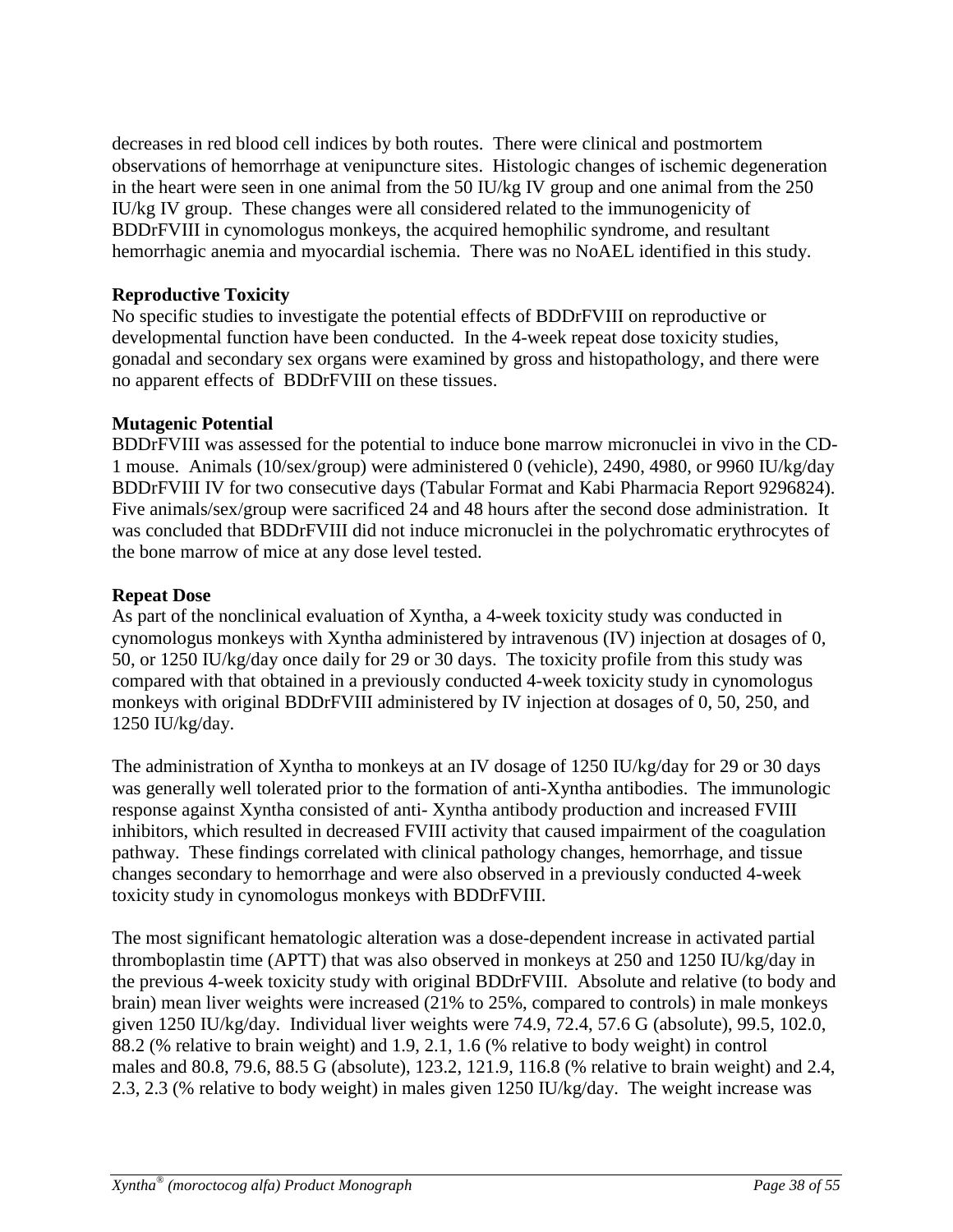not considered to be toxicologically significant due to the low magnitude of change and the lack of macroscopic or microscopic correlates.

## **Local Tolerance Studies**

A separate local tolerance study was not conducted with Xyntha. Instead, local injection sites were evaluated macroscopically and microscopically in the repeat-dose study conducted in monkeys. Macroscopically, red discoloration occurred at the injection sites of all monkeys regardless of treatment (including controls). Microscopically, slight to moderate perivascular and vascular neutrophilic inflammation and/or fibrosis often accompanied hemorrhage at the injection sites in animals given Xyntha, as well as in controls. Hemorrhage was more severe in monkeys given Xyntha (slight to marked at 50 IU/kg/day and mild to severe at 1250 IU/kg/day) when compared with controls (mild to moderate). The macroscopic and microscopic observations with Xyntha were similar to findings in the previous 4-week toxicity study in cynomologus monkeys conducted with original BDDrFVIII.

### **Other Toxicity Studies**

Because a novel affinity ligand (TN8.2) is used in the purification process for Xyntha, a non-GLP-compliant, single-dose toxicity study was conducted in rats to assess the acute toxicity of TN8.2 in the event that the peptide leached from the chromatographic resin into the product stream during purification. Because TN8.2 binds to FVIII, in vitro studies were also conducted to evaluate the possible effects of TN8.2 on the clotting activity of rat plasma, human plasma, or Xyntha. TN8.2 has not been detected in any batch of drug substance tested to date.

Single-dose administration of the TN8.2 affinity ligand in rats at 0.6 mg/kg was well tolerated and did not induce acute toxicity.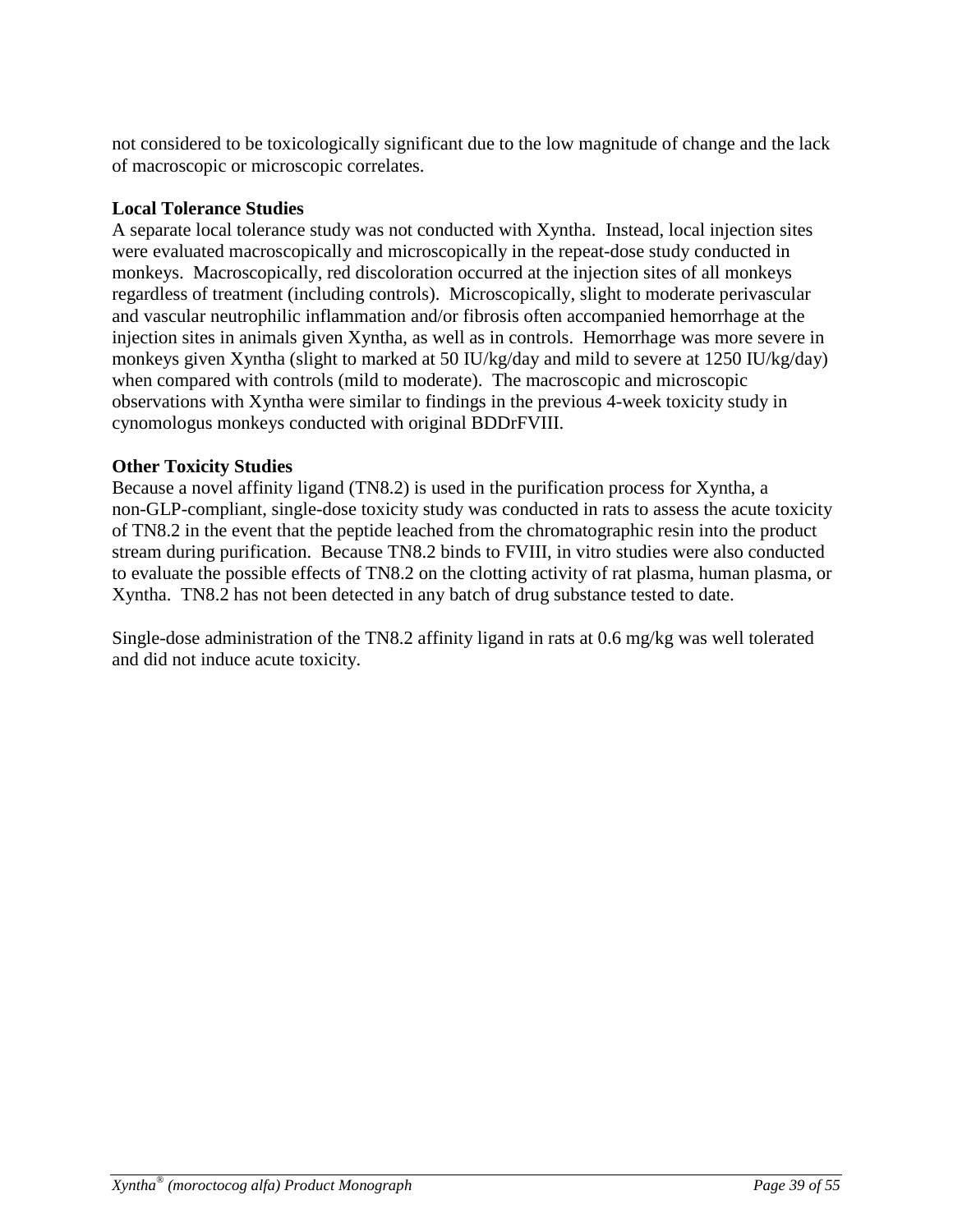### <span id="page-39-0"></span>**REFERENCES**

- 1. Kessler CM. An Introduction to Factor VIII Inhibitors: The Detection and Quantitation. Am J Med 1991;91(5A):1S-5S.
- 2. Negrier, C., Inhibitors to factor VIII: treatment of acute bleeds. In: Lee CA, Berntorp EE and Hoots WK , eds. *Textbook of Hemophilia*. USA, Blackwell Publishing; 2005: 80-85.
- 3. Nilsson IM, Berntorp EE and Freiburghaus C. Treatment of patients with factor VIII and IX inhibitors. Thromb Haemost 1993; 70(1): 56-59.
- 4. Hoyer LW. Hemophilia A. N Engl J Med 1994;330:38-47.
- 5. Juhlin F. Stability and Compatibility of Reconstituted Recombinant Factor VIII SQ, 250 IU/ml, in a System for Continuous Infusion. Pharmacia Document 9610224, 1996.
- 6. Ehrenforth S, Kreuz W, Scharrer I, et al. Incidence of development of factor VIII and factor IX inhibitors in hemophiliacs. Lancet. 1992;339:594-598.
- 7. Lusher J, Arkin S, Abildgaard CF, Schwartz RS, Group TKPUPS. Recombinant factor VIII for the treatment of previously untreated patients with hemophilia A. N Engl J Med. 1993;328:453-459.
- 8. Bray GL, Gomperts ED, Courter S, et al. A multicenter study of recombinant factor VIII (Recombinate): safety, efficacy, and inhibitor risk in previously untreated patients with hemophilia A. Blood. 1994;83(9):2428-2435.
- 9. Kessler C, Sachse K. Factor VIII:C inhibitor associated with monoclonal-antibody purified FVIII concentrate. Lancet 1990; 335:1403.
- 10. Schwartz RS, Abildgaard CF, Aledort LM, et al. Human recombinant DNA-derived antihemophilic factor (factor VIII) in the treatment of hemophilia A. N Engl J Med 1990;323:1800–1805.
- 11. White GC II, Courter S, Bray GL, et al. A multicenter study of recombinant factor VIII (recombinate) in previously treated patients with hemophilia A. Thromb Haemost 1997;77(4):660–667.
- 12. Gruppo R, Chen H, Schroth P, et al. Safety and immunogenicity of recombinant factor VIII (Recombinate) in previously untreated patients: A 7.3 year update. *Haemophilia* 1998;4:228 (Abstract No. 291, XXIII Congress of the WFH, The Hague).
- 13. Scharrer I, Bray GL, Neutzling O. Incidence of inhibitors in haemophilia A patients a review of recent studies of recombinant and plasma-derived factor VIII concentrates. *Haemophilia* 1999; 5:145-154.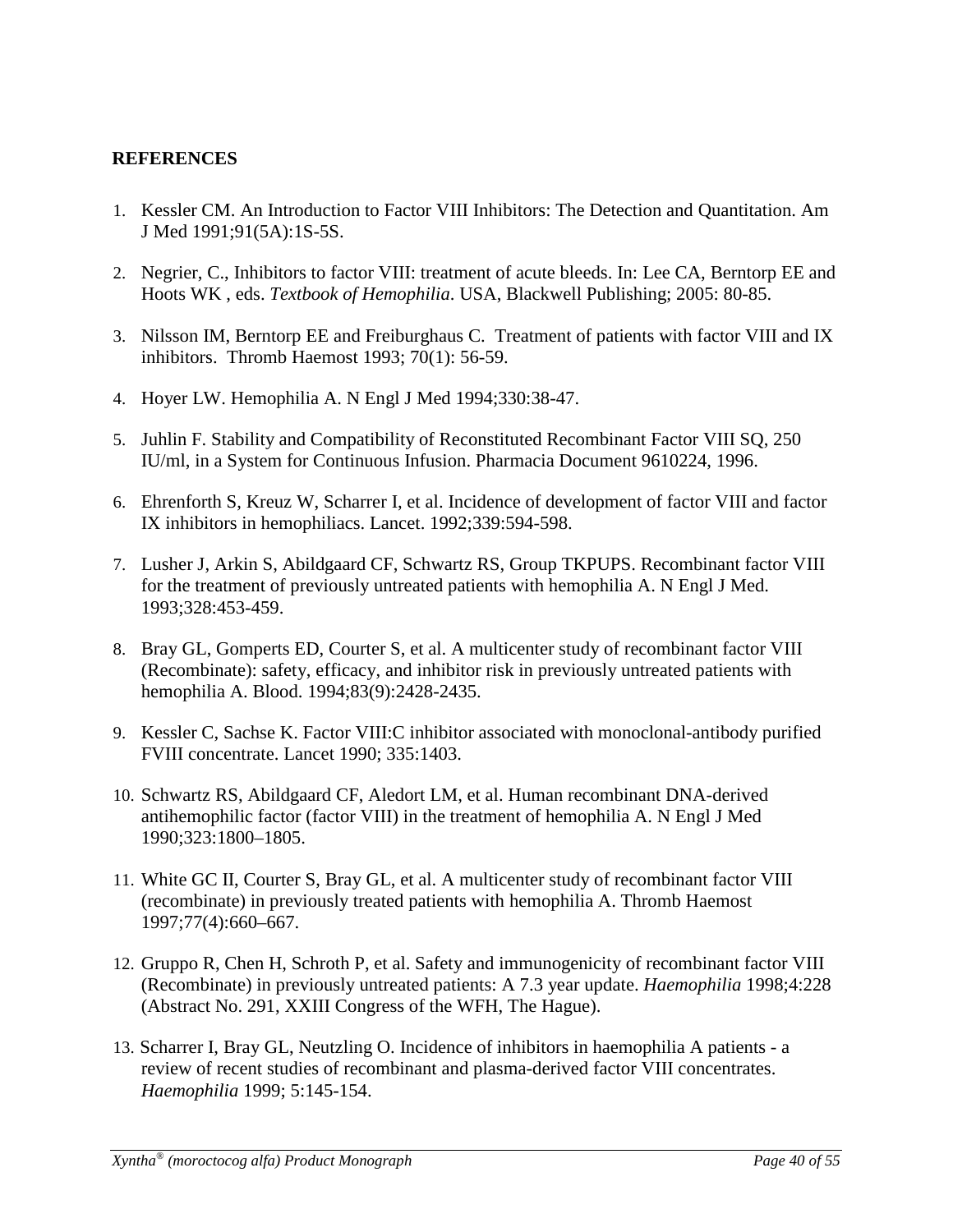- 14. Abshire TC, Brackmann HH, Scharrer I, et al. Sucrose formulated recombinant human antihemophilic Factor VIII is safe and efficacious for treatment of hemophilia A in home therapy: Results of a multicenter, international, clinical investigation. Thromb Haemost 2000;83(6):811–816.
- 15. Courter SG, Bedrosian CL: Clinical evaluation of B-domain deleted recombinant factor VIII in previously untreated patients. Semin Hematol 2001;38(2 Suppl 4):52-59.
- 16. Courter SG, Bedrosian CL: Clinical evaluation of B-domain deleted recombinant factor VIII in previously treated patients. Semin Hematol 2001;38(2 Suppl 4):44-51.
- 17. Lusher JM, Lee CA, Kessler CM and Bedrosian CL: The safety and efficacy of B-domain deleted recombinant factor VIII concentrate in Pptients with severe Haemophilia A. Haemophilia 2003; 9: 38-49.
- 18. Lusher JM, Roth DA. The safety and efficacy of B-domain deleted recombinant factor VIII concentrates in patients with severe Haemophilia A: an update. Haemophilia 2005; 11:292- 293.
- 19. Kaufman, R. Cellular processing of factors VIII and IX. In: Lee CA, Berntorp EE and Hoots WK, eds. *Textbook of Hemophilia*. USA, Blackwell Publishing; 2005:5-12.
- 20. Mann KG and Ziedens KB. Overview of Hemostasis. In: Lee CA, Berntorp EE and Hoots WK, eds. *Textbook of Hemophilia*. USA, Blackwell Publishing; 2005: 1-4.
- 21. Windyga J, Rusen L, Gruppo R, et al. BDDrFVIII (Moroctocog alfa [AF-CC]) for surgical haemostasis in patients with haemophilia A: results of a pivotal study. Haemophilia. 2010 Sep 1;16(5):731-9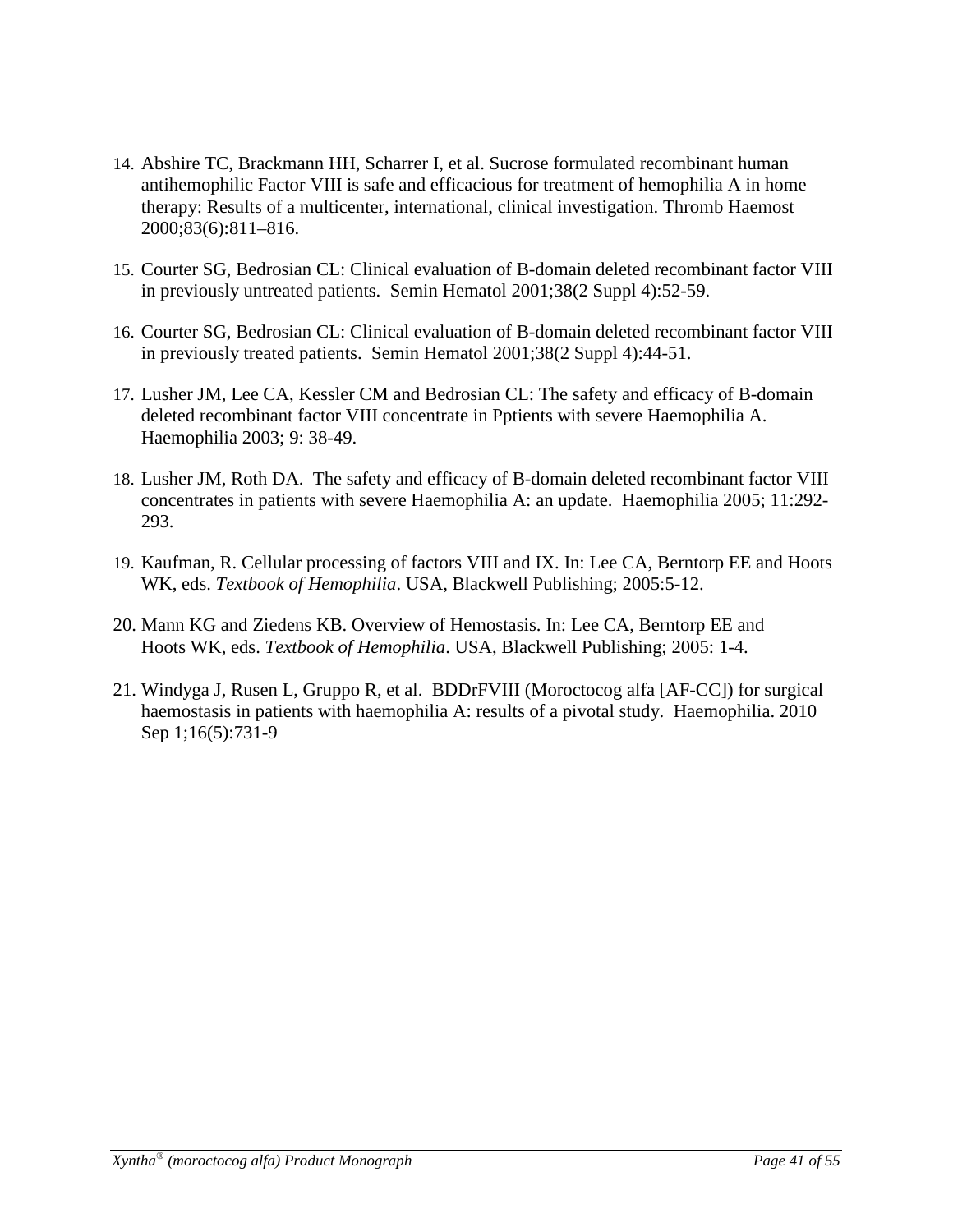#### <span id="page-41-0"></span>**PART III: CONSUMER INFORMATION**

#### **Xyntha**

Antihemophilic Factor (Recombinant) [BDDrFVIII],

#### **Xyntha vial**

*This leaflet is part III of a three-part "Product Monograph" published when Xyntha was approved for sale in Canada and is designed specifically for Consumers. This leaflet is a summary and will not tell you everything about Xyntha. Contact your doctor or hemophilia treatment center if you have any questions about the drug.*

#### **ABOUT THIS MEDICATION**

#### **What the medication is used for:**

Coagulation Factor VIII is a protein that is necessary for blood to clot. People who have the hereditary bleeding disease factor VIII deficiency (hemophilia A) lack this clotting factor, causing their blood to take longer to form a clot. Xyntha is a form of coagulation factor VIII.

Xyntha is used for the control and treatment of bleeding and the routine and surgical prevention of bleeding in people with hemophilia A.

#### **What is does:**

Administering Xyntha increases blood levels of factor VIII and helps prevent and control bleeding episodes in patients with hemophilia A. Xyntha has the same clot-promoting effects as factor VIII protein made from human plasma.

#### **When it should not be used:**

You should not take Xyntha unless your doctor confirms you have hemophilia A. Xyntha should not be used for the treatment of other clotting factor deficiencies such as von Willebrand's disease or hemophilia B.

Xyntha is produced in hamster cells and may contain trace amounts of hamster proteins. Patients who have a known history of allergic reactions to hamster proteins should not take Xyntha. Your doctor will advise you if you have had allergic reactions to hamster proteins.

Do not use Xyntha after the expiry date printed on the pack.

Do not use Xyntha if the packaging is torn or shows signs of tampering.

#### **What the medicinal ingredient is:**

Xyntha is a coagulation factor VIII product that is produced by recombinant technology.

Xyntha does not contain any human blood or plasma, albumin, preservatives, or added animal or human components in the

final product, making it naturally free from the risk of transmission of blood-borne pathogens such as human immunodeficiency virus (HIV), hepatitis viruses, and parvovirus.

#### **What the important nonmedicinal ingredients are:**

Polysorbate 80 (0.4 mg/vial), Sucrose (12 mg/vial), L-Histidine (6 mg/vial), Calcium Chloride Dihydrate (1 mg/vial), Sodium Chloride (72 mg/vial) [after reconstitution with diluent].

#### **What dosage forms it comes in:**

#### Xyntha vial kit:

Xyntha is supplied in kits that include single-use vials that contain nominally 250, 500, 1000, or 2000 IU per vial with pre-filled diluent syringe containing 4 mL 0.9% Sodium Chloride for reconstitution.

#### Xyntha Solofuse kit:

Xyntha Solofuse is supplied in a kit that includes the Xyntha freeze-dried powder that contain nominally 250, 500, 1000, 2000, or 3000 IU and 4 mL 0.9 % Sodium Chloride solution for reconstitution in a prefilled dual-chamber syringe.

#### **WARNINGS AND PRECAUTIONS**

#### **Serious Warnings and Precautions**

**Xyntha may cause allergic reactions. Signs of allergy include hives (rash with itching), swelling, chest tightness, difficulty breathing, wheezing, faintness, and rapid heart rate. If any of these symptoms occur, stop using Xyntha immediately and contact your hemophilia doctor or seek emergency medical care. The initial infusions of Xyntha should be administered under proper medical supervision, where proper medical care for allergic reactions could be provided.**

**Notify your hemophilia doctor if you are unable to prevent or control episodes of bleeding with your normal dose of Xyntha. Your body may produce inhibitors against Xyntha. Inhibitors are antibodies produced by your immune system that can prevent Xyntha from working properly. Check with your hemophilia doctor to make sure you are closely monitored with blood tests for the presence of inhibitors.** 

#### **BEFORE you use Xyntha talk to your hemophilia doctor if:**

- You are pregnant or planning to become pregnant*.* It is not known whether Xyntha can affect your ability to have children or harm your developing baby.
- You are breastfeeding or planning to breast feed. It is not known whether Xyntha passes into breast milk.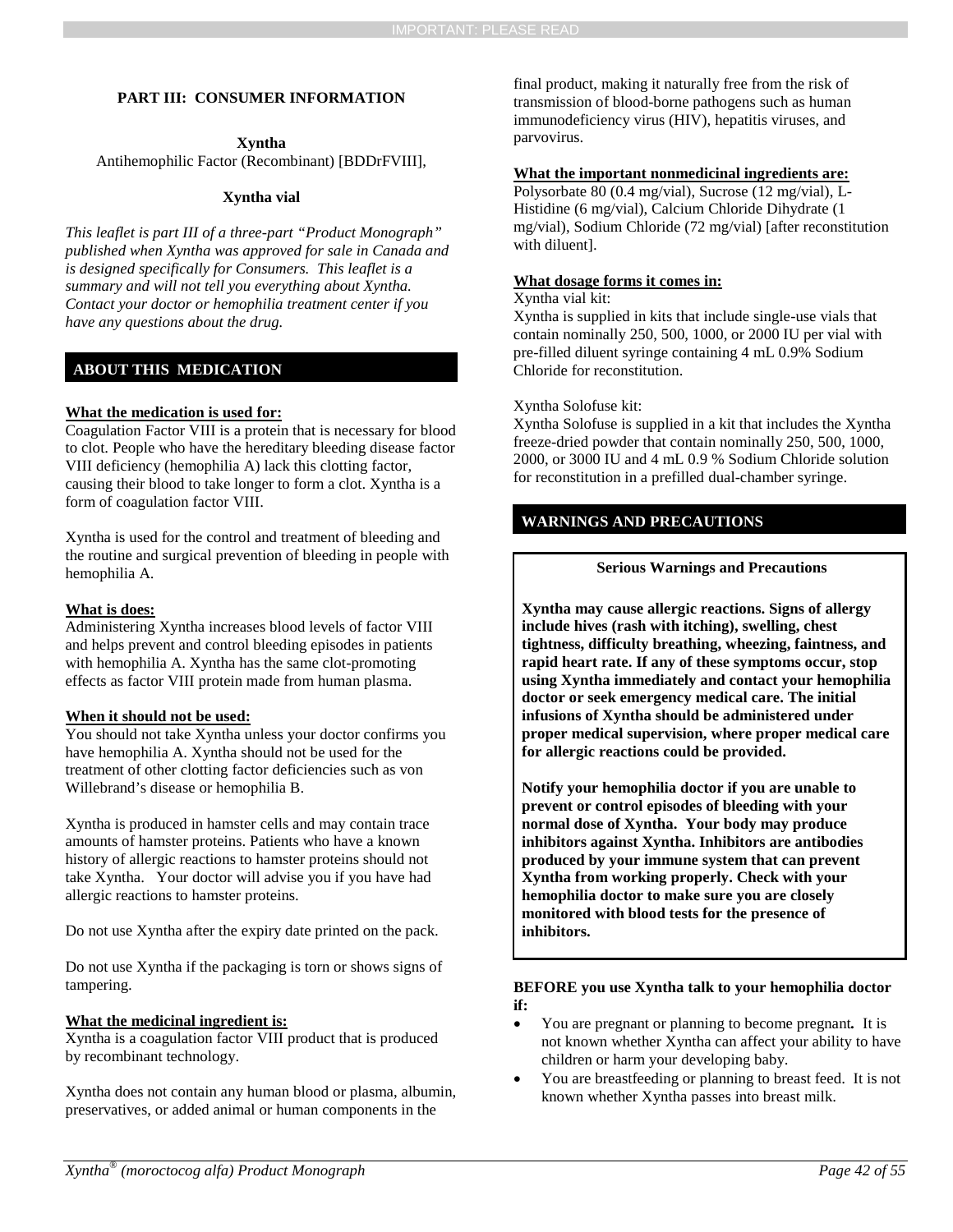• You are taking other medicines*.* Tell your hemophilia doctor if you are taking any other medicines or naturopathic products, including any that you buy without a prescription from your pharmacy, supermarket, or health food shop.

Your hemophilia doctor will advise you whether or not to take Xyntha or if you need to adjust the dose, or adapt your treatment.

#### **INTERACTIONS WITH THIS MEDICATION**

No interactions of Xyntha with other medicinal products are known.

### **PROPER USE OF THIS MEDICATION**

You should always follow the specific instructions given by your hemophilia doctor.

The steps listed below are general guidelines for using Xyntha. If you are unsure of the procedures, please call your hemophilia doctor or nurse before using.

Your hemophilia doctor will decide the dose of Xyntha you will receive. The dose and duration of Xyntha treatment will depend on your individual need for replacement factor VIII therapy.

Your hemophilia doctor may decide to change your dose of Xyntha. In the presence of an inhibitor, you may need higher doses or specific treatment. Contact your hemophilia doctor or nurse immediately if bleeding is not controlled after using Xyntha.

Do not stop taking Xyntha or lower your dose, without checking with your hemophilia doctor, unless you think you are having an allergic reaction.

Your doctor may occasionally need to take blood tests to make sure that the level of factor VIII in your blood is high enough to allow normal blood clotting.

Each Xyntha vial kit contains:

- 1 vial of Xyntha powder
- 1 syringe pre-filled with 4 mL of sodium chloride diluent
- 1 plunger rod for the syringe
- 1 vial adapter
- 1 sterile infusion set
- 2 alcohol swabs
- 1 bandage
- 1 gauze
- 1 package insert

Xyntha is supplied in a sterile, freeze-dried powder form, and it is intended for injection directly into your vein, usually either by yourself, your doctor, your hemophilia nurse, or other trained person.

Before it can be injected, the powder must be dissolved with the liquid diluent supplied (0.9% sodium chloride) to make it an injectable liquid.

#### **RECONSTITUTION**

Always wash your hands before performing the following procedures. Use germ-free methods during the preparation procedures.

Use only the materials provided in the Xyntha kit for dissolving the Xyntha powder with the sodium chloride diluent.

All components used in the mixing and injection of Xyntha should be used as soon as possible after opening their sterile containers to minimize unnecessary exposure to room air. Xyntha is administered by intravenous injection after dissolving with the supplied diluent (0.9% sodium chloride) in the pre-filled syringe.

Additional instructions for using Xyntha are provided after **INFUSION (Intravenous Injection)** that detail the use of a Xyntha vial or the combined used of Xyntha vial and a Xyntha Solofuse.

Note: If you use more than one vial of Xyntha per injection, each vial should be dissolved according to the following instructions. The empty syringe should be removed leaving the vial adapter in place, and a separate large luer lock syringe may be used to draw back the dissolved contents of each vial. Do not detach the diluent syringes or the large luer lock syringe until you are ready to attach the large luer lock syringe to the next vial adapter.

- 1. Allow the vial of freeze-dried Xyntha powder and the pre-filled diluent syringe to reach room temperature.
- 2. Remove the plastic flip-top cap from the Xyntha vial to expose the central portions of the rubber stopper.



3. Wipe the top of the vial with the alcohol swab provided, or use another antiseptic solution, and allow to dry. After cleaning, do not touch the rubber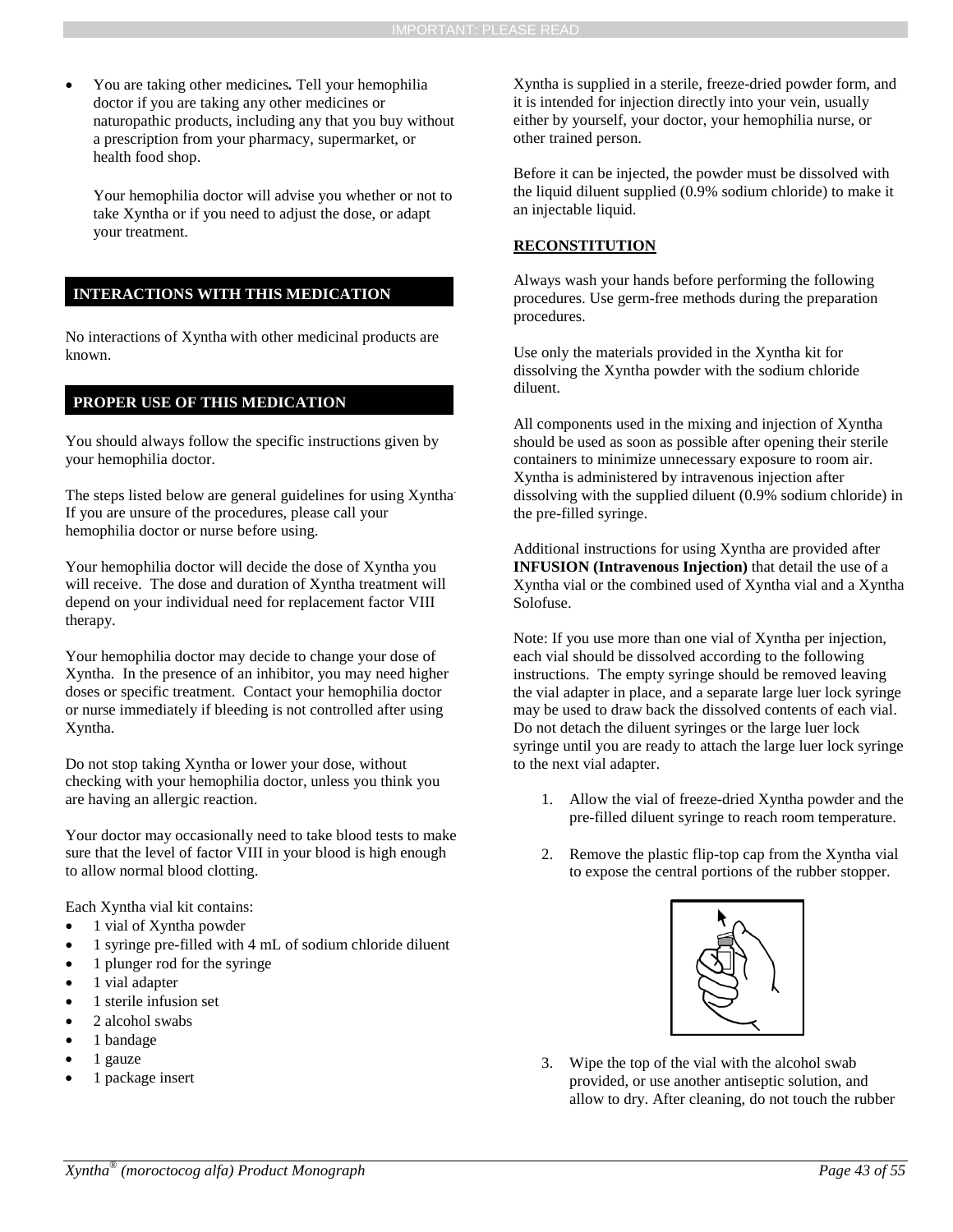stopper with your hand or allow it to touch any surface.

- 4. Peel back the cover from the clear plastic vial adapter package. **Do not remove the adapter from the package**.
- 5. Place the vial on a flat surface. While holding the adapter in the package, place the vial adapter over the vial. Press down firmly on the package until the adapter snaps into place on top of the vial, with the adapter spike penetrating the vial stopper.



6. Grasp the plunger rod as shown in the diagram. Avoid contact with the shaft of the plunger rod. Attach the threaded end of the plunger rod to the diluent syringe by pushing and turning firmly.



7. Break off the tamper-resistant, plastic-tip cap from the diluent syringe by snapping the perforation of the cap. This is done by bending the cap up and down until the perforation is broken. Do not touch the inside of the cap or the syringe tip. The diluent syringe may need to be recapped (if the dissolved Xyntha is not used immediately), so place the cap on its top on a clean surface in a spot where it would be least likely to become contaminated.



8. Lift the package away from the adapter and discard the package.



9. Place the vial on a flat surface. Connect the diluent syringe to the vial adapter by inserting the tip of the syringe into the adapter opening while firmly pushing and turning the syringe clockwise until the connection is secured.



10. Slowly depress the plunger rod to inject all the diluent into the Xyntha vial.



11. With the syringe still connected to the adapter, gently swirl the contents of the vial until the powder is dissolved.

Note: The final solution should be inspected visually for particulate matter before administration. The solution should be clear to slightly pearly and colorless. If it is not, the solution should be discarded and a new kit should be used.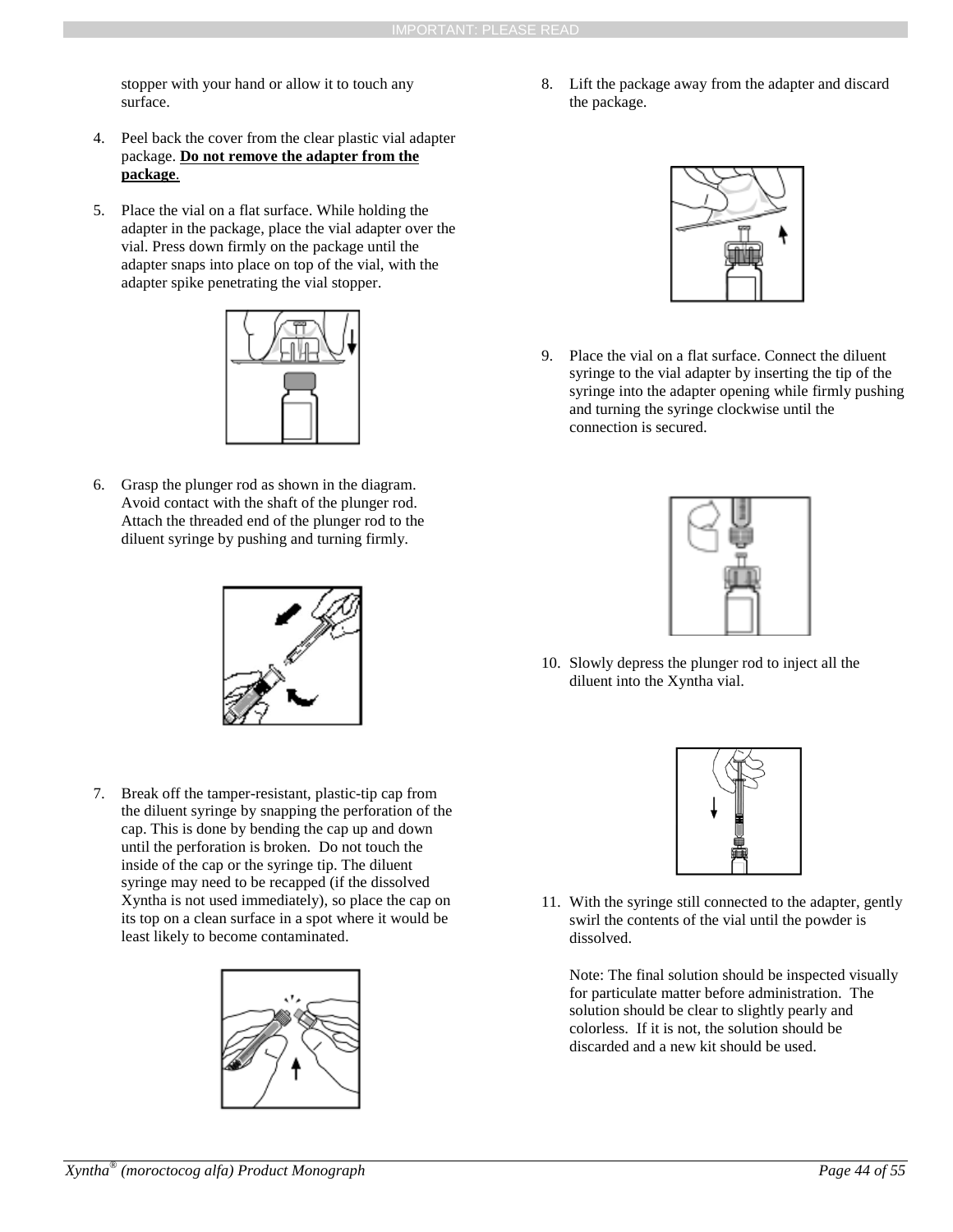12. Ensuring that the syringe plunger rod is still fully depressed, invert the vial. Slowly draw the solution into the syringe.

Note: If you prepared more than one vial of Xyntha, remove the diluent syringe from the vial adapter, leaving the vial adapter attached to the vial. Quickly attach a separate large luer lock syringe and draw back the dissolved contents as instructed above. Repeat this procedure with each vial in turn. Do not detach the diluent syringes or the large luer lock syringe until you are ready to attach the large luer lock syringe to the next vial adapter.



13. Detach the syringe from the vial adapter by gently pulling and turning the syringe counterclockwise. Discard the vial with the adapter attached.

Note: If the solution is not to be used immediately, the syringe cap should be carefully replaced. Do not touch the syringe tip or the inside of the cap.

Xyntha should be infused within 3 hours after dissolving. The dissolved solution may be stored at room temperature prior to infusion.

#### **INFUSION (Intravenous Injection)**

You should inject Xyntha as instructed by your hemophilia doctor or nurse. Once you learn how to self-infuse, you can follow the instructions in this insert.

Always wash your hands before doing the following procedures. Germ-free methods should be used during injection.

Xyntha should be administered using the pre-filled diluent syringe provided or a single sterile disposable plastic luer-lock syringe. In addition, the solution should be withdrawn from the vial using the vial adapter.

1. Attach the syringe to the luer end of the provided infusion set tubing and perform venipuncture as instructed by your hemophilia doctor or nurse.

2. Apply a tourniquet and prepare the injection site by wiping the skin well with an alcohol swab provided in the kit.



3. Insert the needle on the infusion set tubing into the vein, and remove the tourniquet. Infuse the reconstituted Xyntha product over several minutes. Your comfort level should determine the rate of infusion.



4. After injecting Xyntha, remove the infusion set and discard. The amount of drug product left in the infusion set will not affect your treatment. Dispose of all unused solution, the empty vial(s), and the used needles and syringes in an appropriate sharps container used for throwing away waste that might hurt others if not handled properly.

You should record the lot number of the product every time you use Xyntha. The lot number can be found on the vial label. The peel-off label on the vial may be used to record the lot number.

#### **Combined Use of a Xyntha Vial Kit and a Xyntha Solofuse Kit**

These instructions are for the combined use of only one Xyntha vial kit and one Xyntha Solofuse Kit. For further information, please contact your healthcare provider.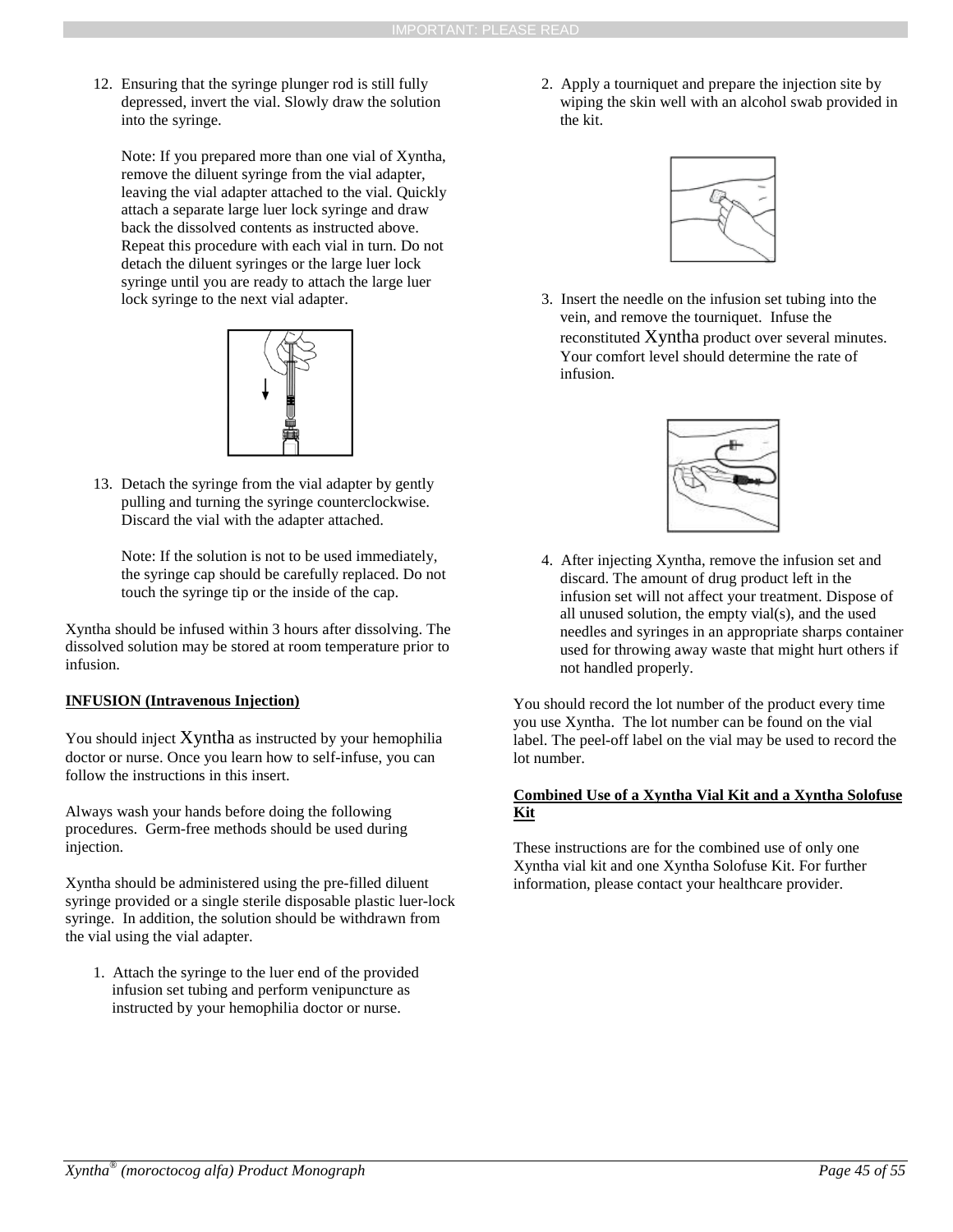1. Reconstitute the Xyntha vial using the instructions included with the kit. Detach the empty diluent syringe from the vial adapter by gently turning and pulling the syringe counterclockwise, leaving the contents in the vial and the vial adapter in place.



2. Reconstitute the Xyntha Solofuse using the instructions included with the kit, remembering to remove most, but not all, of the air from the drug product chamber.



3. After removing the protective blue vented cap, connect the Xyntha Solofuse to the vial adapter by inserting the tip into the adapter opening while firmly pushing and turning the syringe clockwise until secured.



4. Slowly depress the plunger rod of the Xyntha Solofuse until the contents empty into the Xyntha vial. The plunger rod may move back slightly after release.



5. Detach and discard the empty Xyntha Solofuse from the vial adapter.

**Note:** If the syringe turns without detaching from the vial adapter, grasp the white collar and turn.



6. Connect a sterile 10 cc or larger luer lock syringe to the vial adapter. You may want to inject some air into the vial to make withdrawing the vial contents easier.



7. Invert the vial and slowly draw the solution into the 10 cc or larger luer lock syringe.



8. Detach the syringe from the vial adapter by gently turning and pulling the syringe counterclockwise. Discard the vial with the adapter attached.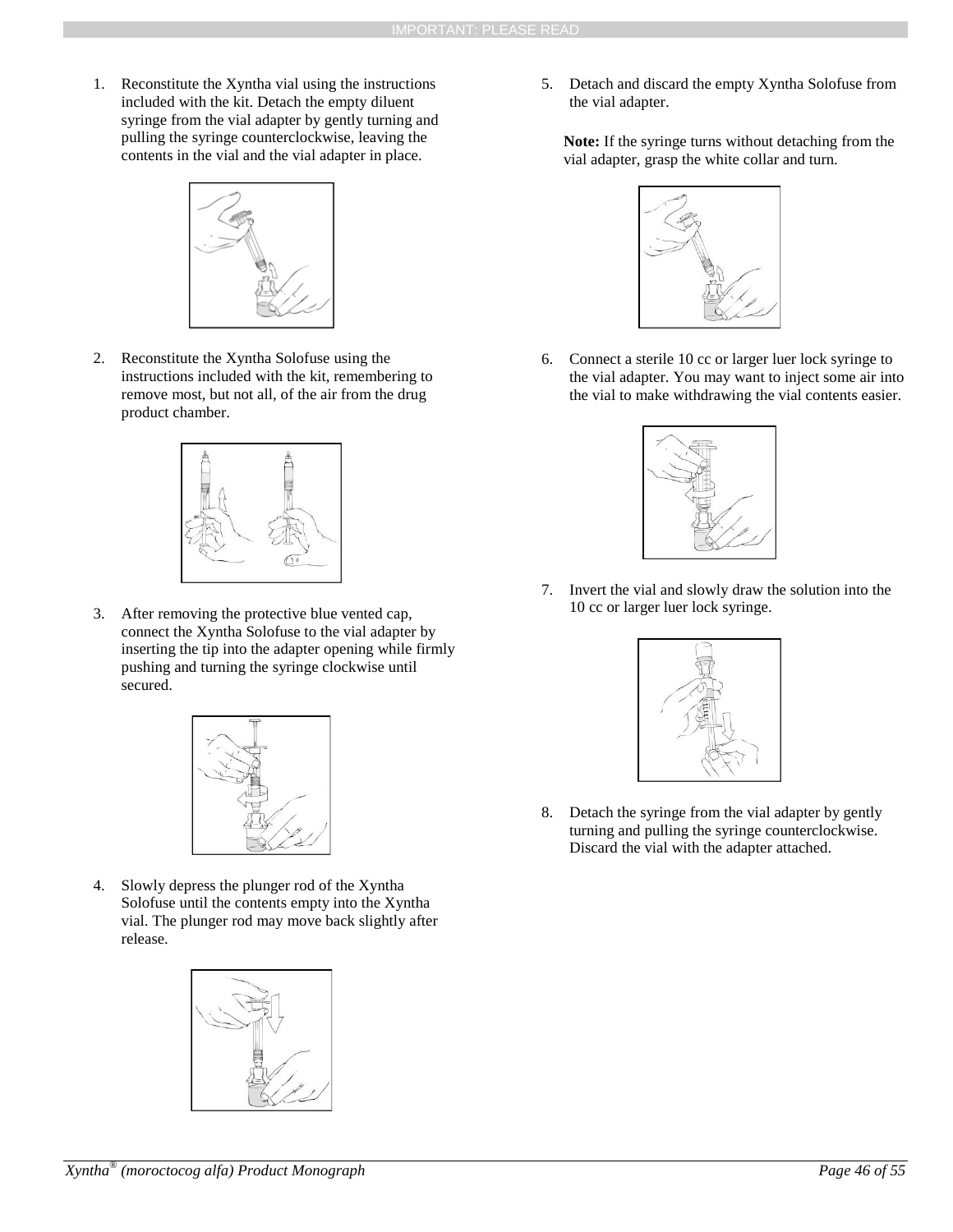9. Attach the infusion set to the 10 cc or larger luer lock syringe as directed.

**Note:** Dispose of all unused solution, the empty Xyntha Solofuse, and other used medical supplies in an appropriate container for throwing away medical waste that might hurt others if not handled properly.



In case of drug overdose, contact a health care practitioner, hospital emergency department or regional Poison Control Centre immediately, even if there are no symptoms.

#### **SIDE EFFECTS AND WHAT TO DO ABOUT THEM**

Xyntha may cause allergic reactions.

Some side effects of Xyntha include cold sensation, chest pain, rapid heart beat, sweating, drowsiness, muscle weakness, loss of appetite, muscle pain, pain, coughing, shortness of breath, diarrhea, stomach cramps, altered taste, injection site pain or inflammation and weakness.

Contact your hemophilia doctor immediately if your bleeding does not stop as expected.

Your body can also produce inhibitors, or antibodies, against Xyntha, which may prevent Xyntha from working properly. If your bleeding is not controlled with the usual dose of Xyntha, call your hemophilia doctor or nurse. You should be monitored in order to find out whether a factor VIII inhibitor is present.

These are not all the possible side effects of Xyntha. Call your hemophilia doctor or nurse right away if any side effect becomes serious, if you notice any side effects not listed in this leaflet, or if there is any other side effect that concerns you.

Tell all your doctors, dentists, and pharmacists who are treating you that you are taking Xyntha.

If you are about to start taking any new medication, tell your doctor and pharmacist that you are taking Xyntha.

If you become pregnant while taking Xyntha, tell your hemophilia doctor and your doctor who will look after you during your pregnancy.

#### **SERIOUS SIDE EFFECTS, HOW OFTEN THEY HAPPEN AND WHAT TO DO ABOUT THEM**

| Symptom / effect             | <b>Talk with</b><br>your doctor      |  | Stop the<br>infusion and |  |
|------------------------------|--------------------------------------|--|--------------------------|--|
|                              | Only if<br>In all<br>severe<br>cases |  | call your<br>doctor      |  |
| <b>Uncommon</b>              |                                      |  |                          |  |
| Headache                     |                                      |  |                          |  |
| Rare                         |                                      |  |                          |  |
| Fever                        |                                      |  |                          |  |
| <b>Nausea</b>                |                                      |  |                          |  |
| Vomiting                     |                                      |  |                          |  |
| <b>Very Rare</b>             |                                      |  |                          |  |
| Bleeding does not stop as    |                                      |  |                          |  |
| expected after infusing      |                                      |  |                          |  |
| Xyntha                       |                                      |  |                          |  |
| Using an increasing          |                                      |  |                          |  |
| amount of Xyntha to          |                                      |  |                          |  |
| control your bleed           |                                      |  |                          |  |
| Chills                       |                                      |  |                          |  |
| Flushing                     |                                      |  |                          |  |
| Allergic reactions (such as  |                                      |  |                          |  |
| skin rash, itching, chest    |                                      |  |                          |  |
| tightness, wheezing,         |                                      |  |                          |  |
| dizziness, hives, faintness, |                                      |  |                          |  |
| rapid heartbeat, shortness   |                                      |  |                          |  |
| of breath, and/or a swollen  |                                      |  |                          |  |
| face)                        |                                      |  |                          |  |

*This is not a complete list of side effects. For any unexpected effects while taking Xyntha, contact your doctor or hemophilia treatment center.*

#### **HOW TO STORE IT**

Keep the freeze-dried Xyntha vial and the diluent syringe in the refrigerator at a temperature of 2° to 8°C.

Xyntha may be stored at room temperature not above 25°C for up to 3 months and not to exceed the expiration date. You should write the date in the space provided on the outer carton when you first store Xyntha at room temperature. After room temperature storage, the product can be returned to refrigerated storage until the expiration date. Do not store Xyntha at room temperature and return it to refrigerated storage more than once.

DO NOT freeze.

DO NOT use after the expiration date (month and year) on the label, even if it has been stored properly.

Avoid exposure of the Xyntha vials to light.

Xyntha does not contain a preservative. Use the dissolved solution as soon as possible after mixing. If the solution is not used right away, it can be stored at room temperature and must be used within 3 hours.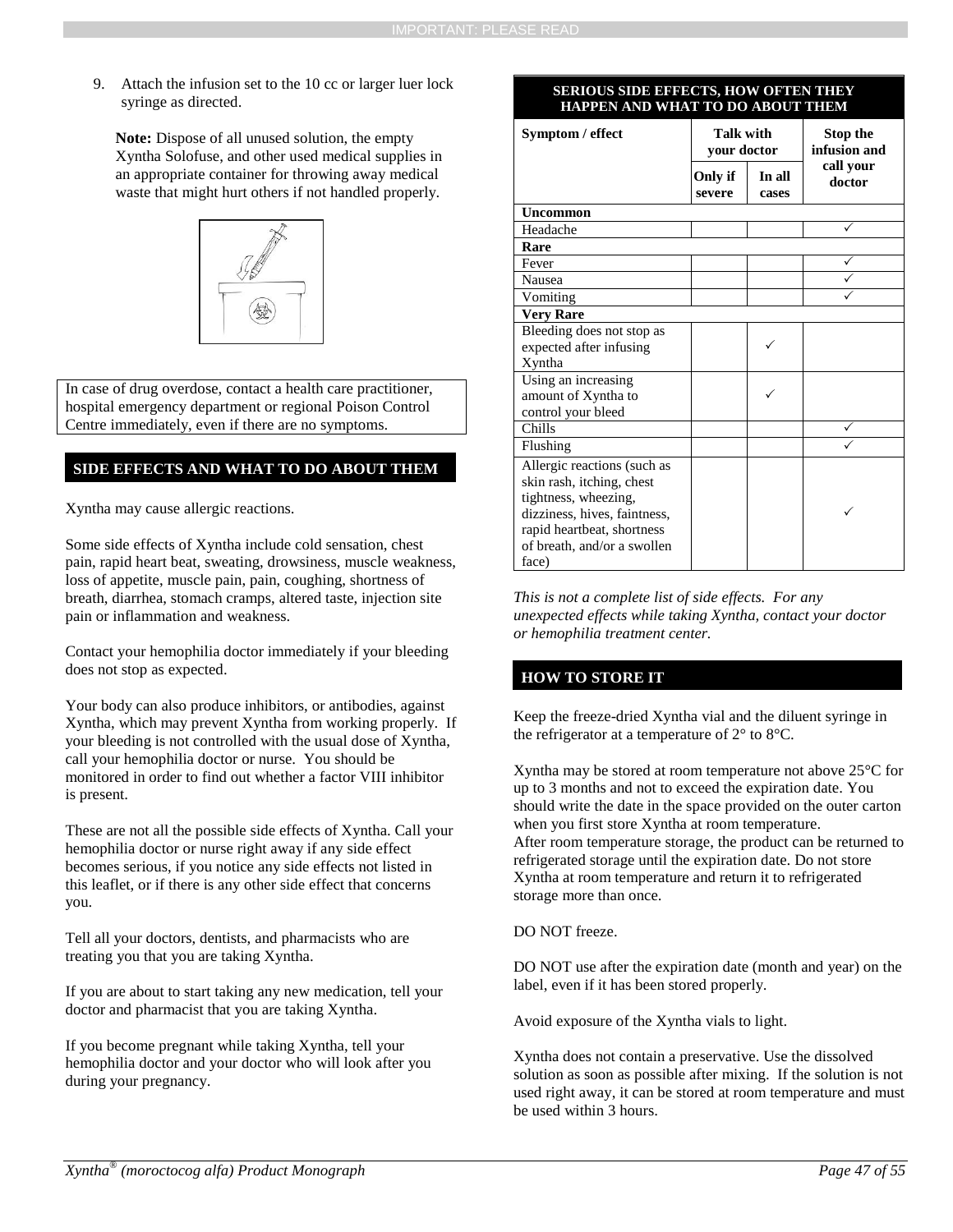DO NOT use Xyntha if the dissolved solution is not clear to slightly pearly and colorless.

Keep Xyntha (and needles) where young children cannot reach it.

#### **REPORTING SUSPECTED SIDE EFFECTS**

**You can report any suspected adverse reactions associated with the use of health products to the Canada Vigilance Program by one of the following 3 ways:** 

- **--------------------------------------------------------------------------**
- **Report online at www.healthcanada.gc.ca/medeffect**
- **Call toll-free at 1-866-234-2345**
- **Complete a Canada Vigilance Reporting Form and:**
	- **- Fax toll-free to 1-866-678-6789, or**
	- **- Mail to: Canada Vigilance Program Health Canada Postal Locator 0701D Ottawa, Ontario K1A 0K9**

**Postage paid labels, Canada Vigilance Reporting Form and the adverse reaction reporting guidelines are available on the MedEffect™ Canada Web site at www.healthcanada.gc.ca/medeffect.**

*NOTE: Should you require information related to the management of side effects, contact your health professional. The Canada Vigilance Program does not provide medical advice.*

### **MORE INFORMATION**

This document plus the full product monograph, prepared for health professionals can be found at www.pfizer.ca or can be obtained by contacting the sponsor, Pfizer Canada Inc., at: 1-800-463-6001 (Medical Information)

This leaflet was prepared by Pfizer Canada Inc.

Last revised: 28 April 2016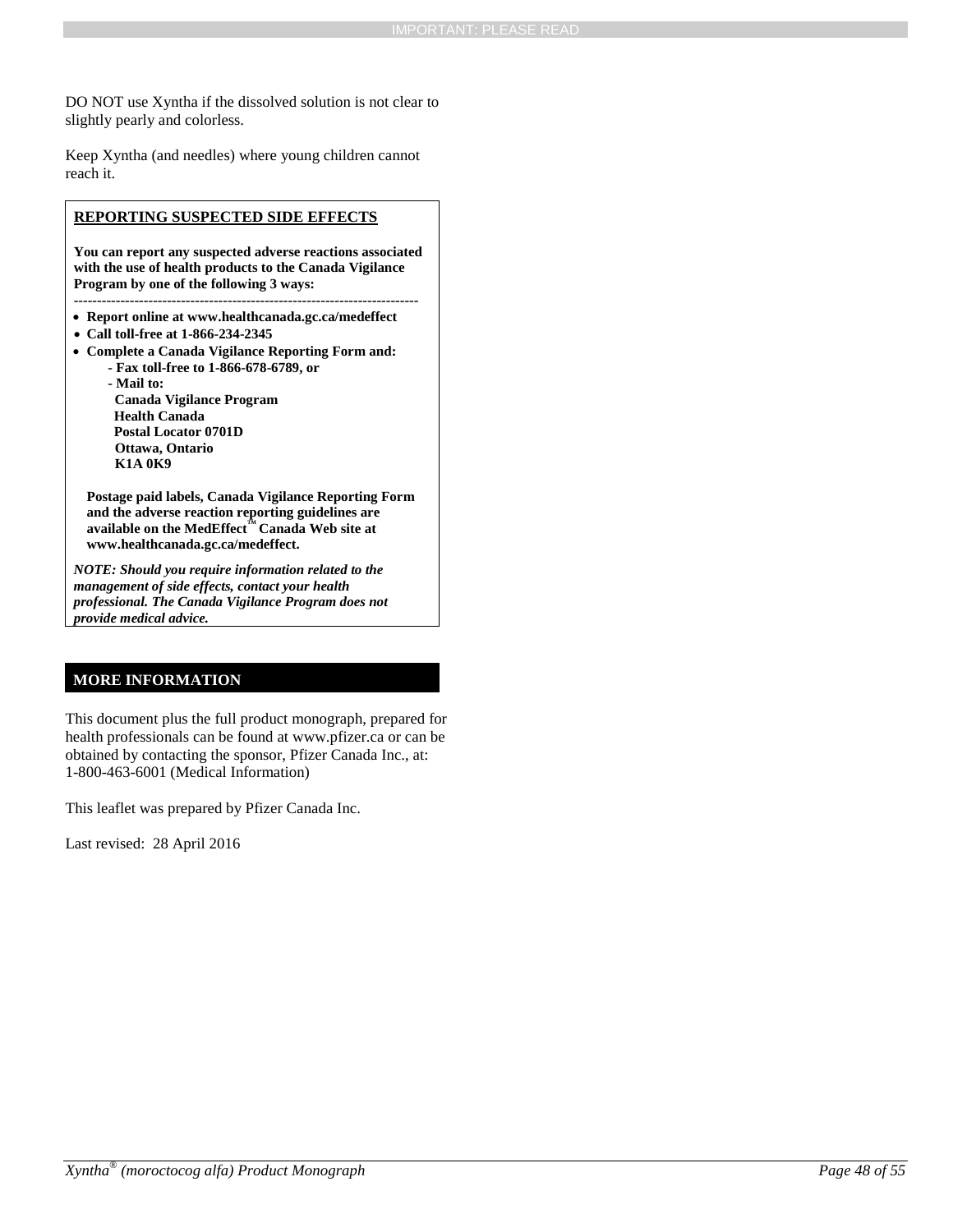#### <span id="page-48-0"></span>**PART III: CONSUMER INFORMATION**

#### **Xyntha**

Antihemophilic Factor (Recombinant) [BDDrFVIII],

#### **Xyntha Solofuse** prefilled dual-chamber syringe

*This leaflet is part III of a three-part "Product Monograph" published when Xyntha was approved for sale in Canada and is designed specifically for Consumers. This leaflet is a summary and will not tell you everything about Xyntha. Contact your doctor or hemophilia treatment center if you have any questions about the drug.*

#### **ABOUT THIS MEDICATION**

#### **What the medication is used for:**

Coagulation Factor VIII is a protein that is necessary for blood to clot. People who have the hereditary bleeding disease factor VIII deficiency (hemophilia A) lack this clotting factor, causing their blood to take longer to form a clot. Xyntha is a form of coagulation factor VIII.

Xyntha is used for the control and treatment of bleeding and the routine and surgical prevention of bleeding in people with hemophilia A.

#### **What is does:**

Administering Xyntha increases blood levels of factor VIII and helps prevent and control bleeding episodes in patients with hemophilia A. Xyntha has the same clot-promoting effects as factor VIII protein made from human plasma.

#### **When it should not be used:**

You should not take Xyntha unless your doctor confirms you have hemophilia A. Xyntha should not be used for the treatment of other clotting factor deficiencies such as von Willebrand's disease or hemophilia B.

Xyntha is produced in hamster cells and may contain trace amounts of hamster proteins. Patients who have a known history of allergic reactions to hamster proteins should not take Xyntha. Your doctor will advise you if you have had allergic reactions to hamster proteins.

Do not use Xyntha after the expiry date printed on the pack.

Do not use Xyntha if the packaging is torn or shows signs of tampering.

#### **What the medicinal ingredient is:**

Xyntha is a coagulation factor VIII product that is produced by recombinant technology.

Xyntha does not contain any human blood or plasma, albumin, preservatives, or added animal or human components in the final product, making it naturally free from the risk of transmission of blood-borne pathogens such as human immunodeficiency virus (HIV), hepatitis viruses, and parvovirus.

#### **What the important nonmedicinal ingredients are:**

Polysorbate 80 (0.4 mg/prefilled dual-chamber syringe), Sucrose (12 mg/prefilled dual-chamber syringe), L-Histidine (6 mg/prefilled dual-chamber syringe), Calcium Chloride Dihydrate (1 mg/prefilled dual-chamber syringe), Sodium Chloride (72 mg/prefilled dual-chamber syringe) [after reconstitution with diluent].

#### **What dosage forms it comes in:**

Xyntha vial kit:

Xyntha is supplied in kits that include single-use vials that contain nominally 250, 500, 1000, or 2000 IU per vial with pre-filled diluent syringe containing 4 mL 0.9% Sodium Chloride for reconstitution.

#### Xyntha Solofuse kit:

Xyntha Solofuse is supplied in a kit that includes the Xyntha freeze-dried powder that contain nominally 250, 500, 1000, 2000, or 3000 IU and 4 mL 0.9 % Sodium Chloride solution for reconstitution in a prefilled dual-chamber syringe.

### **WARNINGS AND PRECAUTIONS**

#### **Serious Warnings and Precautions**

**Xyntha may cause allergic reactions. Signs of allergy include hives (rash with itching), swelling, chest tightness, difficulty breathing, wheezing, faintness, and rapid heart rate. If any of these symptoms occur, stop using Xyntha immediately and contact your hemophilia doctor or seek emergency medical care. The initial infusions of Xyntha should be administered under proper medical supervision, where proper medical care for allergic reactions could be provided.**

**Notify your hemophilia doctor if you are unable to prevent or control episodes of bleeding with your normal dose of Xyntha. Your body may produce inhibitors against Xyntha. Inhibitors are antibodies produced by your immune system that can prevent Xyntha from working properly. Check with your hemophilia doctor to make sure you are closely monitored with blood tests for the presence of inhibitors.**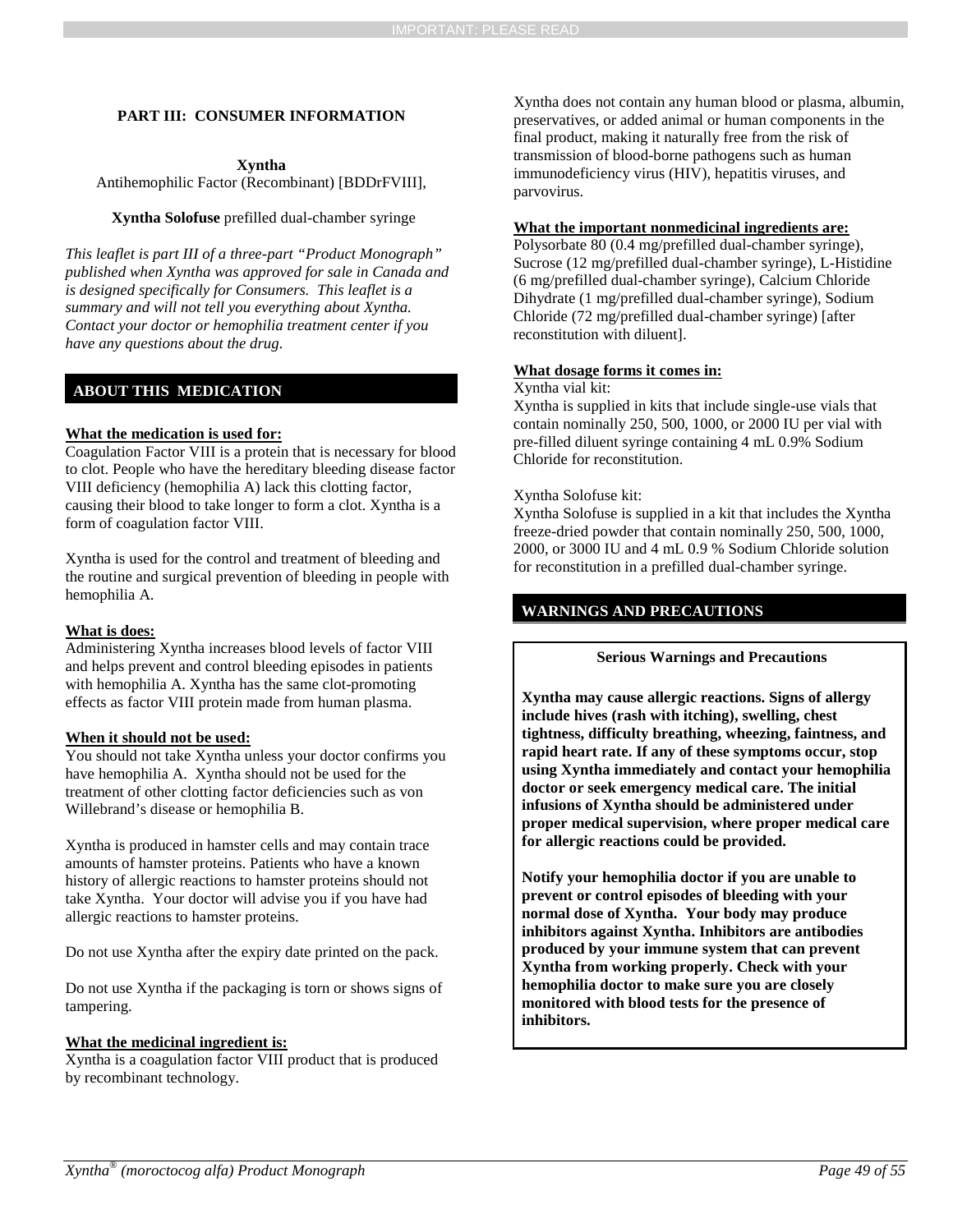#### **BEFORE you use Xyntha talk to your hemophilia doctor if:**

- You are pregnant or planning to become pregnant*.* It is not known whether Xyntha can affect your ability to have children or harm your developing baby.
- You are breastfeeding or planning to breast feed. It is not known whether Xyntha passes into breast milk.
- You are taking other medicines*.* Tell your hemophilia doctor if you are taking any other medicines or naturopathic products, including any that you buy without a prescription from your pharmacy, supermarket, or health food shop.

Your hemophilia doctor will advise you whether or not to take Xyntha or if you need to adjust the dose, or adapt your treatment.

#### **INTERACTIONS WITH THIS MEDICATION**

No interactions of Xyntha with other medicinal products are known.

### **PROPER USE OF THIS MEDICATION**

You should always follow the specific instructions given by your hemophilia doctor.

The steps listed below are general guidelines for using Xyntha. If you are unsure of the procedures, please call your hemophilia doctor or nurse before using.

Your hemophilia doctor will decide the dose of Xyntha you will receive. The dose and duration of Xyntha treatment will depend on your individual need for replacement factor VIII therapy.

Your hemophilia doctor may decide to change your dose of Xyntha. In the presence of an inhibitor, you may need higher doses or specific treatment. Contact your hemophilia doctor or nurse immediately if bleeding is not controlled after using Xyntha.

Do not stop taking Xyntha or lower your dose, without checking with your hemophilia doctor, unless you think you are having an allergic reaction.

Your doctor may occasionally need to take blood tests to make sure that the level of factor VIII in your blood is high enough to allow normal blood clotting.

Each Xyntha Solofuse kit contains:

- 1 prefilled dual-chamber syringe of Xyntha powder and 4 mL sodium chloride diluent
- 1 plunger rod for the assembly
- 1 sterile infusion set
- 1 vented cap
- 2 alcohol swabs
- 1 bandage
- 1 gauze
- 1 package insert

Xyntha is supplied in a sterile, freeze-dried powder form, and it is intended for injection directly into your vein, usually either by yourself, your doctor, your hemophilia nurse, or other trained person.

Before it can be injected, the powder must be dissolved with the liquid diluent supplied (0.9% sodium chloride) to make it an injectable liquid.

#### **RECONSTITUTION**

Always wash your hands before performing the following procedures. Use germ-free methods during the preparation procedures.

Use only the materials provided in the Xyntha Solofuse kit for dissolving the Xyntha powder with the sodium chloride diluent.

All components used in the mixing and injection of Xyntha should be used as soon as possible after opening their sterile containers to minimize unnecessary exposure to room air. Xyntha is administered by intravenous injection after dissolving with the supplied diluent (0.9% sodium chloride) in the pre-filled syringe.

Additional instructions for using Xyntha Solofuse are provided after **INFUSION (Intravenous Injection)** that detail the combined use of a Xyntha Solofuse and a Xyntha vial or multiple Xyntha Solofuse.

#### **Xyntha Solofuse:**

- 1. Allow the prefilled dual-chamber syringe of freezedried Xyntha to reach room temperature.
- Remove the contents of the Xyntha Solofuse Kit and place on a clean surface, making sure you have all the supplies you will need.
- 3. Grasp the plunger rod as shown in the following diagram. Avoid contact with the shaft of the plunger rod. Screw the plunger rod firmly into the opening in the finger rest of the Xyntha Solofuse by pushing and turning firmly until resistance is felt (approximately 2 turns).

Note: Once the white tamper-evident seal is removed, it is important to keep the Xyntha Solofuse in the upright position throughout the reconstitution process to prevent possible leakage.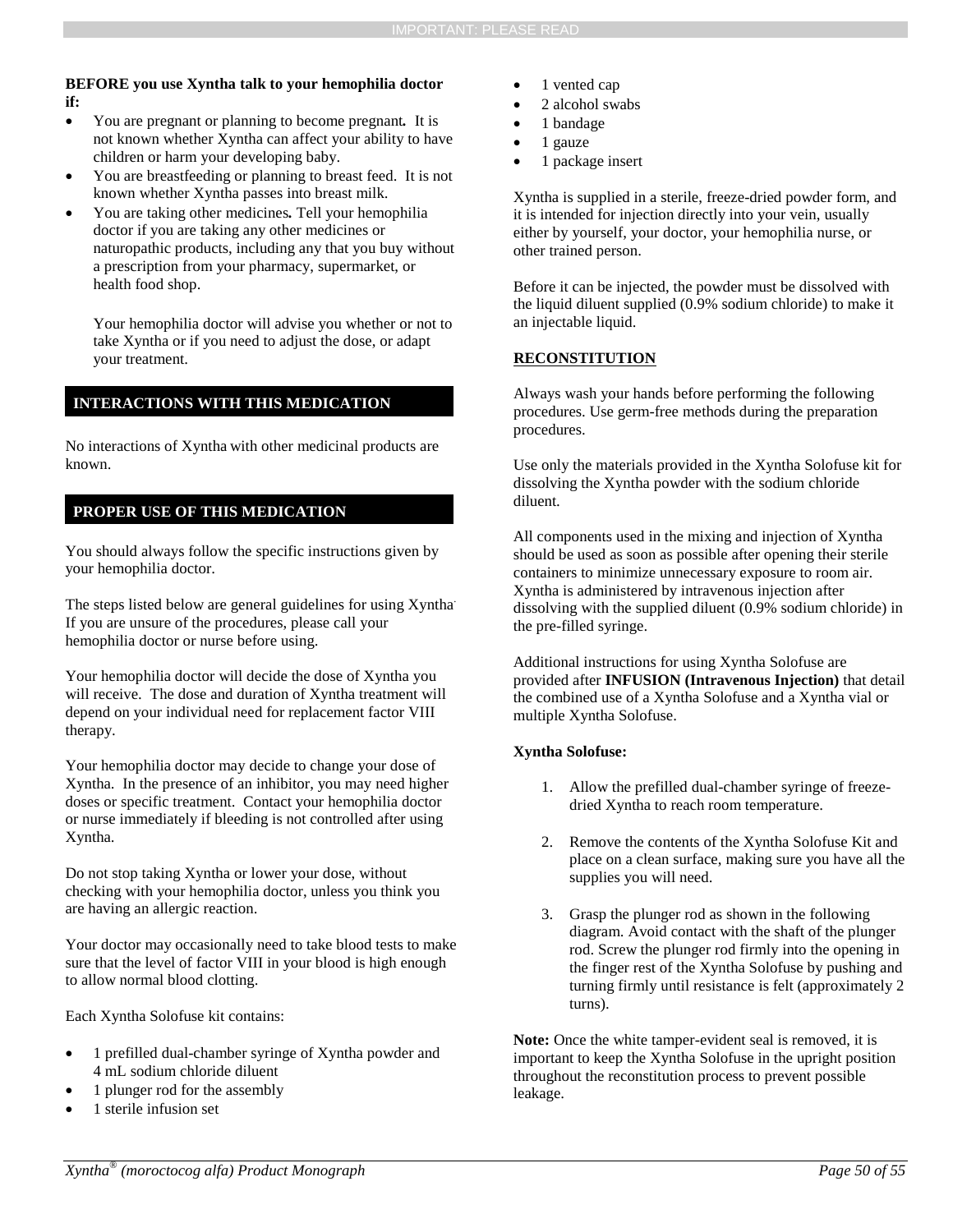

4. Holding the Xyntha Solofuse upright, remove the white tamper evident seal by bending the seal right to left (or a gentle rocking motion) to break the perforation of the cap and expose the grey rubber tip cap of the Xyntha Solofuse.



5. Remove the protective blue vented sterile cap from its package.

While holding the Xyntha Solofuse upright, remove the grey rubber tip cap and replace it with the protective blue vented cap (prevents pressure build-up). Avoid touching the open end of both the syringe and the protective blue vented cap.



6. **Gently and slowly** advance the plunger rod by pushing until the two stoppers inside the Xyntha Solofuse meet, and all of the diluent is transferred to the chamber containing the Xyntha powder.

**Note:** To prevent the escape of fluid from the tip of the syringe, the plunger rod should not be pushed with excessive force.



7. With the Xyntha Solofuse remaining upright, swirl **gently** several times until the powder is dissolved.



**Note: Look carefully at the solution in the Xyntha Solofuse. The solution should be clear to slightly pearly and colorless. If it is not, the solution should be discarded and a new kit should be used.** 

8. Again, holding the Xyntha Solofuse in an upright position, slowly advance the plunger rod until most, but not all, of the air is removed from the drug product chamber.



Xyntha should be infused within 3 hours after reconstitution or removal of the grey tip cap from the prefilled dual-chamber syringe. The reconstituted solution may be stored at room temperature prior to infusion. If you have not used it in 3 hours, throw it away.

If the solution is not used immediately, the syringe should be stored upright and the protective blue vent cap should remain on the Xyntha Solofuse until ready to infuse.

If more than one prefilled dual-chamber syringe of Xyntha is needed for each infusion, a luer-to-luer syringe connector can be used (not included in this kit).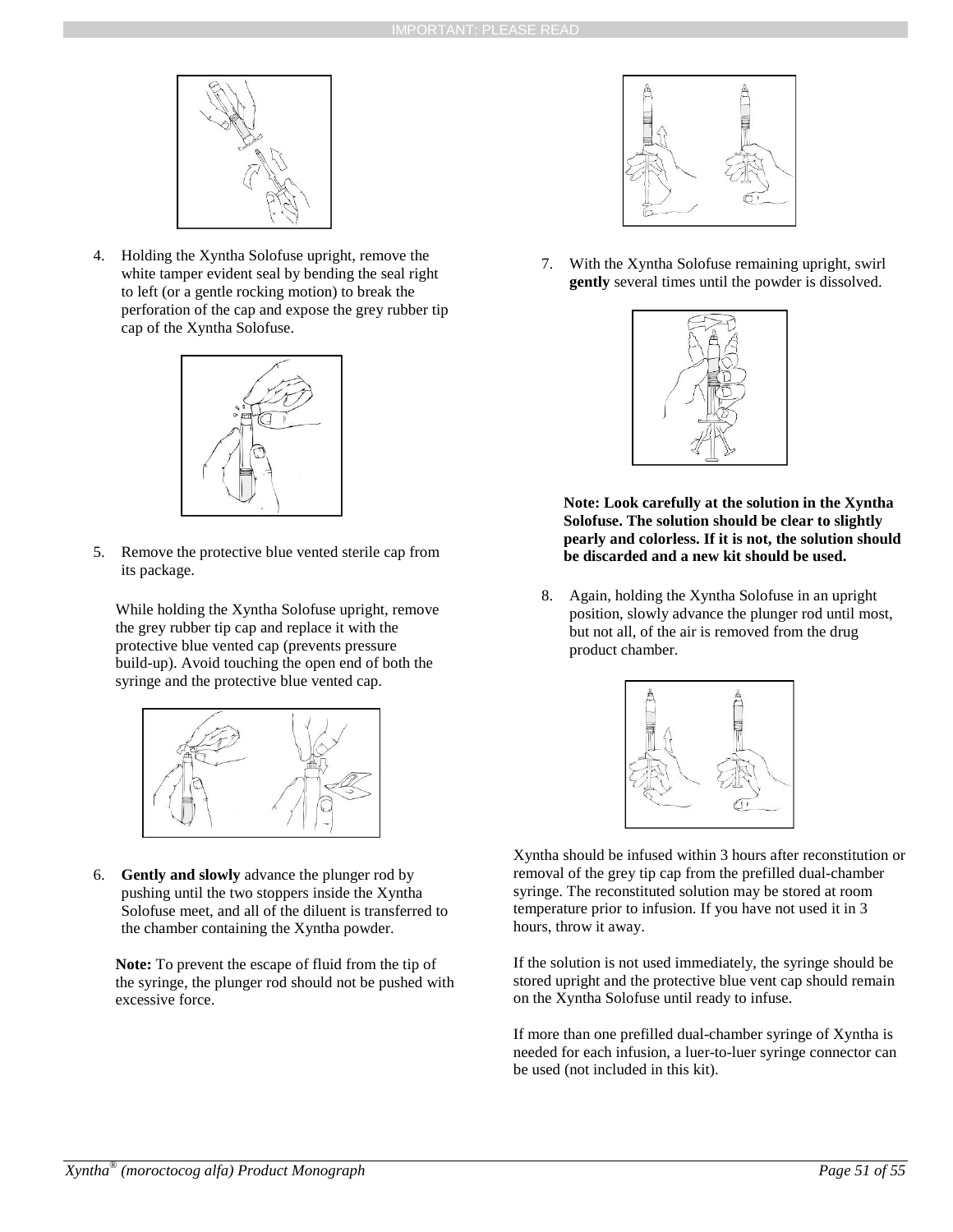#### **INFUSION (Intravenous Injection)**

You should inject Xyntha as instructed by your hemophilia doctor or nurse. Once you learn how to self-infuse, you can follow the instructions in this insert.

Always wash your hands before doing the following procedures. Germ-free methods should be used during injection.

#### **Xyntha Solofuse:**

1. After removing the protective blue vented cap, firmly attach the intravenous infusion set provided onto the Xyntha Solofuse.



2. Apply a tourniquet and prepare the injection site by wiping the skin well with an alcohol swab provided in the kit.



3. Remove the protective needle cover and insert the butterfly needle of the infusion set tubing into your vein as instructed by your doctor or healthcare professional. Remove the tourniquet. Infuse the reconstituted Xyntha product over several minutes. Your comfort level should determine the rate of infusion.

As with any intravenous administration, always verify proper needle placement.

Discuss this procedure with your health care provider.



#### **Reconstituted Xyntha should not be administered in the same tubing or container with other medicinal products.**

4. After infusing Xyntha, remove the infusion set and discard. The amount of drug product left in the infusion set will not affect your treatment.

Note: Dispose of all unused solution, the empty Xyntha Solofuse, and other used medical supplies in an appropriate container used for throwing away waste that might hurt others if not handled properly.



It is a good idea to record the lot number from the Xyntha Solofuse label every time you use Xyntha. You can use the peel-off label found on the Xyntha Solofuse to record the lot number.

#### **Combined Use of a Xyntha Vial Kit and a Xyntha Solofuse Kit**

These instructions are for the combined use of only one Xyntha vial kit and one Xyntha Solofuse Kit. For further information, please contact your healthcare provider.

> 1. Reconstitute the Xyntha vial using the instructions included with the kit. Detach the empty diluent syringe from the vial adapter by gently turning and pulling the syringe counterclockwise, leaving the contents in the vial and the vial adapter in place.

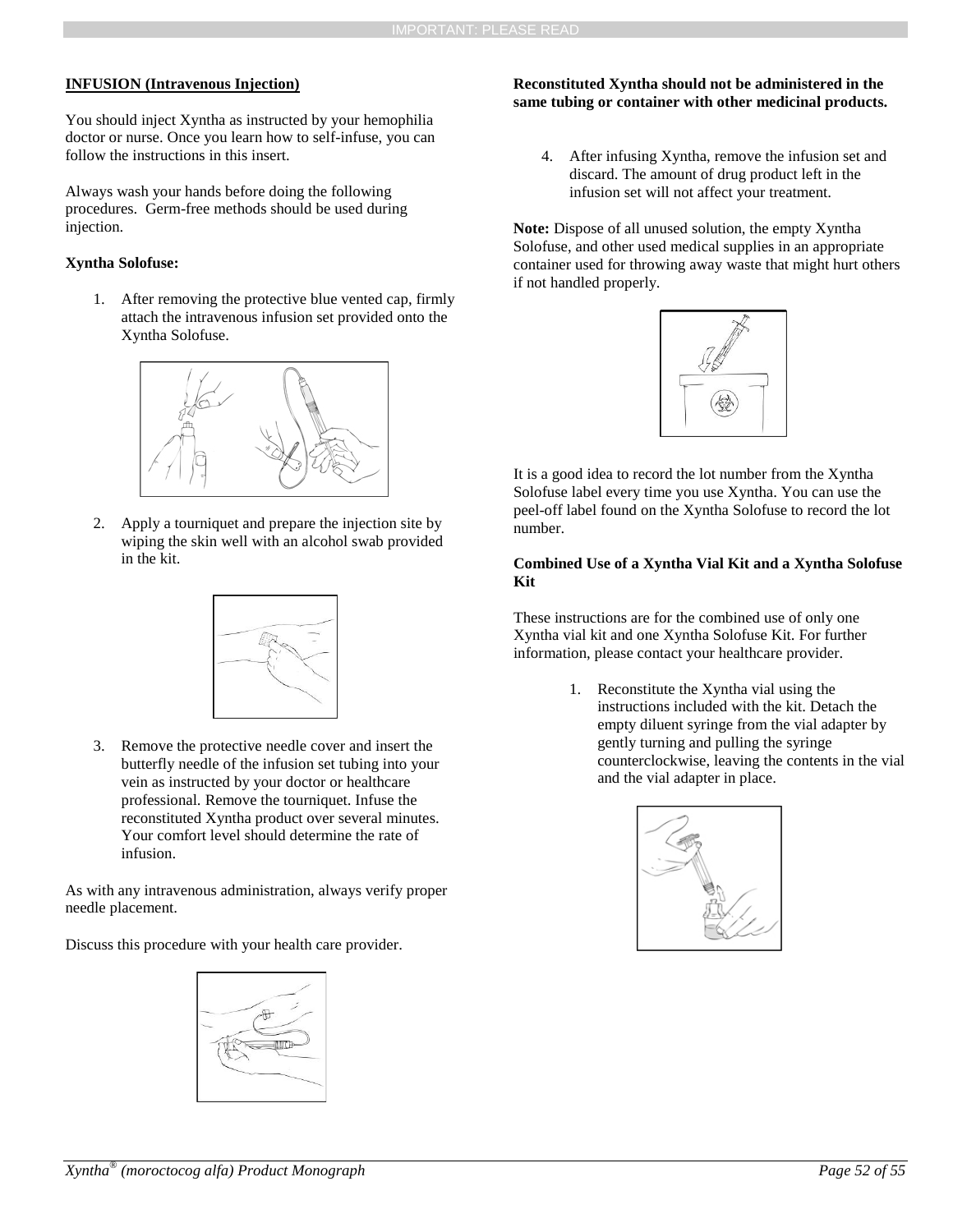2. Reconstitute the Xyntha Solofuse using the instructions included with the kit, remembering to remove most, but not all, of the air from the drug product chamber.



3. After removing the protective blue vented cap, connect the Xyntha Solofuse to the vial adapter by inserting the tip into the adapter opening while firmly pushing and turning the syringe clockwise until secured.



4. Slowly depress the plunger rod of the Xyntha Solofuse until the contents empty into the Xyntha vial. The plunger rod may move back slightly after release.



5. Detach and discard the empty Xyntha Solofuse from the vial adapter.

**Note:** If the syringe turns without detaching from the vial adapter, grasp the white collar and turn.



6. Connect a sterile 10 cc or larger luer lock syringe to the vial adapter. You may want to inject some air into the vial to make withdrawing the vial contents easier.



7. Invert the vial and slowly draw the solution into the 10 cc or larger luer lock syringe.



- 8. Detach the syringe from the vial adapter by gently turning and pulling the syringe counterclockwise. Discard the vial with the adapter attached.
- 9. Attach the infusion set to the 10 cc or larger luer lock syringe as directed.

**Note:** Dispose of all unused solution, the empty Xyntha Solofuse, and other used medical supplies in an appropriate container for throwing away medical waste that might hurt others if not handled properly.



#### **Multiple Xyntha Solofuse Reconstitution to a 10 cc or Larger Luer Lock Syringe**

The instructions below are for the use of multiple Xyntha Solofuse kits with a 10 cc or larger luer lock syringe. For further information, please contact your healthcare provider. **Note:** Luer-to-luer syringe connectors are not provided in the kits. For information on how to obtain the Luer-to-luer syringe connectors please contact 1-855-212-3788.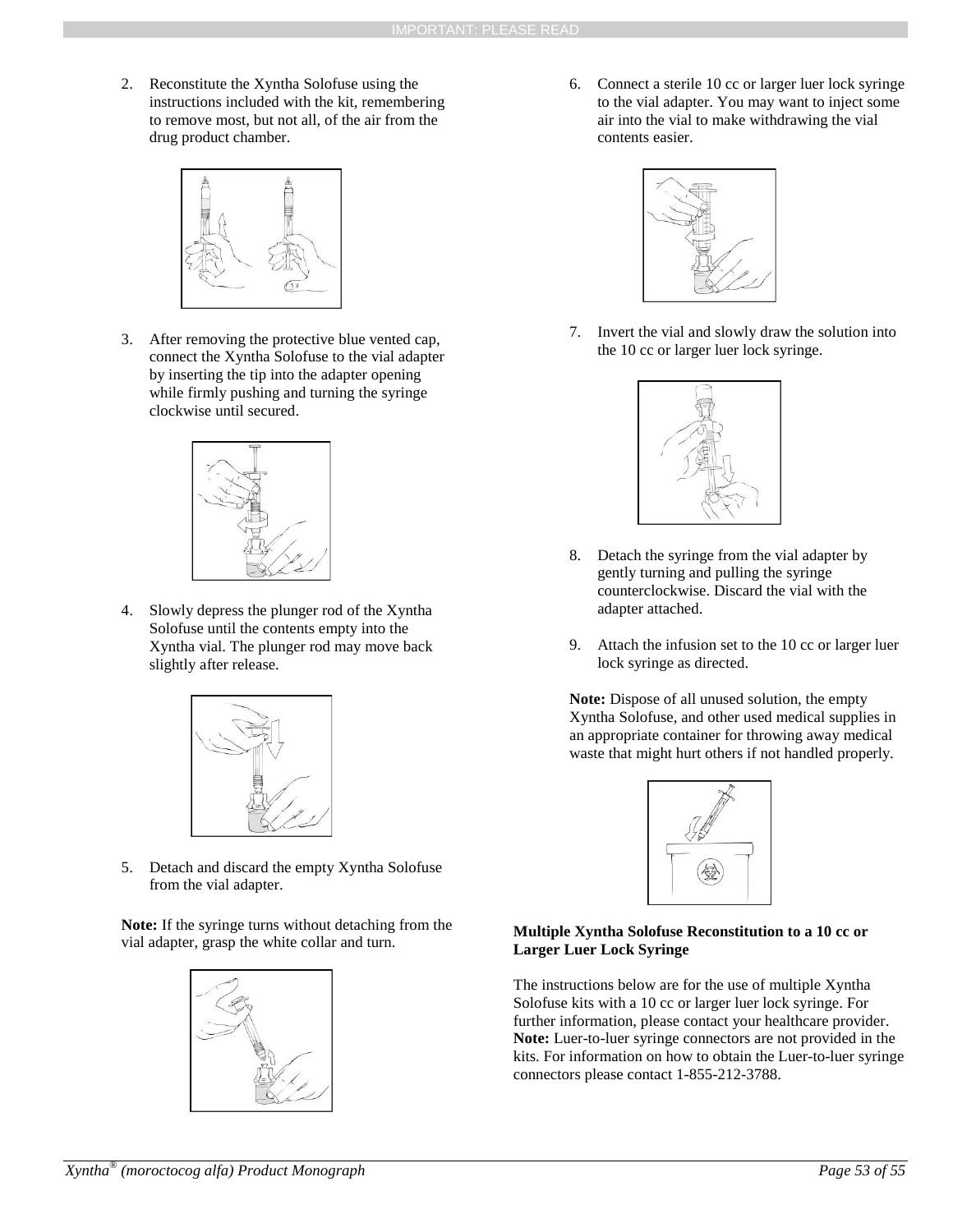1. Reconstitute all Xyntha Solofuse according to instructions shown above in the reconstitution directions.

Holding the Xyntha Solofuse in an upright position, slowly advance the plunger rod until most, but not all, of the air is removed from the drug product chamber.



- 2. Remove the luer-to-luer syringe connector from its package.
- 3. After removing the protective blue vented cap, connect a sterile 10 cc or larger luer lock syringe to one opening (port) in the syringe connector and the Xyntha Solofuse to the remaining open port on the opposite end.



4. With the Xyntha Solofuse on top, slowly depress the plunger rod until the contents empty into the 10 cc or larger luer lock syringe.



- 5. Remove the empty Xyntha Solofuse and repeat procedures 3 and 4 above for any additional reconstituted syringes.
- 6. Remove the luer-to-luer syringe connector from the 10 cc or larger luer lock syringe and attach the infusion set as directed.

**Note:** Dispose of all unused solution, the empty Xyntha Solofuse, and other used medical supplies in an appropriate container for throwing away medical waste that might hurt others if not handled properly.



In case of drug overdose, contact a health care practitioner, hospital emergency department or regional Poison Control Centre immediately, even if there are no symptoms.

#### **SIDE EFFECTS AND WHAT TO DO ABOUT THEM**

Xyntha may cause allergic reactions.

Some side effects of Xyntha include cold sensation, chest pain, rapid heart beat, sweating, drowsiness, muscle weakness, loss of appetite, muscle pain, pain, coughing, shortness of breath, diarrhea, stomach cramps, altered taste, injection site pain or inflammation and weakness.

Contact your hemophilia doctor immediately if your bleeding does not stop as expected.

Your body can also produce inhibitors, or antibodies, against Xyntha, which may prevent Xyntha from working properly. If your bleeding is not controlled with the usual dose of Xyntha, call your hemophilia doctor or nurse. You should be monitored in order to find out whether a factor VIII inhibitor is present.

These are not all the possible side effects of Xyntha. Call your hemophilia doctor or nurse right away if any side effect becomes serious, if you notice any side effects not listed in this leaflet, or if there is any other side effect that concerns you.

Tell all your doctors, dentists, and pharmacists who are treating you that you are taking Xyntha.

If you are about to start taking any new medication, tell your doctor and pharmacist that you are taking Xyntha.

If you become pregnant while taking Xyntha, tell your hemophilia doctor and your doctor who will look after you during your pregnancy.